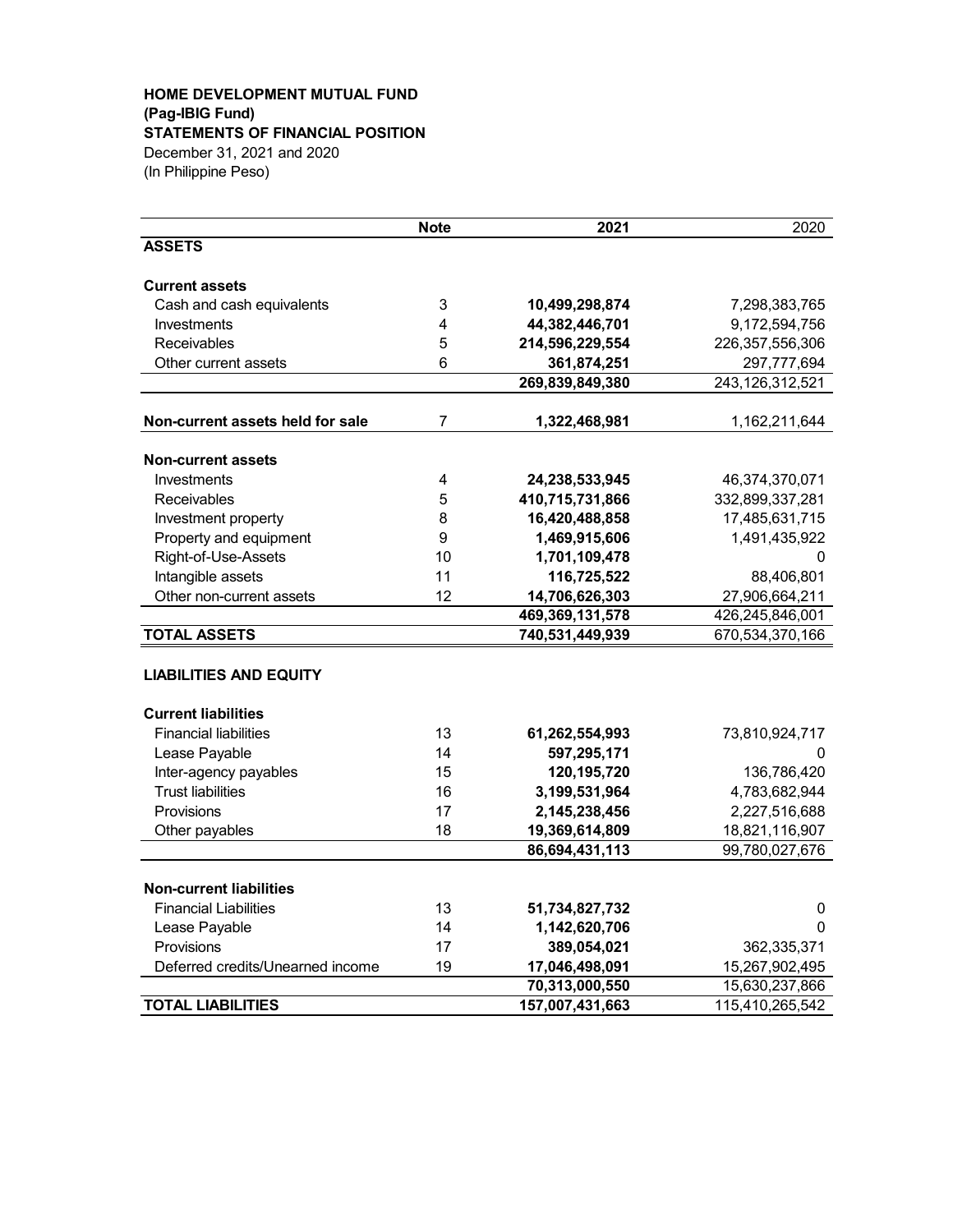|                                  | <b>Note</b> | 2021            | 2020            |
|----------------------------------|-------------|-----------------|-----------------|
| Equity                           |             |                 |                 |
| Retained earnings                | 30          | 89,890,336,852  | 87.234.365.027  |
| Cumulative changes in fair value | 29          | (114,908,136)   | 2,669,136,775   |
| Members' equity                  | 28          | 493,748,589,560 | 465,220,602,822 |
| <b>TOTAL EQUITY</b>              |             | 583.524.018.276 | 555.124.104.624 |
| TOTAL LIABILITIES AND EQUITY     |             | 740,531,449,939 | 670,534,370,166 |

The Notes on pages 9 to 71 form part of these financial statements.

Prepared by:

Checked by:

Comption<br>Angelica J. Abuel<br>OIC - Accountant V

Estrella A. Santos<br>Department Manager III  $\frac{1}{\sqrt{2}}$ 

Noted by: U Yolanda & Villatura<br>Vice President - Finance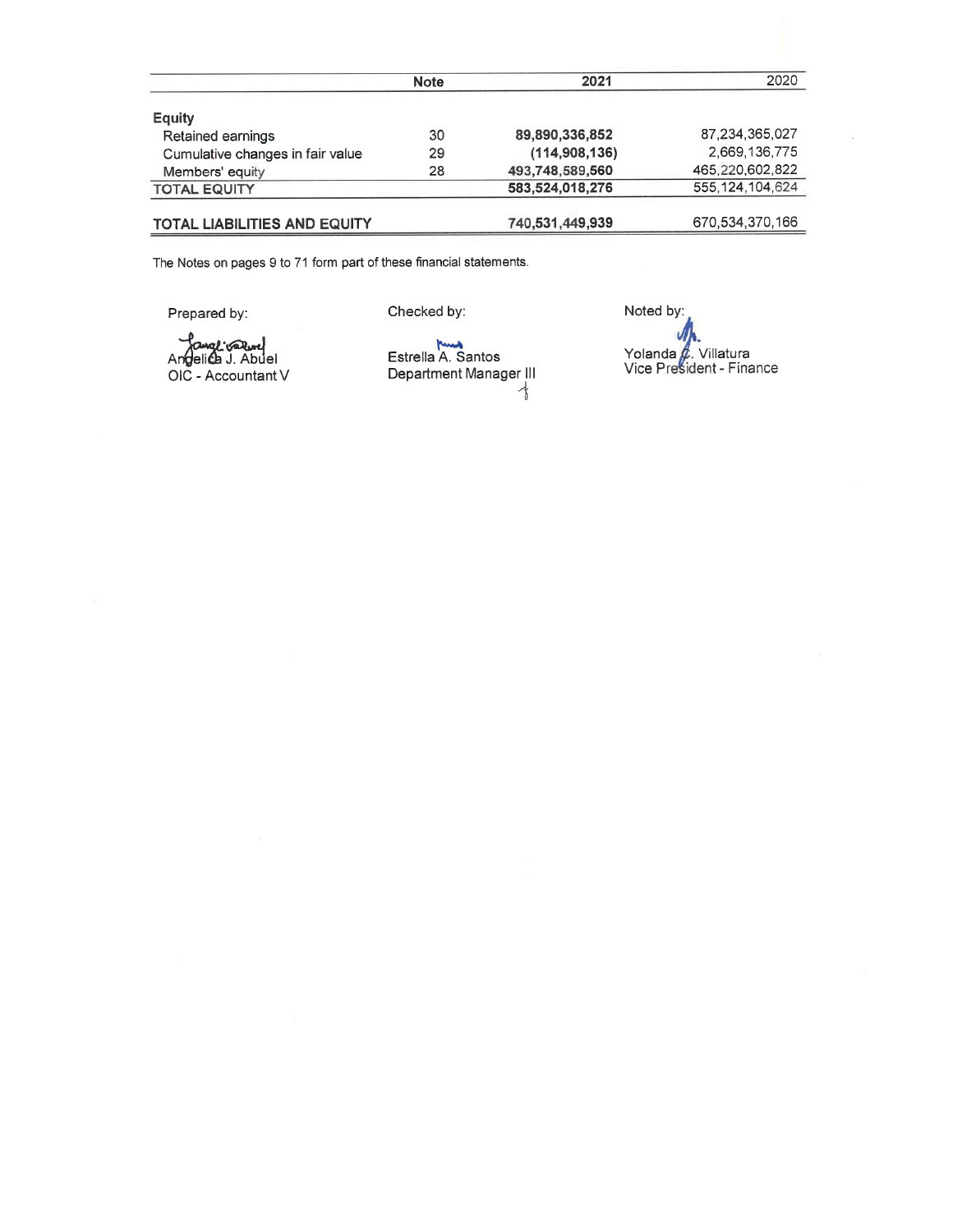# **HOME DEVELOPMENT MUTUAL FUND (Pag-IBIG Fund)**

# **STATEMENTS OF COMPREHENSIVE INCOME**

For the Years Ended December 31, 2021 and 2020 (In Philippine Peso)

|                                               | <b>Note</b> | 2021            | 2020           |
|-----------------------------------------------|-------------|-----------------|----------------|
| <b>Income</b>                                 |             |                 |                |
| Service and business income                   | 20          | 43,927,242,418  | 38,741,117,085 |
| Gains                                         | 21          | 9,244,695,003   | 7,822,146,301  |
| Other non-operating income                    | 22          | 4,544,471,407   | 3,102,810,288  |
|                                               |             | 57,716,408,828  | 49,666,073,674 |
|                                               |             |                 |                |
| <b>Expenses</b>                               |             |                 |                |
| Personnel services                            | 23          | 4,918,022,391   | 4,922,123,741  |
| Maintenance and other operating expenses      | 24          | 7,206,089,804   | 6,057,026,086  |
| <b>Financial expenses</b>                     | 25          | 126,492,968     | 24,163,067     |
| Non-cash expenses                             | 26          | 10,733,638,009  | 6,956,952,356  |
|                                               |             | 22,984,243,172  | 17,960,265,250 |
|                                               |             |                 |                |
| <b>Profit</b>                                 |             | 34,732,165,656  | 31,705,808,424 |
| Net Assistance/Subsidy                        |             | (4,730,000)     |                |
| Net Income Before Modified Pag-IBIG 2 Returns |             | 34,727,435,656  | 31,705,808,424 |
| <b>Investment Contract Benefit Expense</b>    | 27          | (2,657,815,001) |                |
| <b>Net Income</b>                             |             | 32,069,620,655  | 31,705,808,424 |
| Other comprehensive income                    | 29          | (2,784,044,911) | 4,772,014,962  |
| <b>Comprehensive Income</b>                   |             | 29,285,575,744  | 36,477,823,386 |

The Notes on pages 9 to 71 form part of these financial statements.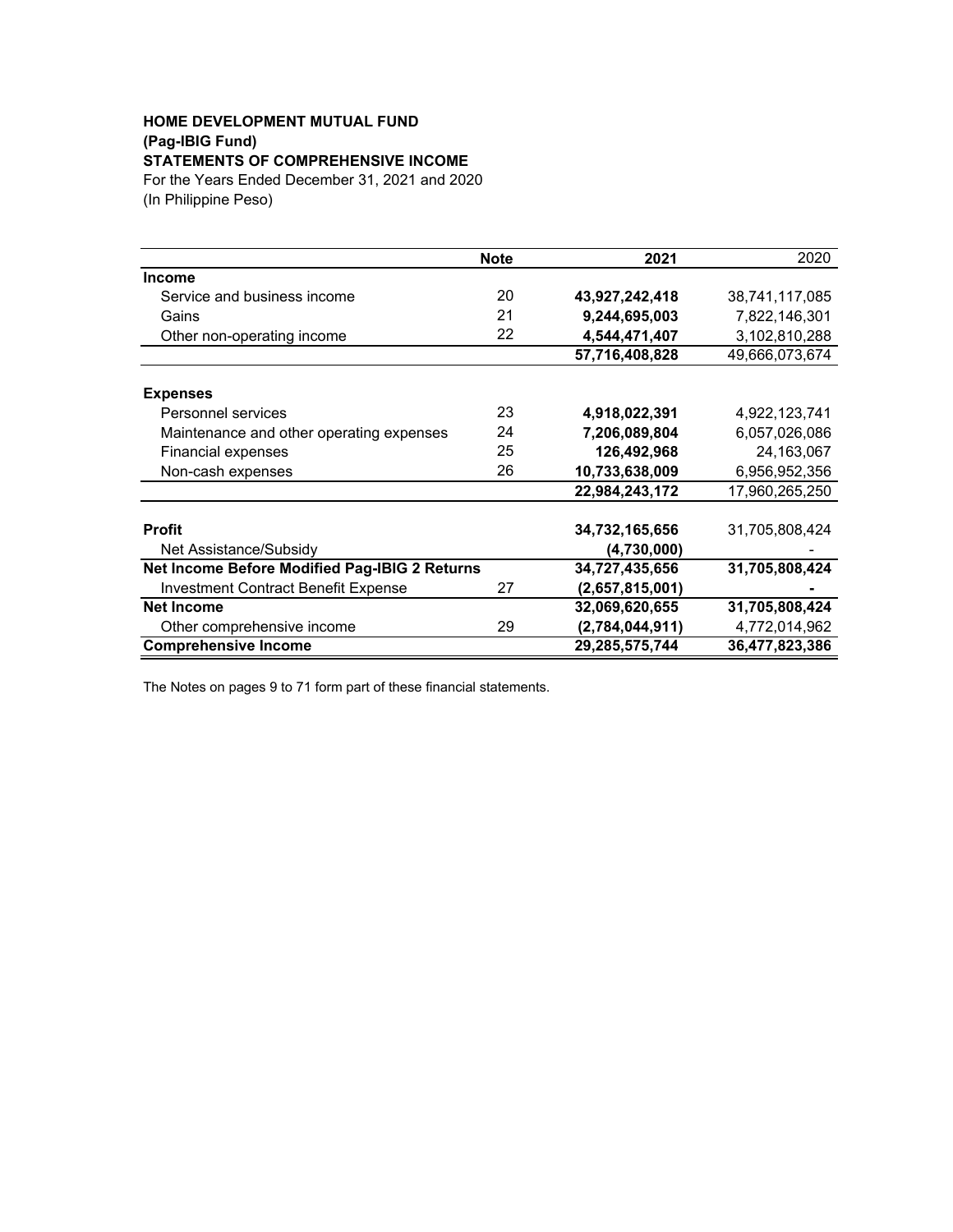### **HOME DEVELOPMENT MUTAL FUND (Pag-IBIG Fund) STATEMENTS OF CHANGES IN EQUITY** For the Years Ended December 31, 2021 and 2020

(In Philippine Peso)

|                                                         | <b>Cumulative Changes</b> |                          |                        |                     |
|---------------------------------------------------------|---------------------------|--------------------------|------------------------|---------------------|
|                                                         | in Fair Value             | <b>Retained Earnings</b> | <b>Members' Equity</b> |                     |
|                                                         | (Note 29)                 | (Note 30)                | (Note 28)              | Total               |
| Balance, January 1, 2021                                | 2,669,136,775             | 87,234,365,027           | 465,220,602,822        | 555, 124, 104, 624  |
| Effect of adoption of PFRS 16                           | 0                         | (35,060,077)             |                        | (35,060,077)        |
| Balance, As restated                                    | 2,669,136,775             | 87,199,304,950           | 465,220,602,822        | 555,089,044,547     |
| Members' contribution                                   |                           | O                        | 63,592,195,414         | 63,592,195,414      |
| Comprehensive income for the year                       | (2,784,044,911)           | 32,069,620,655           |                        | 29,285,575,744      |
| <b>Dividends</b>                                        |                           | (29, 402, 722, 423)      | 29,402,722,423         |                     |
| Provident claims                                        |                           |                          | (17, 542, 284, 865)    | (17,542,284,865)    |
| Offsetting of Total Accumulated Value/Other adjustments |                           | 24,133,670               | (46.924.646.234)       | (46,900,512,564)    |
| Balance, December 31, 2021                              | (114, 908, 136)           | 89,890,336,852           | 493,748,589,560        | 583,524,018,276     |
| Balance, January 1, 2020                                | (2, 102, 878, 187)        | 86,522,507,589           | 436,645,292,769        | 521,064,922,171     |
| Members' contribution                                   |                           |                          | 44,585,931,719         | 44,585,931,719      |
| Comprehensive income for the year                       | 4,772,014,962             | 31,705,808,424           | O                      | 36,477,823,386      |
| <b>Dividends</b>                                        |                           | (31,072,799,783)         | 31,072,799,783         |                     |
| Provident claims                                        |                           | 0                        | (12, 815, 222, 102)    | (12,815,222,102)    |
| Offsetting of Total Accumulated Value/Other adjustments |                           | 78,848,797               | (34.268.199.347)       | (34, 189, 350, 550) |
| Balance, December 31, 2020                              | 2,669,136,775             | 87,234,365,027           | 465,220,602,822        | 555,124,104,624     |

The Notes on pages 9 to 71 form part of these financial statements.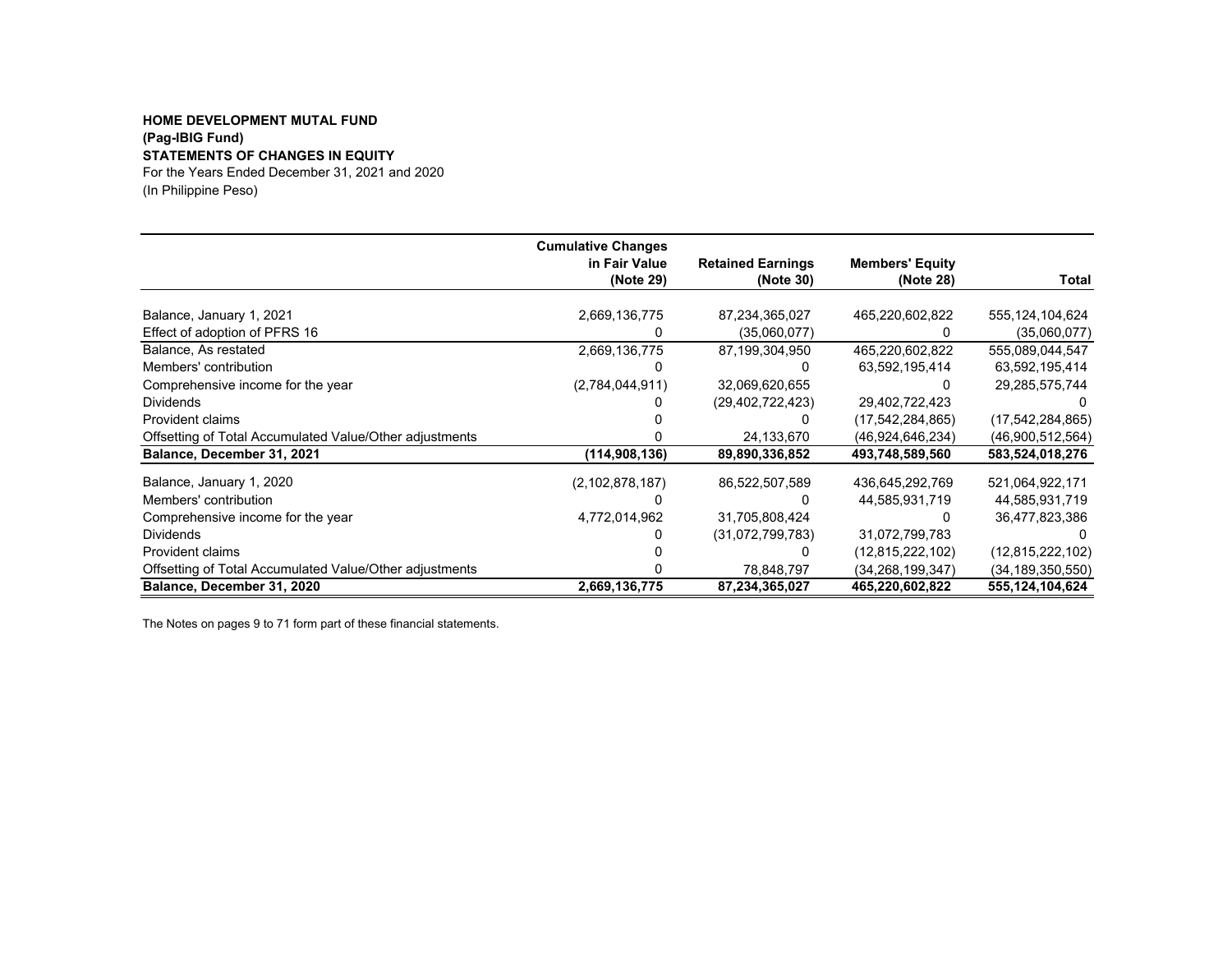### **HOME DEVELOPMENT MUTAL FUND Pag-IBIG Fund**

### **STATEMENTS OF CASH FLOWS**

For the Years Ended December 31, 2021 and 2020 (In Philippine Peso)

|                                                                                                                           | <b>Note</b> | 2021                               | 2020                        |
|---------------------------------------------------------------------------------------------------------------------------|-------------|------------------------------------|-----------------------------|
| <b>CASH FLOWS FROM OPERATING ACTIVITIES</b>                                                                               |             |                                    |                             |
| <b>Cash inflows</b>                                                                                                       |             |                                    |                             |
| Collection of income/Revenue                                                                                              |             | 38,323,540,950                     | 31,786,869,542              |
| Collection of receivables                                                                                                 |             | 57,122,627,094                     | 50,200,138,570              |
| Proceeds from matured investments                                                                                         |             | 411,430,274,362                    | 599,973,620,762             |
| Trust receipts                                                                                                            |             | 210,065,931                        | 232,011,433                 |
| Other receipts                                                                                                            |             | 4,175,432,512                      | 3,930,837,951               |
| <b>Total cash inflows</b>                                                                                                 |             | 511,261,940,849                    | 686, 123, 478, 258          |
| <b>Cash outflows</b>                                                                                                      |             |                                    |                             |
| Payment of expenses                                                                                                       |             | (9,272,451,554)                    | (8,613,157,489)             |
| Purchase of inventories                                                                                                   |             | (134, 756, 595)                    | (124, 013, 668)             |
| Grant of cash advances                                                                                                    |             | (9,676,327)                        | (29,656,306)                |
| Prepayments                                                                                                               |             | (16,602,546)                       | (23, 403, 804)              |
| Refund of deposits                                                                                                        |             | (21, 874, 513)                     | (15,024,850)                |
| Payments of accounts payable                                                                                              |             | (46, 791, 348)                     | (46, 552, 116)              |
| Remittance of personnel benefit contributions and                                                                         |             | (2,743,050,567)                    | (2,910,153,543)             |
| Grant of loans                                                                                                            |             | (122, 549, 098, 010)               | (83,947,025,408)            |
| Purchase/Acquisition of investments                                                                                       |             | (419, 489, 164, 569)               | (635, 832, 206, 330)        |
| Other disbursements                                                                                                       |             | (8, 246, 357, 622)                 | (5,232,576,963)             |
| <b>Total cash outflows</b>                                                                                                |             | (562, 529, 823, 651)               | (736, 773, 770, 477)        |
| Net cash used in operating activities                                                                                     |             | (51, 267, 882, 802)                | (50,650,292,219)            |
| <b>CASH FLOWS FROM INVESTING ACTIVITIES</b><br><b>Cash inflows</b><br>Proceeds from sale/ Disposal of investment property |             | 1,289,393,815                      | 762,767,044                 |
| Sale of investments                                                                                                       |             | 9,842,260,801                      | 25,238,989,689              |
| Proceeds from sale of other assets                                                                                        |             | 0                                  |                             |
| <b>Total cash inflows</b>                                                                                                 |             | 11,131,654,616                     | 1,789,379<br>26,003,546,112 |
| <b>Cash outflows</b>                                                                                                      |             |                                    |                             |
| Purchase/Construction of property and equipment                                                                           |             |                                    | (259,083,478)               |
| Purchase of investments                                                                                                   |             | (187, 721, 004)<br>(2,030,460,000) | (5,831,938,876)             |
| Purchase of intangible assets                                                                                             |             | (61, 782, 895)                     | (10, 865, 375)              |
| <b>Total cash outflows</b>                                                                                                |             | (2, 279, 963, 899)                 | (6, 101, 887, 729)          |
|                                                                                                                           |             |                                    |                             |
| Net cash provided by investing activities                                                                                 |             | 8,851,690,717                      | 19,901,658,383              |
|                                                                                                                           |             |                                    |                             |
| <b>CASH FLOWS FROM FINANCING ACTIVITIES</b><br><b>Cash inflows</b>                                                        |             |                                    |                             |
| Members' contributions                                                                                                    |             | 63,592,195,414                     | 44,585,931,719              |
| <b>Cash outflows</b>                                                                                                      |             |                                    |                             |
| Payment of Lease Payable                                                                                                  |             | (434, 698, 939)                    | 0                           |
| Provident benefit claims                                                                                                  |             | (17, 542, 284, 865)                | (12,815,222,102)            |
| Total cash outflows                                                                                                       |             | (17, 976, 983, 804)                | (12, 815, 222, 102)         |
| Net cash provided by financing activities                                                                                 |             | 45,615,211,610                     | 31,770,709,617              |
|                                                                                                                           |             |                                    |                             |
| INCREASE/(DECREASE) IN CASH AND CASH EQUIVALENTS                                                                          |             | 3,199,019,525                      | 1,022,075,781               |
| <b>Effects of Exchange Rate Changes on Cash and</b>                                                                       |             | 1,895,584                          | (2,372,048)                 |
| CASH AND CASH EQUIVALENTS, January 1                                                                                      |             | 7,298,383,765                      | 6,278,680,032               |
| <b>CASH AND CASH EQUIVALENTS, December 31</b>                                                                             | 3           | 10,499,298,874                     | 7,298,383,765               |

The Notes on pages 9 to 71 form part of these financial statements.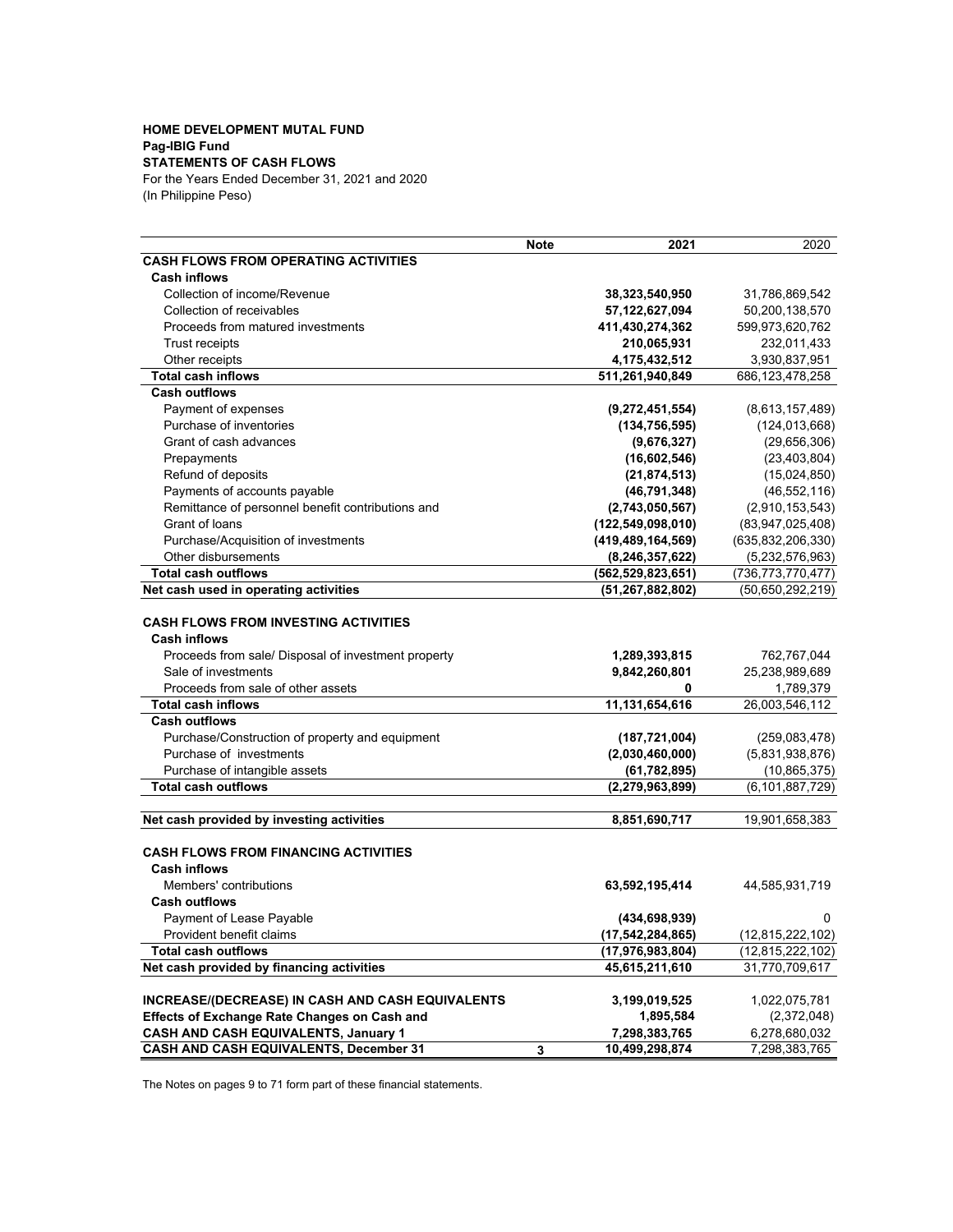### **HOME DEVELOPMENT MUTUAL FUND (Pag-IBIG Fund) NOTES TO FINANCIAL STATEMENTS**  (Amounts in Philippine Peso)

**1. CORPORATE INFORMATION** 

### Incorporation

The Home Development Mutual Fund (HDMF), also known as the Pag-IBIG Fund, or the Fund, was created on June 11, 1978 by virtue of Presidential Decree (PD) No. 1530 to address two of the country's basic needs: generation of savings and provision of shelter for the Filipino workers.

Under this Decree, two agencies administered Pag-IBIG Fund namely: (a) Social Security System (SSS) for the funds from private employees, and (b) Government Service Insurance System (GSIS) for the funds from government workers. To meet the urgent need to consolidate all long-term, low-interest housing funds under the administration of a single agency to support the National Shelter Program of the then Ministry of Human Settlements, Executive Order (EO) No. 527 was issued on March 1, 1979, transferring the administration of Pag-IBIG Fund to National Home Mortgage Finance Corporation (NHMFC). As such, NHMFC took care of the administration, custody, disposal and utilization of the funds, including the authority to promulgate Implementing Rules and Regulations (IRRs) pertaining to the aforesaid functions. On June 4, 1979, EO No. 538 was issued merging the two funds into what is now known as Pag-IBIG Fund, which stands for Pagtutulungan sa Kinabukasan: Ikaw, Bangko, Industriya at Gobyerno. It remained under the administration of the NHMFC until PD No. 1530 was amended by PD No. 1752 on December 14, 1980, making it an independent corporation with its own Board of Trustees (BOT).

Shortly after the administration of President Corazon C. Aquino, Pag-IBIG contributions were suspended from May to July 1986. However, on August 1, 1986, former President Aquino issued EO No. 35 directing the resumption of mandatory Pag-IBIG membership under more liberal terms. The contribution rate was reduced from three per cent to one per cent of fund salary for employees earning over P1,500. Employer share was cut from three per cent to a fixed rate of two per cent while the maximum fund salary was raised from P3,000 to P5,000.

January 1, 1987 marked the return of Pag-IBIG membership to a voluntary program under EO No. 90. The next eight years witnessed the growth of Pag-IBIG Fund as a voluntary fund. On June 17, 1994, then President Fidel V. Ramos signed Republic Act (RA) No. 7742, which reverted Pag-IBIG membership back to mandatory effective January 1, 1995.

On July 21, 2009, then President Gloria Macapagal-Arroyo signed into law RA No. 9679, otherwise known as the "Home Development Mutual Fund Law of 2009." The new law and its IRR took effect on August 27, 2009 and November 3, 2009, respectively. It repealed PD Nos. 1530 and 1752 as well as EO Nos. 35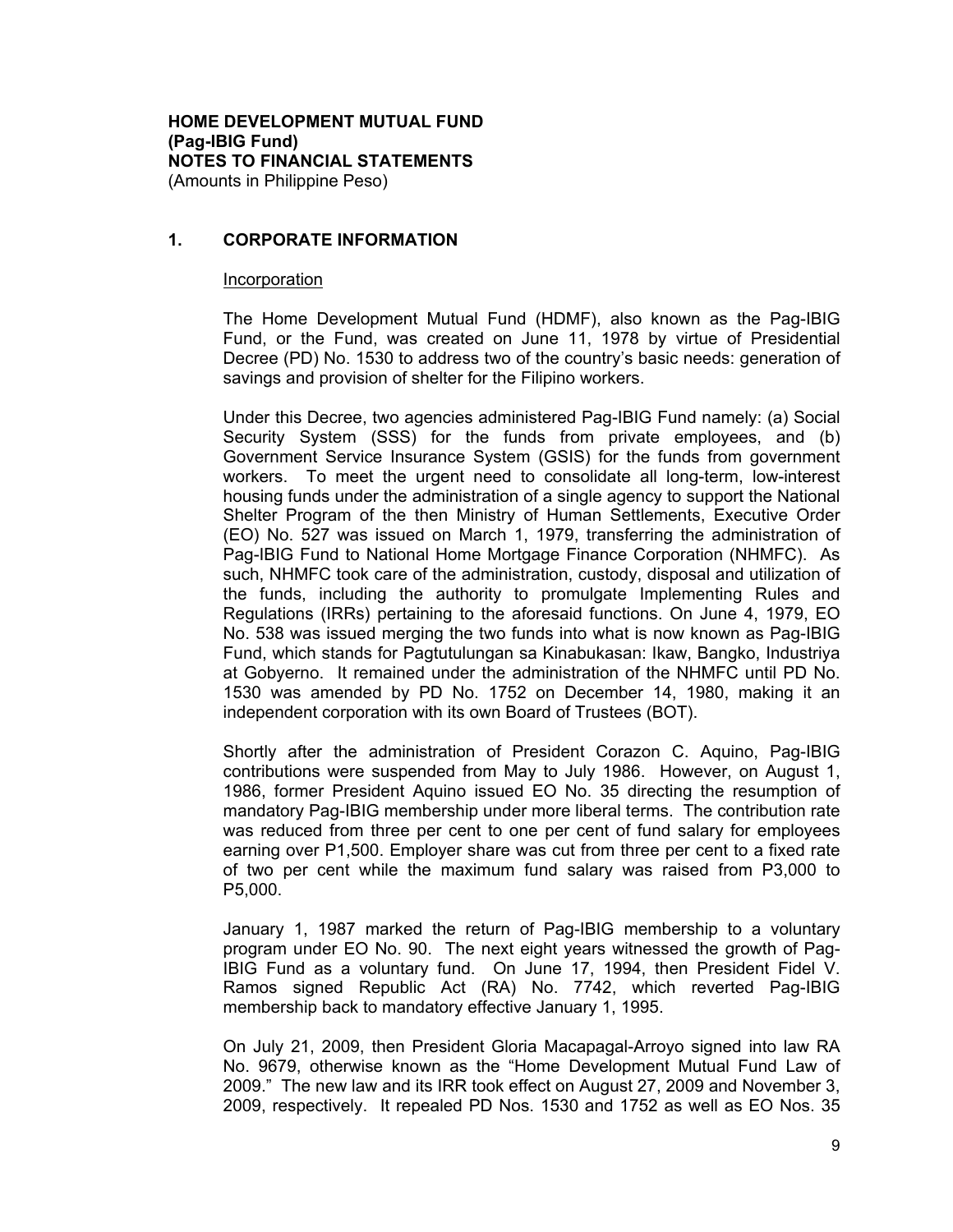and 90. Its landmark provisions are those expanding the mandatory coverage of the Pag-IBIG Fund to include all employees compulsorily covered by SSS and GSIS, as well as Filipinos employed by foreign-based employer; exempting Pag-IBIG Fund employees from the coverage of the Salary Standardization Law; and restoring tax exemption privileges.

Section 19 of RA No. 9679 states that all laws to the contrary notwithstanding, the Fund and all its assets and properties, all contributions collected and all accruals thereto and income or investment earning therefrom, as well as all supplies, equipment, papers or documents shall be exempt from any tax, assessment, fee, charge, or customs or import duty; and all benefit payments made by the Pag-IBIG Fund shall likewise be exempt from all kinds of taxes, fees, charge, and shall not be liable to attachments, garnishments, levy or seizure by or under any legal or equitable process whatsoever, either before or after receipt by the person or person entitled thereto, except to pay any debt of the member to the Fund. No tax measure of whatever nature enacted shall apply to the Fund, unless it expressly revokes the declared policy of the State in Section 2 of RA No. 9679 granting tax exemption to the Fund. Any tax assessment against the Fund shall be null and void.

The Fund, together with the other housing agencies namely National Housing Authority (NHA), National Home Mortgage Finance Corporation (NHMFC) and Social Housing Finance Corporation (SHFC), is under the administrative supervision of the Department of Human Settlements and Urban Development (DHSUD). DHSUD was formed by virtue of RA No. 11201, which was signed into law on February 14, 2019 and through the consolidation of the Housing and Urban Development Coordinating Council (HUDCC) and the Housing and Land Use Regulatory Board (HLURB). It shall act as the primary national government entity responsible for the management of housing, human settlement and urban development. DHSUD is currently headed by Secretary Eduardo D. Del Rosario, who is also one of the members of the Board of Trustees of the Fund.

Through the years, Pag-IBIG Fund has become the prime government financial institution tasked to continually perform two of the nation's basic concerns: generation of savings and provision of access to home financing to the workers. As such, it mobilizes an efficient, dynamic, regular, and integrated nationwide savings system and at the same time enables low and middle-income families to realize their dream of having decent shelter.

At present, the Fund has its Corporate Headquarters (CHQ) at the Petron MegaPlaza Building, 358 Senator Gil J. Puyat Avenue, Makati City and it operates in 11 Housing Business Centers (HBCs), 17 Technical and Administrative Support (TAS), 105 Branches and 42 Member Services Offices (MSOs) throughout the country.

### Approval of Financial Statements

The financial statements of the Fund as at and for the year ended December 31, 2021, including the comparative financial statements as at and for the year ended December 31, 2020, were authorized for issue by the BOT on \_\_\_\_\_\_\_\_\_.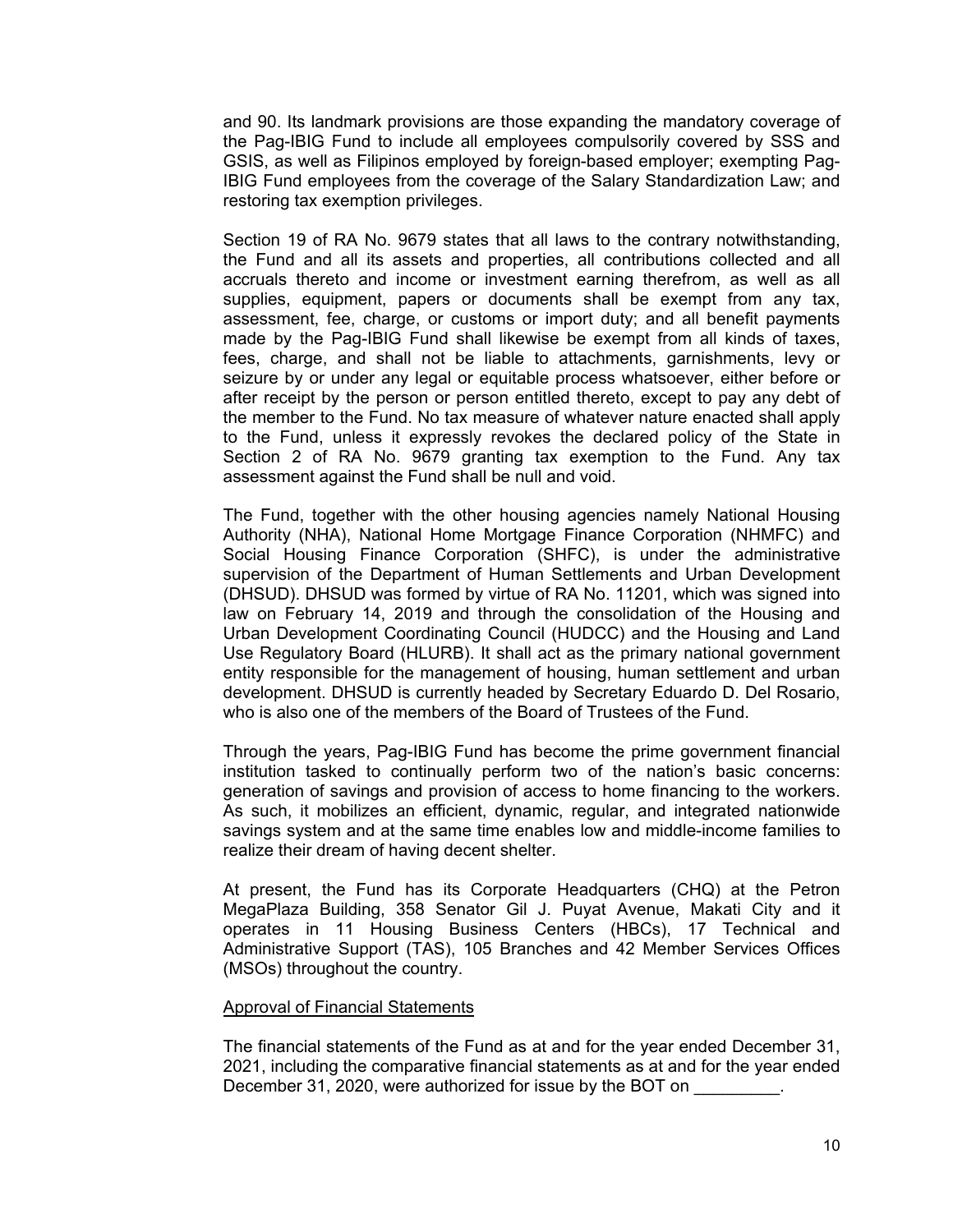# **2. SUMMARY OF SIGNIFICANT ACCOUNTING POLICIES**

The significant accounting policies that have been used in the preparation of these financial statements are summarized below. These policies have been consistently applied to all the years presented, unless otherwise stated.

# **Basis of preparation of financial statements**

a. Statement of compliance with Philippine Financial Reporting Standards (PFRS)

The financial statements of the Fund have been prepared in accordance with the PFRS. The Fund likewise adhered to the Commission on Audit (COA) Circular No. 2017-004 dated December 13, 2017, which lays down the guidelines on the preparation of financial statements and other financial reports and implementation of the PFRS by Government Corporations classified as Commercial Public Sector Entities (CPSE), previously known as Government Business Enterprises (GBE).

The International Public Sector Accounting Standards Board (IPSASB) and International Accounting Standards Board (lASB), which promulgate the International Public Sector Accounting Standards (lPSAS) and International Financial Reporting Standards (IFRS), respectively, acknowledge the right of governments and national standards-setters to establish their respective accounting standards and guidelines for financial reporting in their jurisdictions.

b. Presentation of financial statements

The financial statements are presented in accordance with Philippine Accounting Standards (PAS) 1, Presentation of Financial Statements. The Fund presents all items of income and expenses in a single Statement of Comprehensive Income (SCI).

c. Basis of consolidation

The Fund has no consolidated financial statements because it has no controlled subsidiaries and entities. Moreover, the Fund has no debt or equity securities traded in organized financial market and is not in the process of filing its financial statements with the Securities and Exchange Commission or other regulatory organization for the purpose of issuing any class of instruments in an organized financial market. Its equity consists of members' contributions, the members being the owners of Pag-IBIG Fund, employers' counterpart for employed members and the accumulated dividends.

The financial statements presented include the combined financial statements and transactions of the CHQ and its offices nationwide. All interbranch transactions and balances have been eliminated and reconciled in the consolidation.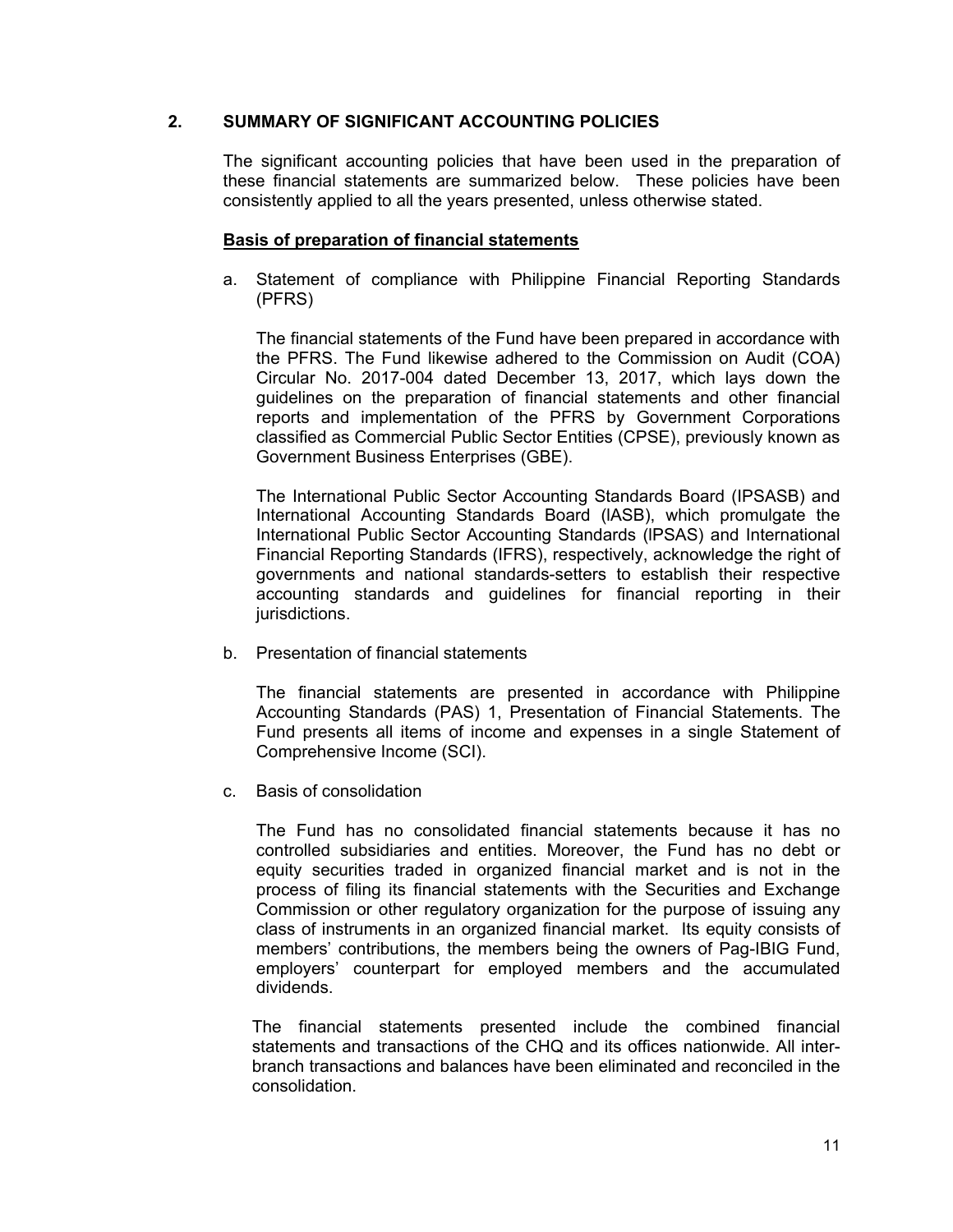d. Functional and presentation currency

The combined financial statements are presented in Philippine Peso, which is the Fund's functional and presentation currency. All values are rounded to the nearest peso, except when otherwise indicated.

e. Adoption of the COA Revised Chart of Accounts (RCA)

In compliance with COA Circular No. 2016-006 dated December 29, 2016 and COA Circular No. 2020-002 dated January 28, 2020 "Adoption of the Updated Revised Chart of Accounts for Government Corporations (2019)", the Fund adopted the RCA in its Trial Balance for years 2021 and 2020. General Ledger (GL) and Subsidiary Ledger (SL) accounts were carefully analyzed and manually mapped to the RCA.

f. Deployment of Provident Fund Management System (PFMS) and Short-Term Loans Management System (STLMS)

Two components of the Integrated Information Systems Project (IISP) – the PFMS and STLMS have been deployed in all branches before the end of CY 2017.

Under the said systems, operational and accounting processes have been automated, thus, more efficient with due regard for accuracy and sound internal control.

For control purposes, collections under the PFMS are electronically posted to the ledger of members with Member's Identification (MID) Number. On the other hand, collections under the STLMS are electronically posted to the ledger of member-borrowers using the STL application number as reference. Collections not supported by the mandatory information are temporarily parked in Undistributed Collections (UC). During transition, collections pertaining to accounts not yet migrated to the IISP are, likewise, lodged to UC. Completion of the mandatory information and migration of data to the IISP systems are actively being pursued corporate wide.

The TAS shall continue with the clean-up activities until the non-migratable accounts that remained in the old system (legacy system) are migrated to the PFMS and STLMS. After exhausting all efforts to clean up the accounts in the old system, any remaining non-migratable accounts shall be disposed of in accordance with business rules/policies setting the threshold for such.

g. Deployment of Real and Other Properties Acquired (ROPA) System

Core components of the IISP-ROPA System (Phases I and II) have been fully deployed in all operational and accounting units of HBCs before the end of CY 2018.

Phase I of the said system encompasses automation of the recurring operational and accounting processes such as acquisition, depreciation, impairment testing, while Phase II covers i) reversal of returned accounts; ii)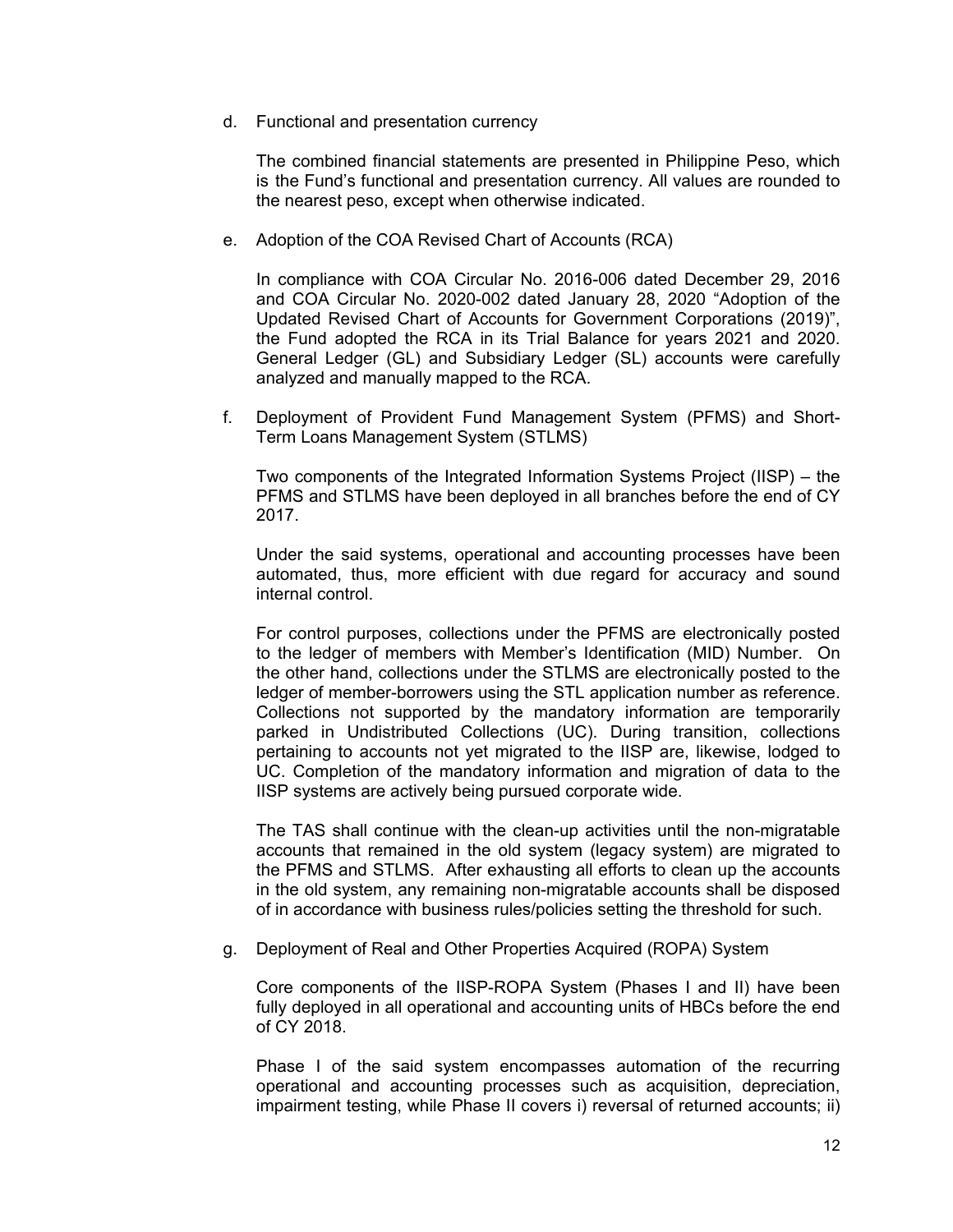disposal related transactions such as allocation of reservation fees, bid bonds, down/partial/full payments, classification to NCAHS and derecognition; iii) set-up of Short-Term Installment (STI) and posting of installment payments; and iv) generation of Statement of Accounts, ledgers, schedules and reports.

Migrated ROPA accounts were assigned a unique identification number referred to as ROPA ID. Such ID is utilized to extract all related transactions that occurred on a certain property which is far more efficient compared to the previous system. As at December 31, 2021, 99.63 per cent of the total 63,980 accounts has been migrated to the system.

On November 27, 2020, recording of the accounting transactions for ROPA was centralized at CHQ through the issuance of AMO No. 2020-013 *Accounting for Centralization of Investment Property – Real and Other Properties Acquired (IP-ROPA) and Non-Current Assets Held for Sale (NCAHS)*.

h. Deployment of Tellering System

To further the progress of IISP, the Tellering System has been fully deployed before the end of year 2019. The said system accommodates new procedures on remittance of members' contributions, payment of loan amortizations and other amounts due to the Fund through Over-the-Counter (OTC). The new system emphasizes the accountability of employees involved on collection transaction by recognizing journal entries related to cash shortage and overage. Significant change has been effected in the recording of transactions and reconciliation activities, which are now being handled by the Corporate Headquarters.

Imus Branch, being the pilot user, had successfully introduced the system to their collection activities in July 2019. This paved the way to the system's deployment to other regional branches in November 2019, and final deployment to NCR branches in December 2019.

This system introduced new processes that strengthened the Fund's OTC collection internal control – related activities which include the following:

- Assignment/re-assignment of Pag-IBIG Fund Official Receipt (PFOR) to concerned branch;
- Proper turnover of PFOR and Change Fund;
- Receipt of remittance for MC/payment of loan amortizations and other amounts due to the Fund;
- Transfer and deposit of end-of-day Cash/Check collections; and
- Cancellation of PFOR.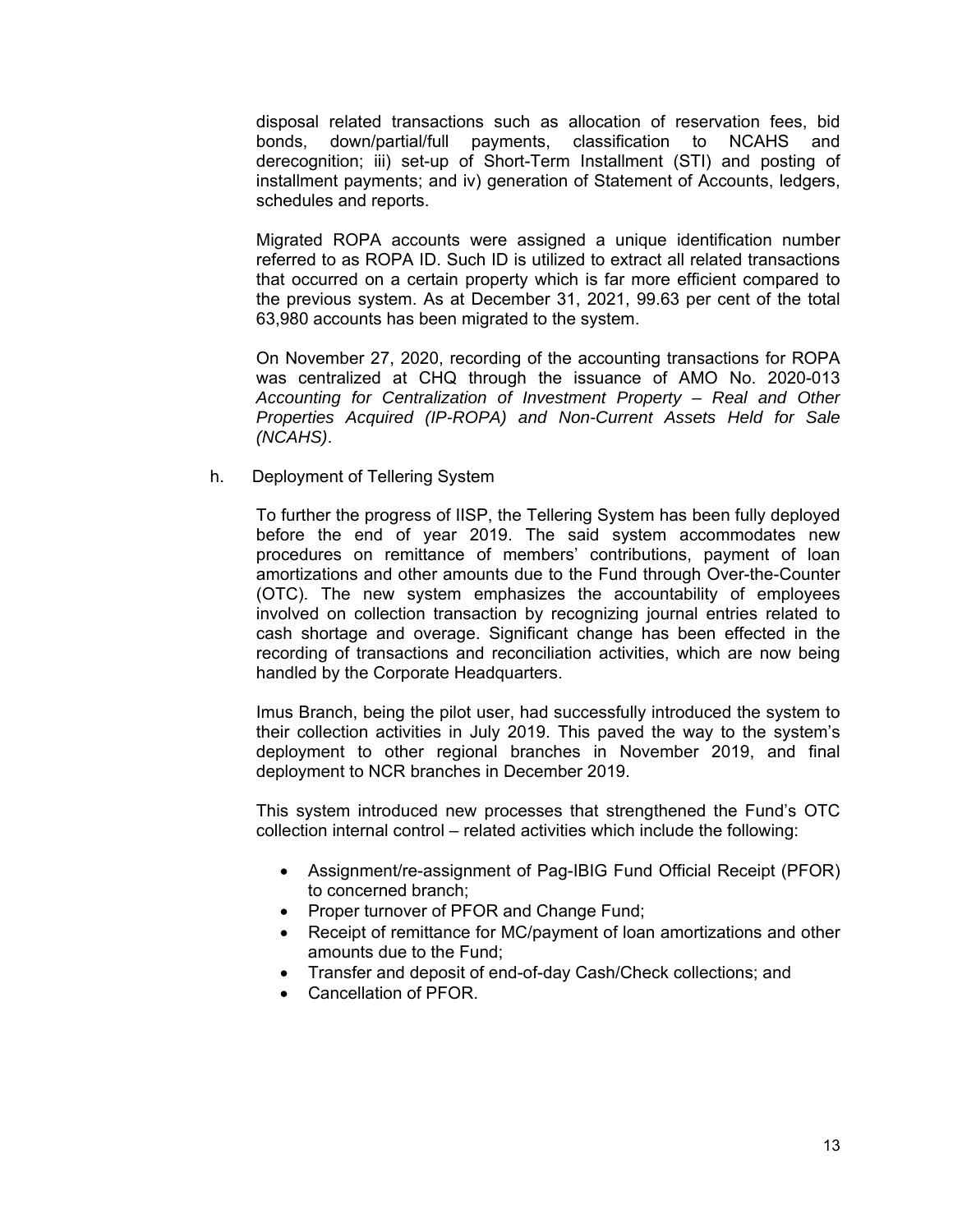# Adoption of New and Amended Standards and Interpretations

- *a. Effective in CY 2021 that are relevant to the Fund:*
	- i. Amendments to PFRS 16, Leases *COVID-19 Related Rent Concessions beyond June 30, 2021* (Effective from April 1, 2021). The amendments provide relief to lessees for accounting for rent concessions from lessors specifically arising from COVID-19 pandemic. They permit the lessee to apply the practical expedients to rent concessions for which any reduction in lease payments affects only payments originally due on or before June 30, 2022. The application of these amendments had no significant impact on the Fund's financial statements.
- *b. Effective in CY 2021 that are not relevant to the Fund* 
	- i. Amendments to PFRS 9, PAS 39, PFRS 7, PFRS 4 and PFRS 16, *Interest Rate Benchmark Reform* – Phase 2 (effective from January 1, 2021). The amendments provide temporary reliefs which address the financial reporting effects when an interbank offered rate (IBOR) is replaced with an alternative nearly risk-free interest rate (RFR).
- *c. New Standards, Amendments and Interpretations Not Yet Adopted*

Other Standards and Amendments that are not yet effective and have not been adopted early by the Fund include:

- i. Amendments to PFRS 3, *Business Combination Reference to the*  Conceptual *Framework* (effective from January 1, 2022). The amendments update an outdated reference to the Conceptual Framework in PFRS 3 without significantly changing the requirements in the standard.
- ii. Amendments to PAS 16, *Property, Plant and Equipment Proceeds Before Intended Use* (effective from January 1, 2022). The amendments prohibit the entities from deducting from the cost of an item of property, plant and equipment any proceeds of the sale of items produced while bringing that asset to the location and condition necessary for it to be capable of operating in the manner intended by management. Instead, an entity recognizes the proceeds from selling such items, and the costs of producing those items, in profit or loss.
- iii. Amendments to PAS 37, *Onerous Contracts Cost of Fulfilling a Contract* (*effective* from January 1, 2022). The amendments apply a 'directly related cost approach'. The costs that relate directly to a contract to provide goods or services include both incremental costs and an allocation of costs directly related to contract activities. General and administrative costs do not relate directly to a contract and are excluded unless they are explicitly chargeable to the counterparty under the contract.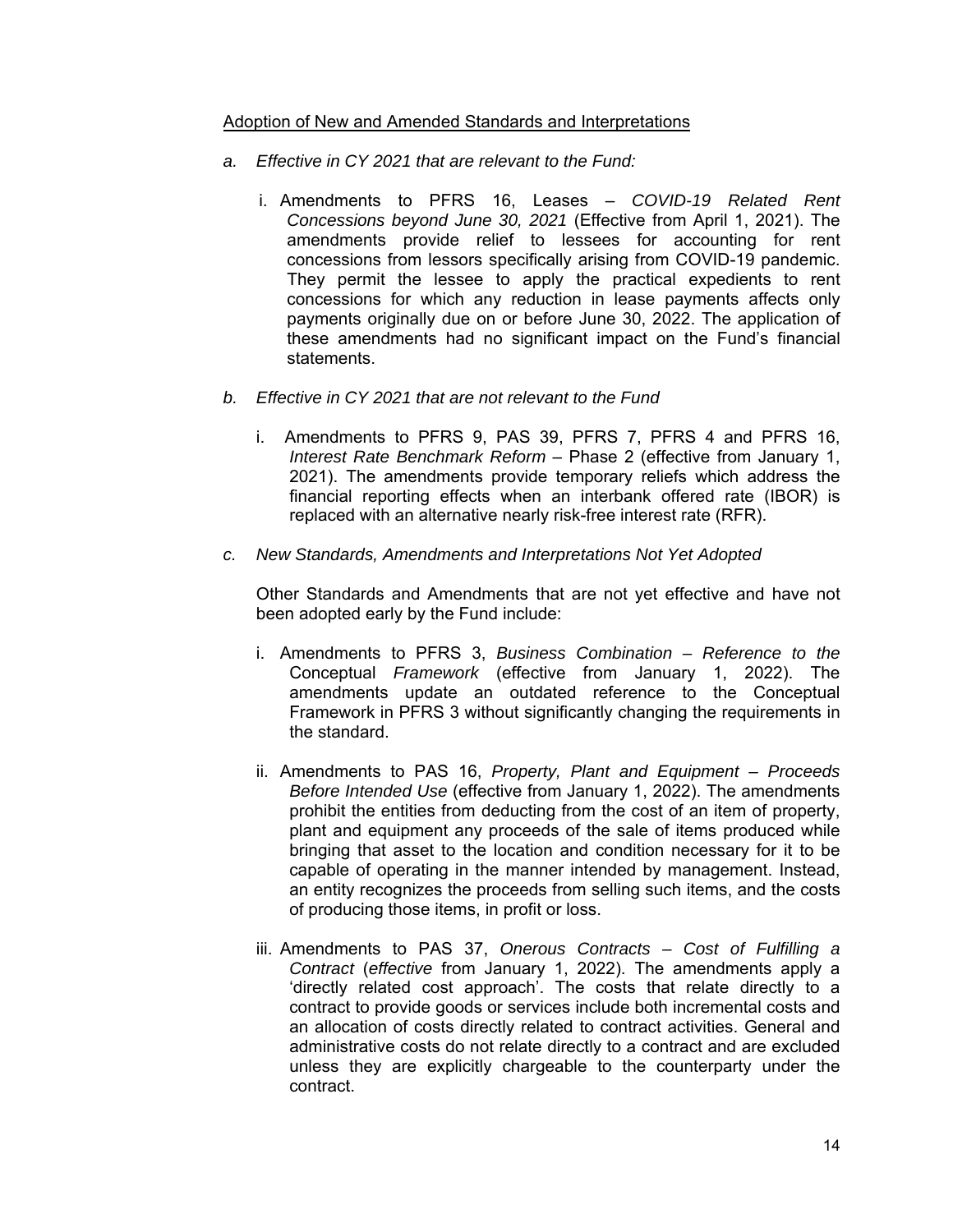- iv. *Annual* Improvements to PFRS 2018 2020 Cycle. The following amendments, which are effective from January 1, 2022, are relevant to the Fund:
	- PFRS 9, *Financial Instruments Fees in '10 per cent' test for derecognition of financial liabilities*. The amendment clarifies the fees that an entity includes when assessing whether the terms of a new or modified financial liability are substantially different from the terms of the original financial liability. These fees include only those paid or received between the borrower and the lender, including fees paid or received by either the borrower or lender on the other's behalf.
	- Illustrative Examples accompanying PFRS 16, *Leases Lease Incentives.* The amendment removes the illustration of payments from lessor relating to leasehold improvements in illustrative example accompanying PFRS 16 to resolve any potential confusion regarding the treatment of lease incentives.

The following improvements are not relevant to the Fund:

- PFRS 1, *First-time Adoption of PFRS Subsidiary as a first-time adopter*. The amendment simplifies the application of PFRS 1 by a subsidiary that becomes a first-time adopter after its parent in relation to the measurement of cumulative translation differences.
- PAS 41, *Agriculture Taxation in fair value measurements*. The amendment removed a requirement to exclude cash flows from taxation when measuring fair value of assets within the scope of PAS 41.
- v. Amendments to PAS 1, *Presentation of Financial Statements Classification of Liabilities as Current or Non-current* (effective January 1, 2023). The amendments aim to promote consistency in applying the requirements by helping entities determine whether, in the statement of financial position, debt and other liabilities with an uncertain settlement date should be classified as current or non-current.
- vi. PFRS 17, *Insurance Contracts* (effective January 1, 2023). The new standard which will replace PFRS 4, *Insurance Contracts* upon effectivity*,* will set out the principles for the recognition, measurement, presentation and disclosure of insurance contracts within its scope.

The overall objective of the standard is to provide an accounting model for insurance contracts that is more useful and consistent for insurers.

This new standard requires a current measurement model where estimates are remeasured in each reporting period. Moreover, contracts are measured using the building blocks of: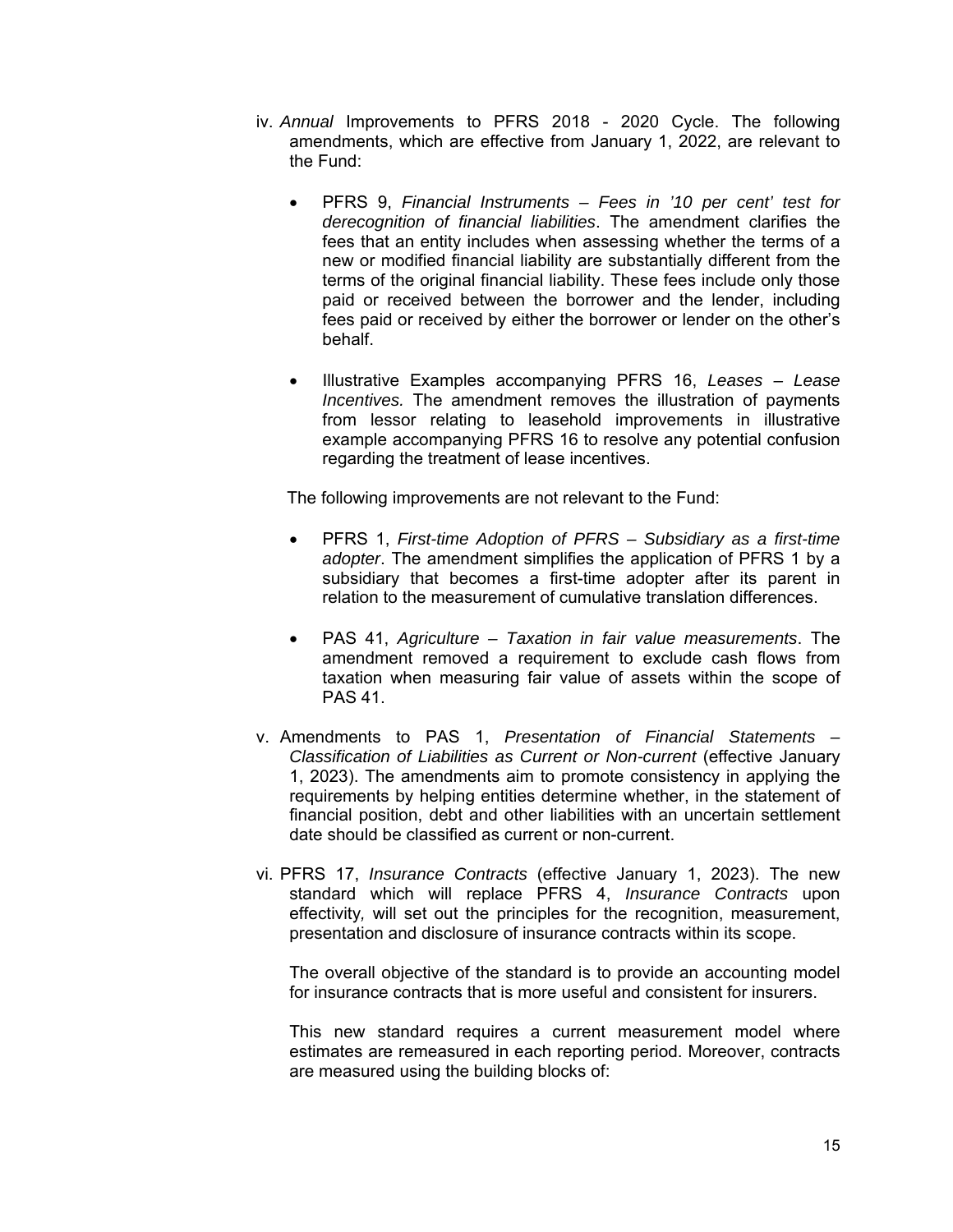- discounted probability-weighted cash flows;
- an explicit risk adjustment; and
- a Contractual Service Margin (CSM) representing the unearned profit of the contract which is recognized as revenue over the coverage period.
- vii. Amendments to PAS 8, *Accounting Policies, Changes in Accounting Estimates and Errors – Definition of Accounting Estimates* (effective January 1, 2023). Under the new definition, accounting estimates are "monetary amounts in financial statements that are subject to measurement uncertainty". A change in an accounting estimate may affect only the current period's profit or loss, or the profit or loss of both the current period and future periods. The effect of the change relating to the current period is recognized as income or expense in the current period. The effect, if any, on future periods is recognized as income or expense in those future periods.
- viii. Amendments to PAS 12, *Income Taxes Deferred Tax related to Assets and Liabilities arising from a Single Transaction* (Effective January 1, 2023). The amendments require companies to recognize deferred tax on transactions that, on initial recognition, give rise to equal amounts of taxable and deductible temporary differences. The proposed amendments will typically apply to transactions such as leases and decommissioning obligations

 Under the prevailing circumstances, the Fund is currently assessing the financial impact, which includes, among others, the material effect of above stated new and amended standards on its financial statements.

# **Significant Accounting Judgments and Estimates**

In the process of applying the Fund's accounting policies, Management exercised judgment and estimates in determining the amounts recognized in the financial statements, with the most significant as follows:

a. Presentation of financial statements

The Fund applies materiality considerations to all parts of its financial statements. Each material class of similar items is presented separately and dissimilar items that are individually immaterial are aggregated. Materiality considerations are applied even when standard requires a specific disclosure and information is not obscured by aggregating or by providing immaterial information.

Notes to financial statements are presented in a systematic manner that considers the effect on understandability and comparability. Each item in the financial statements is cross-referred to any related information in the notes.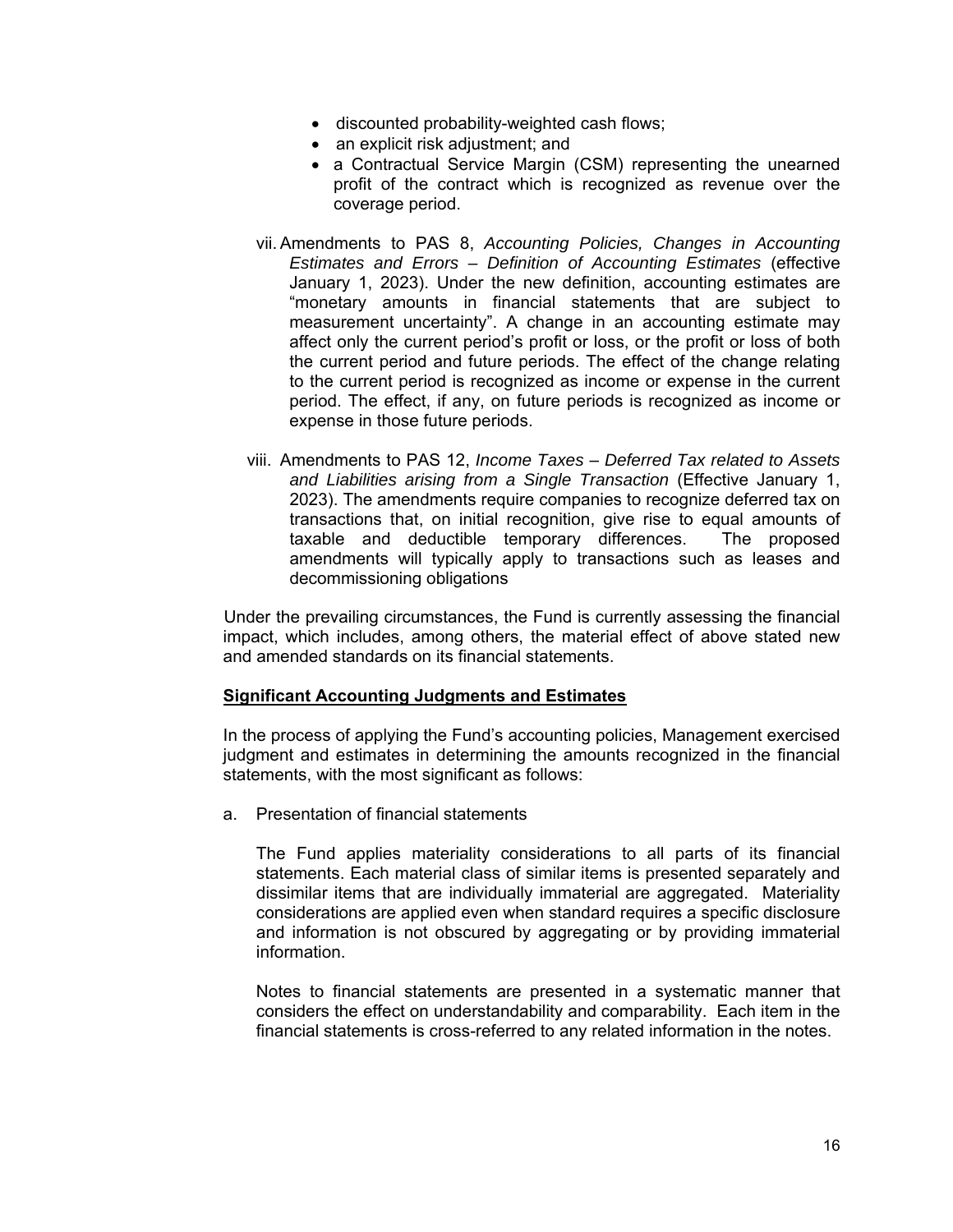b. Financial instruments

The Fund adopted the applicable provisions of PFRS 9 – Financial Instruments, which superseded PAS 39 – Financial Instruments: Recognition and Measurement.

Financial assets and financial liabilities are recognized when the Fund becomes a party to the contractual provisions of the financial instrument.

The Fund's financial assets totaled P704.432 billion or 95.13 per cent of its Total Assets for CY 2021, to wit:

| <b>Particulars</b>                                          | Amount          |
|-------------------------------------------------------------|-----------------|
| FA at Amortized Cost                                        |                 |
| Cash and cash equivalents                                   | 10,499,298,874  |
| Investment in time deposits                                 | 18,477,497,849  |
| Investment securities                                       | 21,007,049,568  |
| Receivables – net                                           | 625,311,961,420 |
| FA at Fair Value through Other Comprehensive Income (FVOCI) | 24,238,533,945  |
| FA at Fair Value through Profit or Loss (FVTPL)             | 4,897,899,284   |
|                                                             | 704,432,240,940 |

Investment accounts are mapped and grouped to the most appropriate accounts in the COA RCA and disclosed as Financial Assets in accordance with PFRS 9. Receivables are non-derivative financial assets with fixed or determinable payments that are not quoted in an active market. They arise when the Fund provides money, goods, or services directly to a debtor with no intention of trading the receivable. Interest earned on such receivables is reported as interest income.

# *Classification, Measurement and Reclassification of Financial Assets*

The classification and measurement of financial assets is driven by the entity's business model for managing the financial assets and the contractual cash flow characteristics of the financial assets. The classification and measurement of financial assets are described below and in the succeeding pages.

The Fund initially measures a financial asset at its fair value plus or minus, for an item not at an FVTPL, transaction costs that are directly attributable to its own acquisition or use.

i. Financial Assets at Amortized Cost

Financial assets are measured at amortized cost if both of the following conditions are met:

• the asset is held within the Fund's business model whose objective is to hold financial assets in order to collect contractual cash flows ("held to collect"); and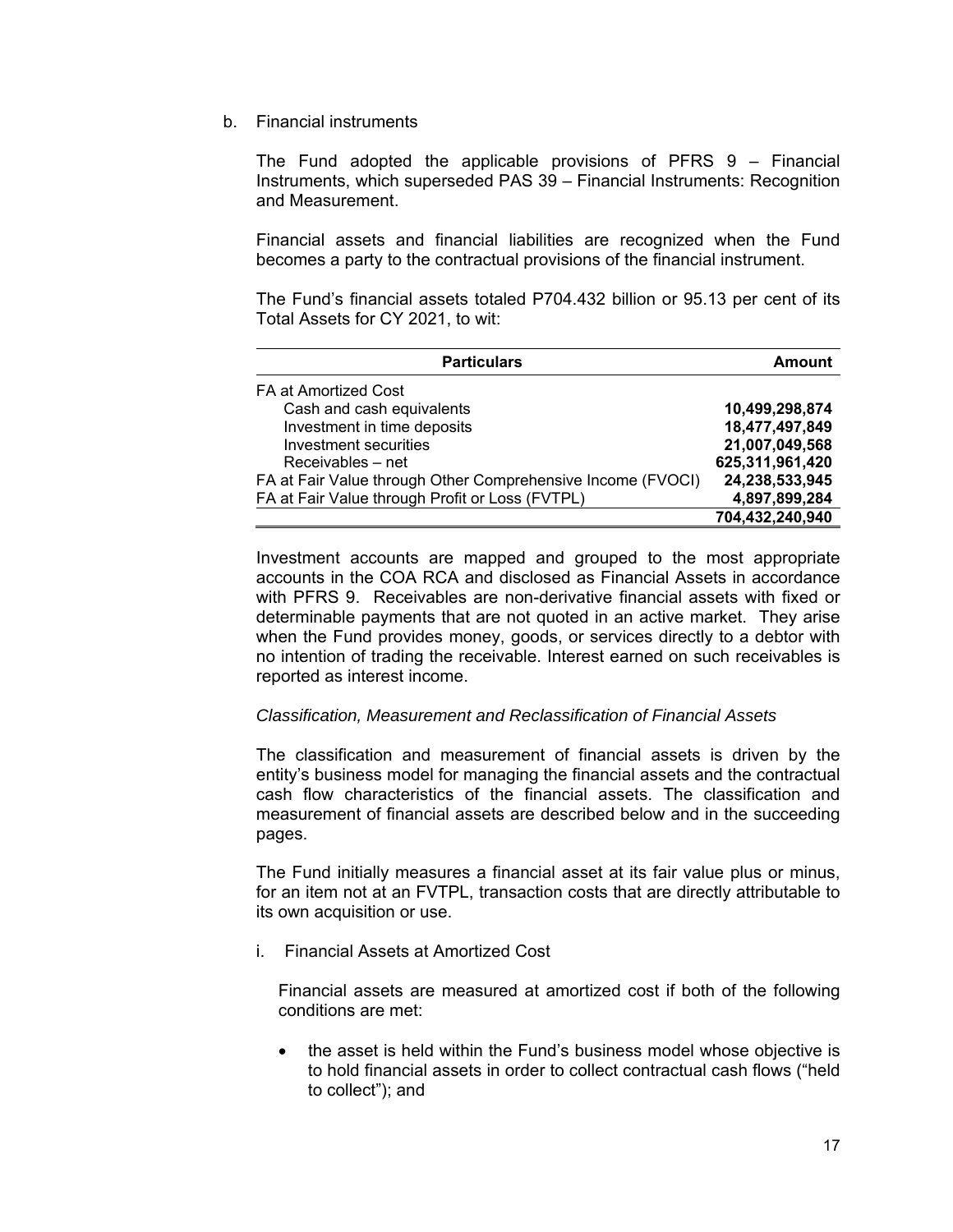the contractual terms of the instrument give rise, on specified dates, to cash flows that are solely payments

After initial measurement, receivables are subsequently measured at amortized cost using effective interest method, less allowance for impairment losses. Amortized cost is calculated taking into account any discount or premium on acquisition that are an integral part of the effective interest rate. The amortization is included in the "Service and Business Income" section of SCI. Assets in this category are included in current assets except for those with maturities greater than 12 months after reporting period, which are classified as non-current assets.

These include the following accounts:

|                                      | 2021            | 2020            |
|--------------------------------------|-----------------|-----------------|
| Cash and cash equivalents (Note 3)   | 10,499,298,874  | 7,298,383,765   |
| Investment in time deposits (Note 4) | 18,477,497,849  | 4,008,722,247   |
| Investment securities (Note 4)       | 21,007,049,568  | 500,000,000     |
| Receivables – net (Note 5)           | 625,311,961,420 | 559,256,893,587 |
|                                      | 675,295,807,711 | 571,063,999,599 |

ii. Financial Assets at Fair Value through Other Comprehensive Income (FVOCI)

HDMF accounts for financial assets at FVOCI if the assets meet the following conditions:

- they are held under a business model whose objective is to hold to collect the associated cash flows and sell ("hold to collect and sell"); and,
- the contractual terms of the financial assets give rise to cash flows that are SPPI on the principal amount outstanding.

Investments under this category are subsequently measured at fair values. The unrealized gains and losses arising from fair valuation of these investments are excluded from reported income and are reported as 'Cumulative Changes in Fair Value in the equity section of the Statement of Financial Position (SFP). The effective yield component of debt securities, as well as the impact of restatement of foreign currencydenominated debt securities, is reported in the SCI.

When the debt securities are disposed of, cumulative gains or losses previously recognized in equity, under Other Comprehensive Income, are recognized as trading and investment securities gains (losses) in the SCI. Investments are included under non-current assets unless the Fund intends to dispose of the investments within 12 months after the end of reporting period.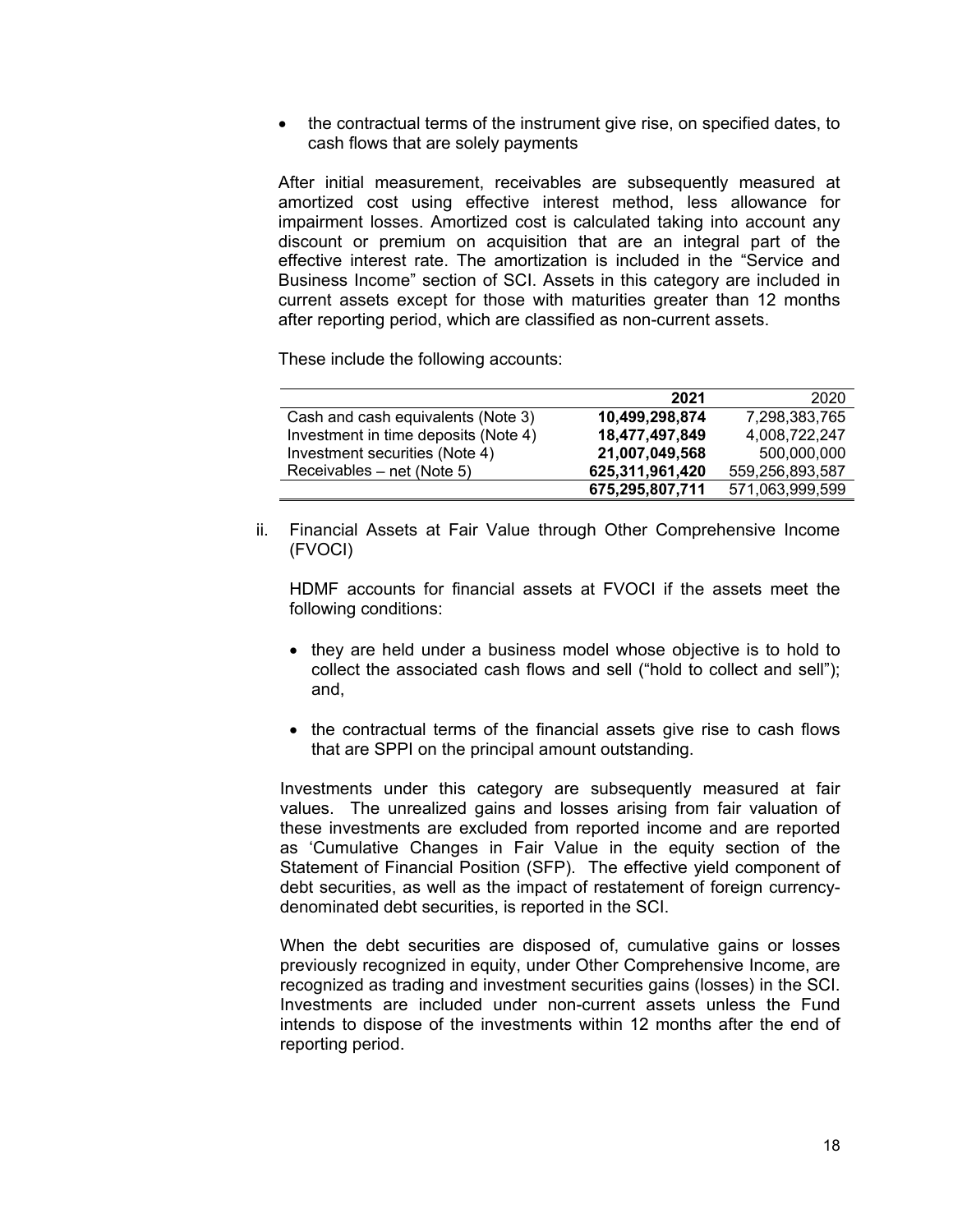iii. Financial Assets at Fair Value through Profit or Loss (FVTPL)

Financial assets at FVTPL are subsequently measured at fair value. The unrealized gains and losses, and dividend income are recognized directly in the SCI.

These accounts include investments under the Local Equity Fund Managers (Note 4), to wit:

|                                                 | <b>Market Value</b> |
|-------------------------------------------------|---------------------|
| BPI Asset Management and Trust Corp.            | 1,003,390,814       |
| BDO Unibank, Inc. - Trust and Investments Group | 930,484,969         |
| Philequity Management, Inc.                     | 1,063,160,269       |
| Metropolitan Bank and Trust Company             | 1,025,468,658       |
| <b>ATRAM Trust Corporation</b>                  | 875,394,574         |
|                                                 | 4,897,899,284       |

### *Fair Value Measurement*

The method and assumptions used by the Fund in estimating the fair value of the financial instruments are:

- i. Fair value of financial assets
	- Debt securities Fair values are generally based on quoted market prices. If the market prices are not readily available, fair values are estimated using adjusted quoted market prices of comparable investments.
	- Equity securities Fair values are based on quoted prices published in markets.
	- Receivables Carrying amounts are net of provisions for impairment.
	- Short-term investments Carrying amounts are approximately at fair values.
	- Cash and cash equivalents Carrying amounts are approximately at fair values.

If the financial assets are not listed in an active market, the fair value is determined using appropriate valuation techniques which include recent arm's length market transactions, comparison to similar instruments for which market observable prices exists, and other relevant valuation models.

ii. Fair value hierarchy

Fair value is the price that would be received to sell an asset or paid to transfer a liability in an orderly transaction between market participants at the measurement date. PFRS 13, *Fair Value Measurement*, establishes a framework for measuring fair value. It provides a fair value hierarchy that prioritizes the inputs to valuation techniques used to measure fair value. The hierarchy gives the highest priority to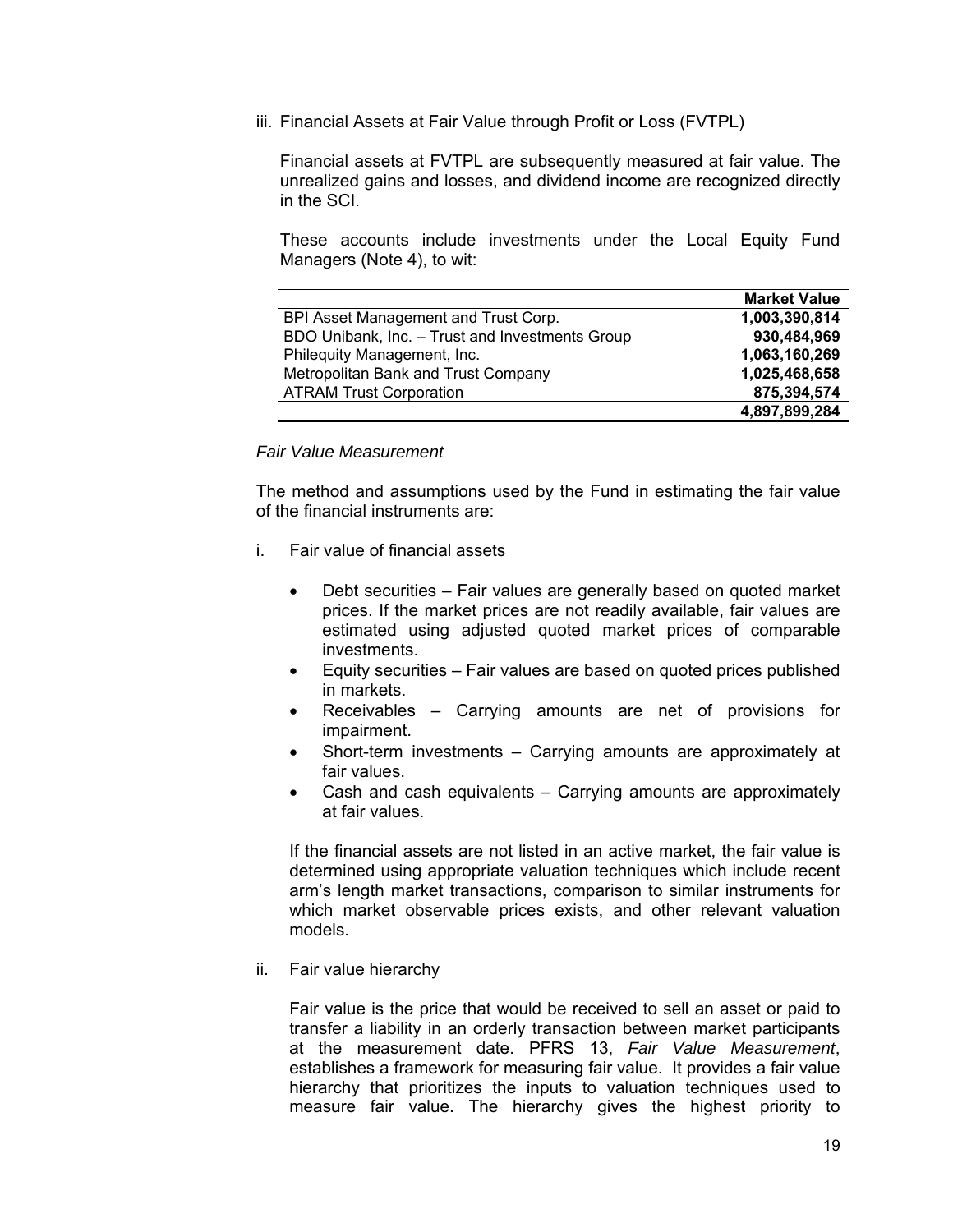unadjusted quoted prices in active markets for identical assets or liabilities (Level 1) and the lowest priority to unobservable inputs (Level 3). The three levels of the fair value hierarchy under the standard are described as follows:

### *Level 1*

Inputs to the valuation methodology are unadjusted quoted prices for identical assets or liabilities in active markets that the Fund has access into.

### *Level 2*

Inputs to the valuation methodology include:

- Quoted prices for similar assets or liabilities in active markets.
- Quoted prices for identical or similar assets or liabilities in inactive markets.
- **IF** Inputs other than quoted prices that are observable for the asset or liability.
- **Inputs that are derived principally from or corroborated by** observable market data by correlation or other means.

If the asset or liability has a specified (contractual) term, the Level 2 input must be observed for substantially the full term of the asset or liability.

### *Level 3*

Inputs to the valuation methodology are unobservable and significant to the fair value measurement.

Fair value of debt and equity security investments of the Fund are measured using Level 1 methodology, Level 2 measurement of fair value is applied to Receivables and Level 3 technique is used for measurement of investment properties.

### *Impairment of Financial Assets*

The Fund recognizes the amount that is required to adjust the loss allowance at the reporting date to the amount that is required to be recognized in accordance with PFRS 9.

On December 17, 2018, the Management Committee (ManCom) approved to revise the Expected Loss Rate (ELR) for current and one to 30 days past due (dpd) buckets to 0.45 per cent. The impairment rate was the result of the assessment made by the Risk Management Task Force based on its Expected Loss Model with probability of default and loss given default as its components which were both approved by the Board of Trustees. With the adoption of Expected Credit Loss (ECL), the objective evidence or loss event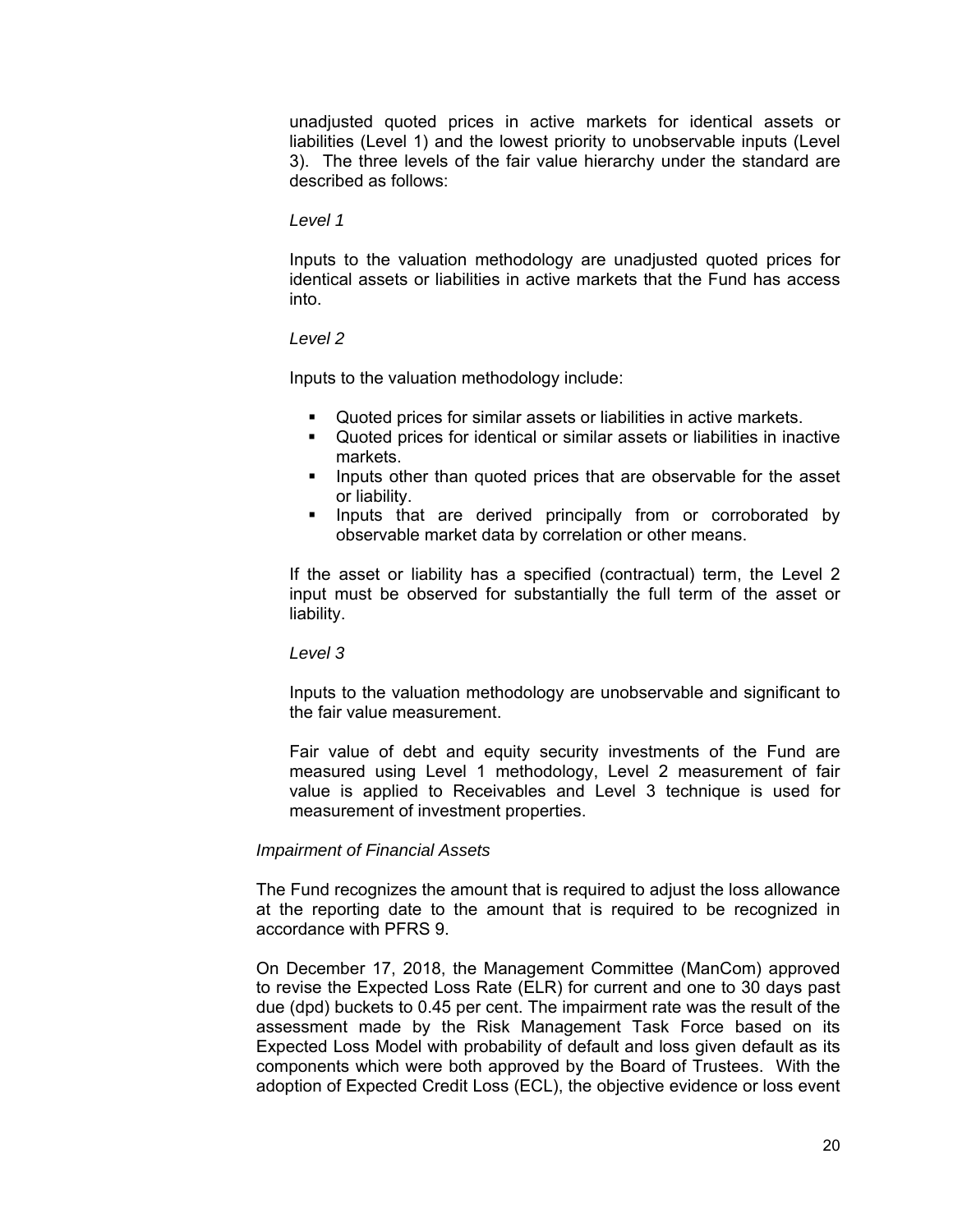is no longer a trigger to recognize impairment loss, rather, future losses are factored in at trade or commitment date.

On December 11, 2020, the Board of Trustees approved the adoption of BSP rates on Allowance for Credit Losses (ACL) for housing loans as follows:

 Expected Loss Rate Model for current to 30 days past due accounts as contained in the framework approved by the BOT on December 20, 2016.

Adopt impairment rates for 31 to 365 days past due and Over 1 year to 5 years pursuant to BSP Circular No. 1011 and BSP Memorandum No. M-2020-061. This is to align the Fund's Expected Credit Losses for these accounts with the standards set by the BSP to address issues on over conservatism which tend to deprive members of additional benefits.

**EXEDEM** Complementary rate of the recovery rate based on the Asset Pricing Model (APM) for housing loan accounts over 5 years past due applying the following formula:

*ACL Rate = 1 - recovery rate based on APM* 

The Fund reviews its financial assets periodically or upon incurrence of loss events to assess whether the impairment provisioning is sufficient to cover credit risks and absorb losses incurred on the loan portfolio and other risky assets or an impairment loss should be recognized or reversed in the SCI.

The Fund employed the following impairment rates on receivables depending on the age of the loan:

|                                              | Rate          |
|----------------------------------------------|---------------|
|                                              | (in per cent) |
| <b>Mortgage / Sales Contract Receivables</b> |               |
| Current                                      | 0.45          |
| $1 - 30$ days past due                       | 0.45          |
| $31 - 60$ days past due                      | 10.00         |
| $61 - 90$ days past due                      | 10.00         |
| $91 - 120$ days past due                     | 15.00         |
| $121 - 180$ days past due                    | 25.00         |
| $181 - 270$ days past due                    | 25.00         |
| $271 - 365$ days past due                    | 25.00         |
| Over 1 year                                  | 50.00         |
| Over 2 years                                 | 50.00         |
| Over 3 years                                 | 50.00         |
| Over 5 years                                 | 50.00         |
| <b>Referred to foreclosure</b>               | 50.00         |
| With extra-judicial foreclosure              | 50.00         |

Financial assets are derecognized when the contractual rights to the cash flows from the financial asset expire, or when the financial asset and substantially all the risks and rewards are transferred.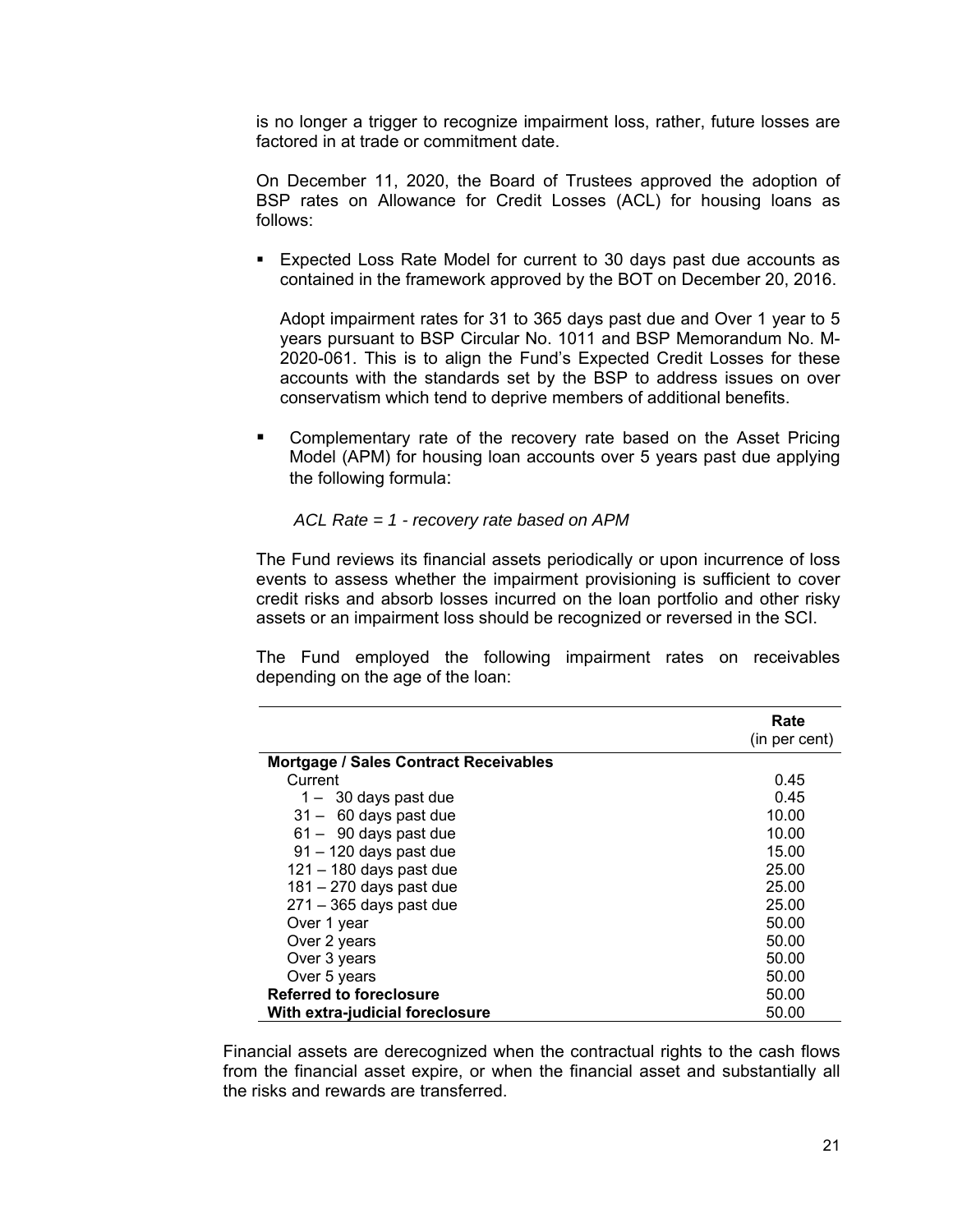### *Classification and Measurement of Financial Liabilities*

Financial liabilities are initially measured at fair value, and, where applicable, adjusted for transaction costs unless the Fund designated a financial liability at FVTPL.

The Fund's financial liabilities include Accounts Payable, Insurance/Reinsurance Premium Payable and Due to Officers and Employees, which are subsequently measured at amortized cost.

Financial Liabilities are derecognized in the statement of financial position only when the obligations are extinguished either through discharge, cancellation or expiration. The difference between the carrying amount of the financial liability derecognized and the consideration paid or payable is recognized in profit or loss.

Financial Liabilities include Modified Pag-IBIG II (MP2), a special savings facility with a 5-year maturity, designed for Pag-IBIG Fund members who wish to save more and earn even higher dividends, in addition to their Pag-IBIG Regular Savings. The program is also open to pensioners and retirees who were former Pag-IBIG Fund members.

### Cash and cash equivalents

Cash includes cash on hand and in banks, both foreign and local. Cash in banks earn interest at the respective bank deposit rates. Cash equivalents, on the other hand, include highly liquid investments acquired three months or less before maturity and subject to insignificant risk of change in value resulting from change in interest rates.

### Investments

Investments include Financial Assets at Amortized Cost, Fair Value through Other Comprehensive Income and Fair Value through Profit or Loss. They include equities and debt instruments, which are not intended for trading in the short-term period of not more than 90 days but may be sold in response to liquidity requirements or changes in market conditions. Included under this category are Treasury Notes/Bonds and Philippine Dollar Denominated Bonds issued by the Bureau of the Treasury (BTr) and Republic of the Philippines, Government Banks and Philippine Corporations.

A regular way purchase or sale of financial assets is recognized and derecognized by the Fund, as applicable, using settlement date accounting. The method is applied consistently for all purchases and sales of financial assets that belong to the same category of financial asset.

Investment in Bonds and Other Debt Instruments are carried at current market value. Cost of Bonds and Other Debt Instruments sold are accounted for using specific identification method.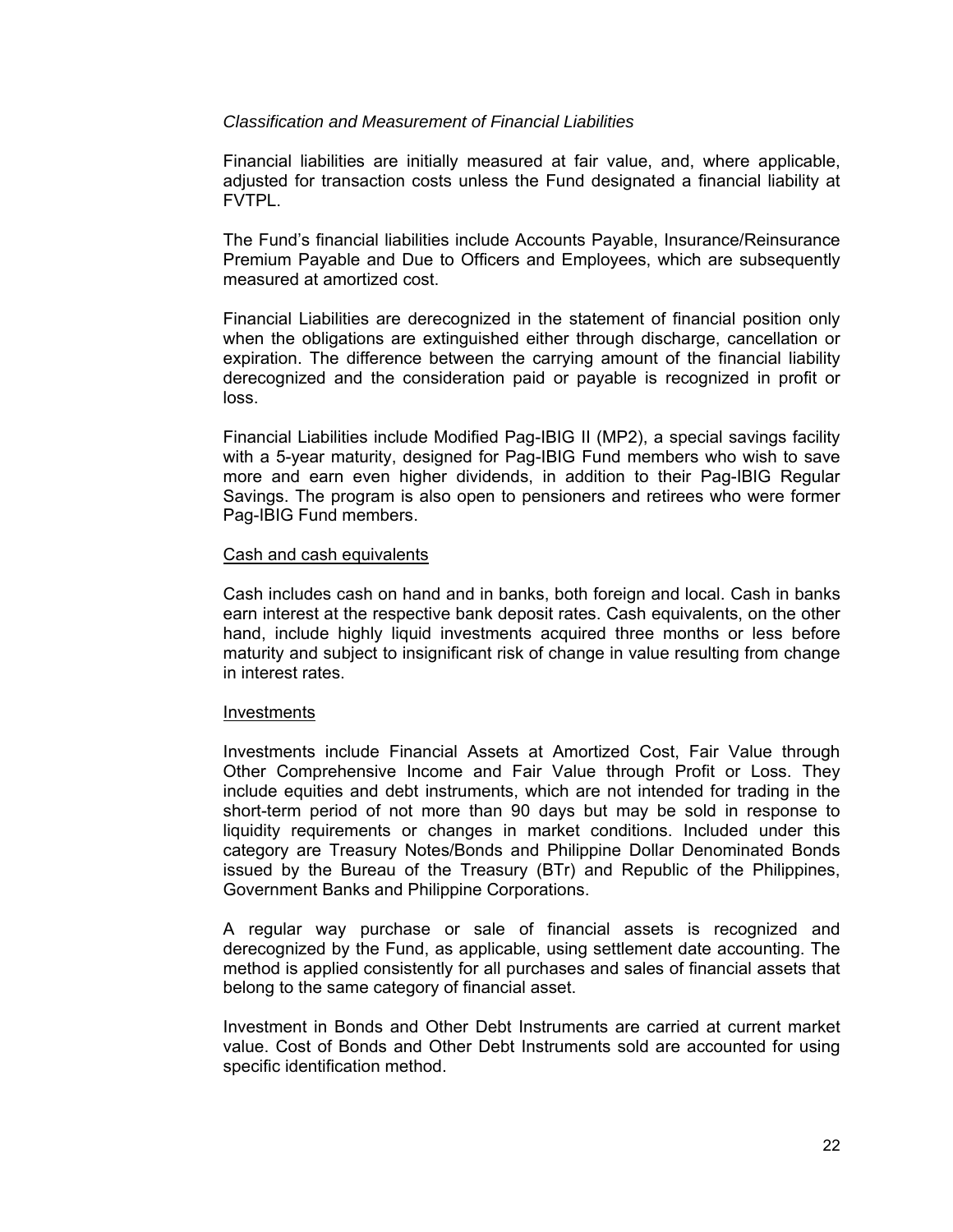Local Equity under Fund Managers (LEFM) consists of managed equity investments which are carried at current market value. The market value of investments is adjusted every end of the month and any increase or decrease from valuation is recognized in the SCI.

Investment in stocks includes Philippine Long Distance Telephone (PLDT) Company shares listed in the Philippine Stock Exchange which are carried at current market value. The market value of the stocks is adjusted every end of the month. If the market value is more or less than the cost, the difference is treated as unrealized gains (losses) on mark-to-market and is presented as equity portion of the SFP and addition/reduction in the SCI.

Cost of stocks sold is computed using the weighted average cost method.

Other investments consist of short-term placements with maturities of 91 days but not more than one year from the date of acquisition and are unrestricted as to withdrawal and earns interest at the respective bank deposit rates.

### Receivables

Receivables are carried at book value, net of allowance for impairment losses, if any. They are classified into current and non-current.

Current portion refers to the aggregate principal amortizations due for the entire year succeeding the reporting year and those pertaining to the entire balance of receivables in arrears, over three months.

### Other Current Assets

a. Prepayments

Prepayments include amounts advanced/deposited for registration fees, leases/rentals, supplies, software subscriptions, and insurance premiums of the Fund's property and equipment used in day-to-day operations. These are carried at cost and are expected to be realized or consumed within twelve months after the end of the reporting period.

b. Inventories - Inventory Held for Consumption

Inventories are stated at the lower of cost or Net Realizable Value (NRV). Cost is determined by using the First-In-First-Out (FIFO) method.

c. Inventories – Semi-Expendable Items

This includes tangible items that are below the capitalization threshold of P15,000. Tangible assets with serviceable life of more than one year but small enough to be considered as Property and Equipment (PE), and items eventually treated as expense upon issuance are also included in this account.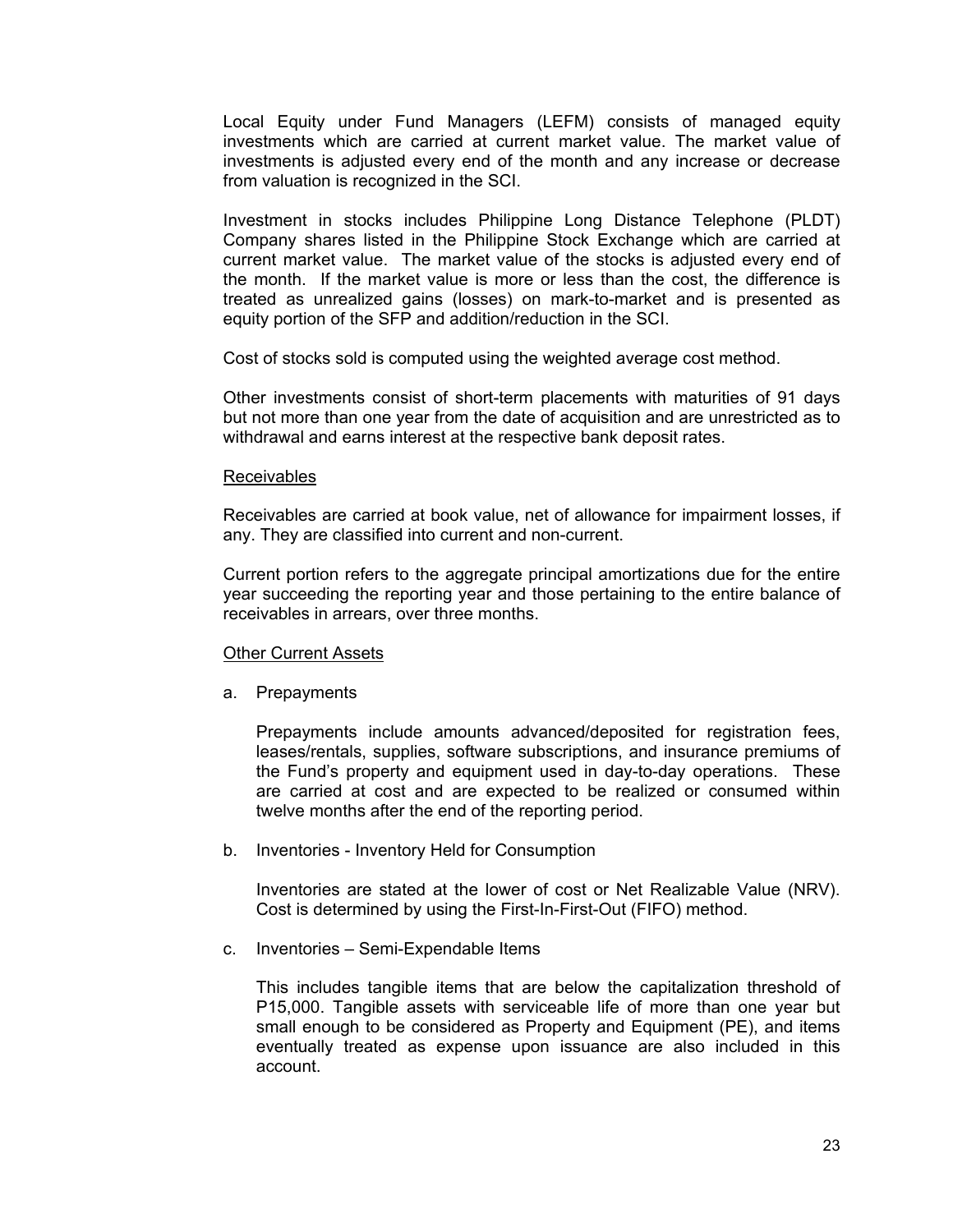### Non-Current Assets Held for Sale (NCAHS)

NCAHS consists of ROPA that the Fund intends to sell within one year from the date of reclassification as held for sale. The Fund classifies an asset as NCAHS if its carrying amount will be recovered principally through a sale transaction rather than continuing use.

NCAHS is initially recognized at lower of carrying amounts immediately prior to its classification as assets held for sale or its fair value less cost to sell. The Fund recognizes an impairment loss for any initial and subsequent write-down of the asset to fair value less cost to sell. Gain on any subsequent increase in fair value less cost to sell an asset is recognized to the extent of the cumulative impairment loss previously recognized. NCAHS is not subject to depreciation.

If the Fund has classified an asset as held for sale, but the criteria for it to be recognized as held for sale are no longer satisfied, the Fund shall cease to classify the asset as such. If the sale of the asset is extended beyond one year, the extension of the period required to complete the sale on the asset does not preclude an asset from being classified as held for sale if the delay is caused by events or circumstances beyond the Fund's control and there is sufficient evidence that it remains committed to sell the asset.

### Investment Property (IP)

Real and Other Properties Acquired (ROPA), consisting of collaterals of cancelled Contracts to Sell (CTS) and foreclosed properties with registered Certificate of Sale, but still under the redemption period, as well as those with titles already consolidated in favor of the Fund, are classified as IPs. These are initially measured at their fair value, net of discount rate based on APM, as the deemed cost at foreclosure date and subsequently valued using the cost model.

Based on the cost model approach, depreciable amount (cost, net of residual value) of ROPA is allocated using straight line method over the remaining useful life as disclosed in the Appraisal Report, but not to exceed the prescribed life span as follows:

| Tvpe                | <b>Estimated Useful Life</b> |
|---------------------|------------------------------|
| Predominantly wood  | 10 years                     |
| Predominantly mixed | 20 years                     |
| Concrete            | 30 years                     |

On November 24, 2017, the ManCom approved the use of the APM as a valuation methodology to determine the discount rate, which will be the basis for the initial recognition of the ROPA in the Fund's books of accounts.

IP- ROPA is presented net of Allowance for Impairment Losses and Accumulated Depreciation as shown in Note 8.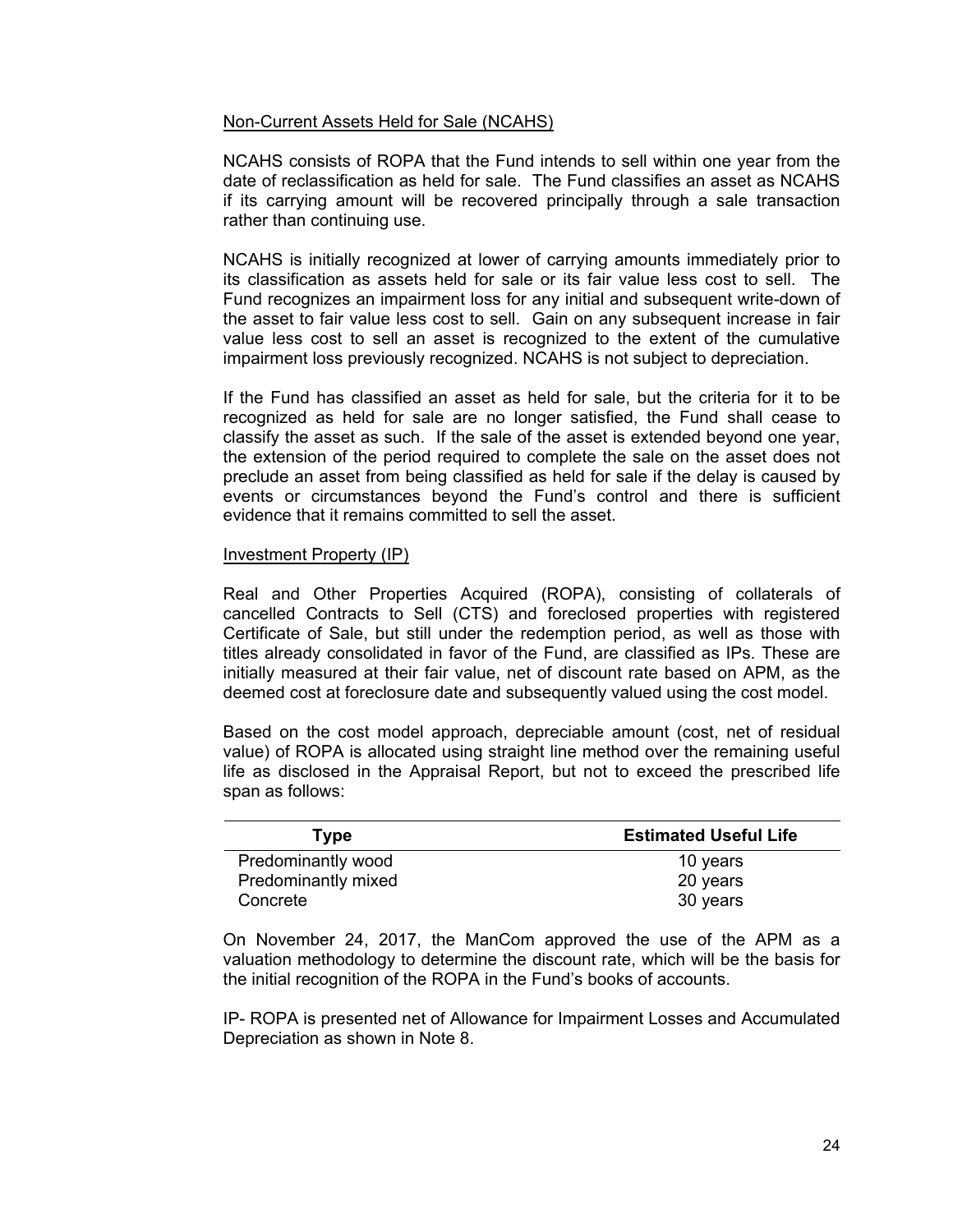### Property and Equipment (PE)

The Fund adopted the cost model as its measurement policy for PE where the entire class of PE is carried at cost less accumulated depreciation and accumulated impairment loss, if any.

An item of PE is recognized as an asset if: (1) it is probable that future economic benefits associated with the asset will flow to the Fund; and (2) the cost of the item can be measured reliably. Future economic benefits occur when the risks and rewards of the asset's ownership have passed to the Fund and the asset will be used in its operation for more than one year from the date of issuance of Certificate of Acceptance or Receiving and Inspection Report.

PE is initially recognized at cost, which is its cash price equivalent at acquisition date. The initial cost of the asset includes its purchase price, including import duties and non-refundable purchase taxes after deducting trade discounts, tradein discounts and rebates, any cost directly attributable to bringing the asset to the location and condition necessary for it to operate in the manner intended by management, and the initial estimate of the costs of dismantling and removing the item as well as restoring the site on which it is located.

The cost of an item of PE shall exclude cost of opening a new facility, cost of introducing a new product or service, cost of doing business in a new location and administrative and other general overhead costs.

Other expenditures subsequent to acquisition of PE, such as repairs and maintenance and relocation, are charged to expense as incurred.

Replacement of parts shall be recognized as PE if the recognition criteria are met while cost of the parts replaced should be derecognized.

Depreciation is calculated on straight-line basis over the estimated and/or remaining useful life of the asset. Residual value of PE is set at ten per cent of the acquisition cost. As applicable, PE such as Leased Asset Improvements shall be depreciated over the useful life of the improvement or the lease term, whichever is shorter. The lease term would include any renewal option periods where extension of the lease is expected. Method of depreciation, useful life and residual value is reviewed at least every financial year-end to assess whether there has been significant change in expected pattern of consumption of future economic benefits embodied in the asset or expectations differ from previous estimates. Any change is accounted for as change in accounting estimates.

The estimated useful life of PE are as follows:

| Land Improvement                 | 10 years or the useful life |
|----------------------------------|-----------------------------|
|                                  | of the improvement if       |
|                                  | significantly shorter       |
| <b>Leased Assets Improvement</b> |                             |
| Land                             | 10                          |
| Building, Mixed                  | 40                          |
| <b>Building, Concrete</b>        | 50                          |
|                                  |                             |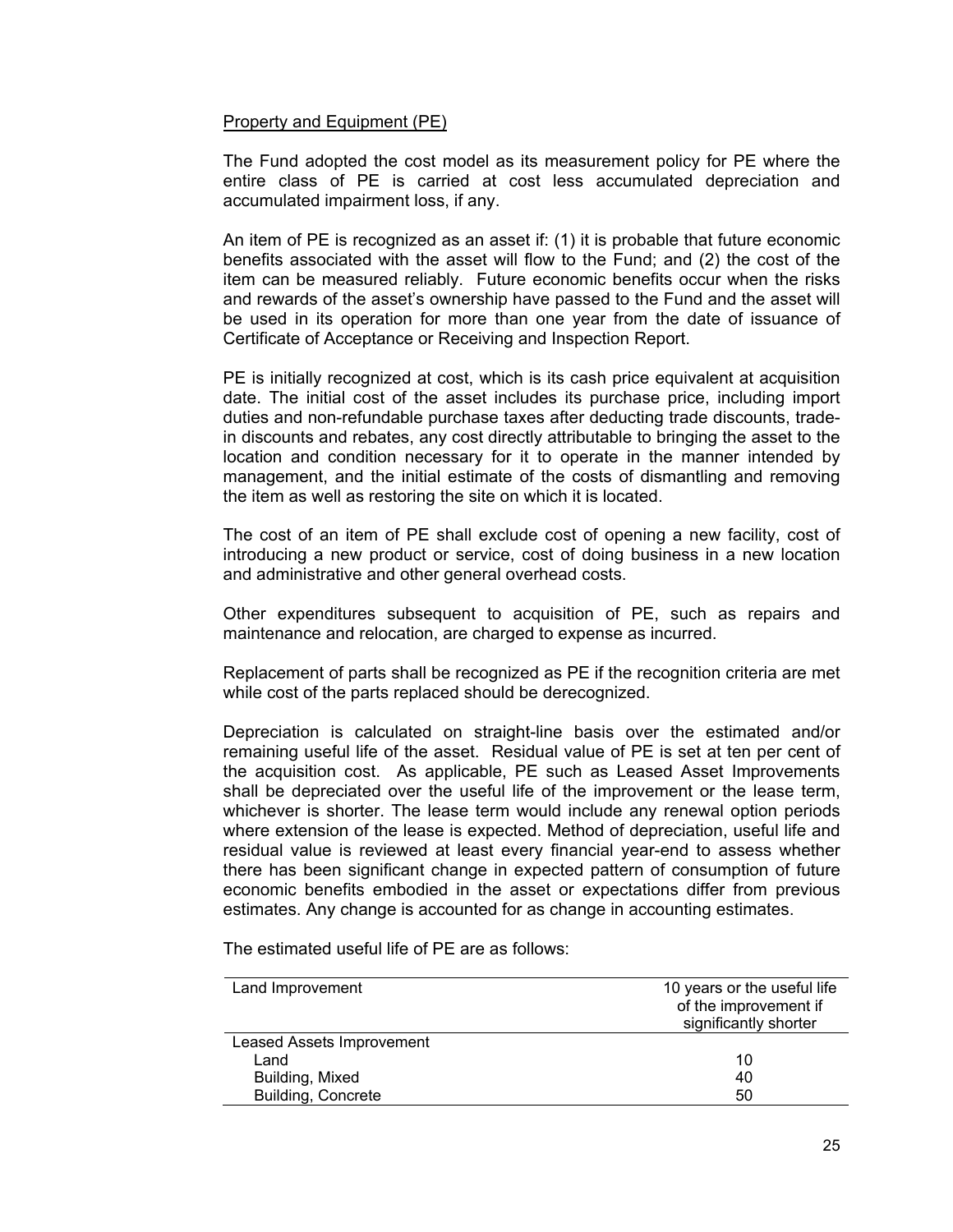| <b>Building and Other Structures</b>               |    |
|----------------------------------------------------|----|
| Mixed                                              | 40 |
| Concrete                                           | 50 |
| <b>Machinery and Equipment</b>                     |    |
| Office Equipment                                   | 5  |
| Information and Communication Technology Equipment | 5  |
| <b>Communication Equipment</b>                     | 5  |
| <b>Medical Equipment</b>                           | 10 |
| <b>Printing Equipment</b>                          | 5  |
| Sports Equipment                                   | 10 |
| <b>Technical and Scientific Equipment</b>          | 5  |
| Other Machinery and Equipment                      | 5  |
| <b>Transportation Equipment</b>                    |    |
| <b>Motor Vehicles</b>                              |    |
| <b>Other Transportation Equipment</b>              | 10 |
| Furniture, Fixtures and Books                      |    |
| <b>Furniture and Fixtures</b>                      | 10 |
| <b>Books</b>                                       | 5  |
| Other Property, Plant and Equipment                | 5  |

When an item of PE is sold or retired, its cost and accumulated depreciation and amortization are dropped from the books and any gain or loss resulting from the disposal is reported in the SCI.

### Intangibles

Information Technology Software costs are capitalized on the basis of the cost incurred to acquire and bring to use the specific software. These costs, net of residual value, are amortized over its useful life on a straight-line basis. The useful life is based on the nature of the asset acquired, which shall not exceed the period of contractual or other legal rights over the asset.

Maintenance costs associated with maintaining the computer software program is recognized as expense when incurred.

### Leases

COA Resolution No. 2020-033 dated December 2, 2020 was issued prescribing the mandatory adoption of PFRS 16 – Leases effective for periods beginning January 1, 2020. The HDMF requested deferment on the adoption of PFRS 16 in a letter dated March 3, 2021 and the COA, in its reply dated April 12, 2021, interposed no objection.

The Fund adopted PFRS 16 effective January 1, 2021 using the Modified Retrospective Approach. This allows the Fund not to restate its prior year's financial statements but recognizes the cumulative effect of initial application as an adjustment to the opening balance of Retained Earnings. The impact of the adoption of PFRS 16 resulted in the decrease of balance of Retained Earnings as at December 31, 2021 amounting to P35.060 million.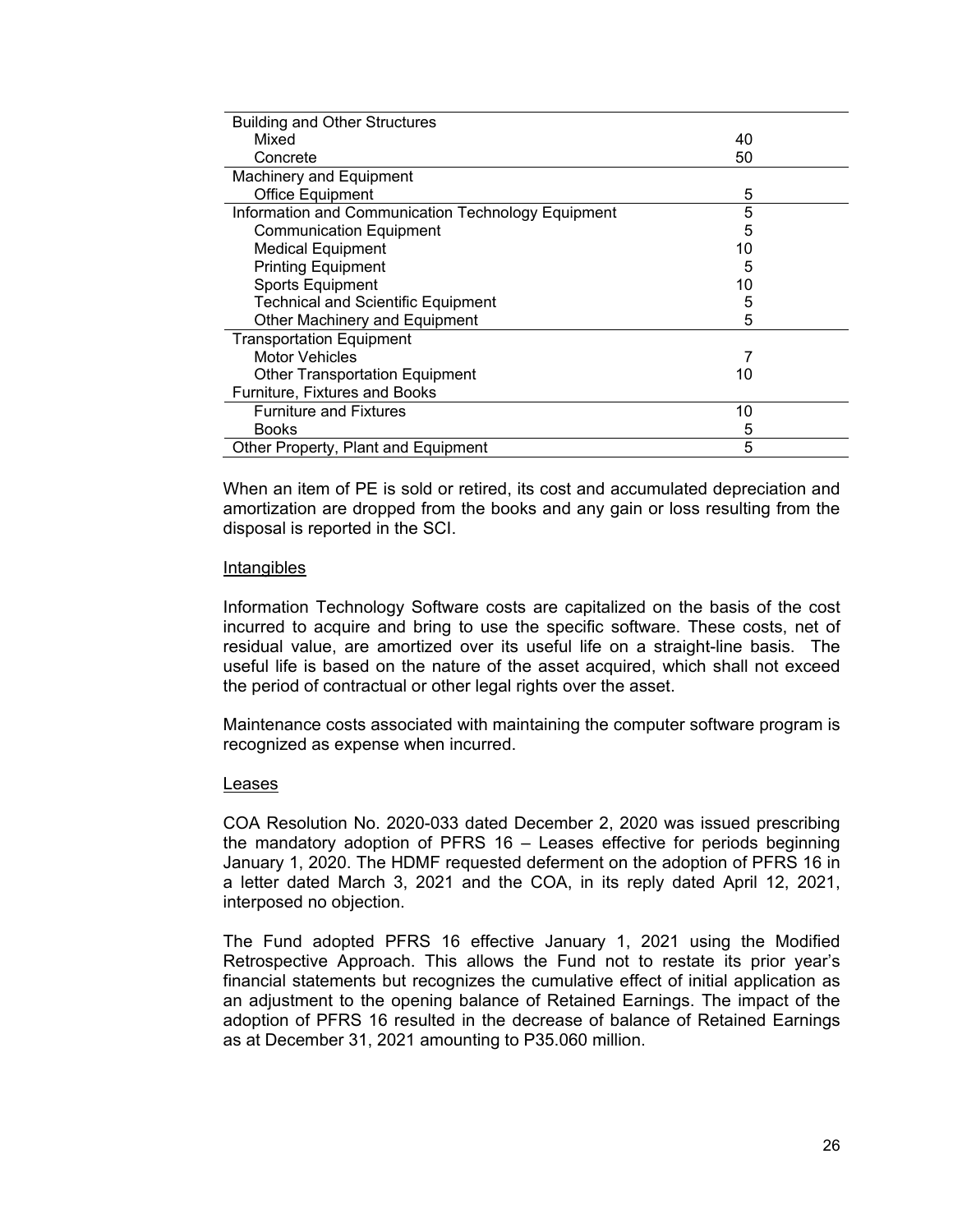The Fund accounts for its leases as follows:

a. The Fund as a Lessor

The Fund as a lessor classifies rental income as operating lease. Rentals received are recognized as income on a straight-line basis over the lease term. Assets held for operating leases are presented in Note 8.

The Fund recognizes costs, including depreciation, incurred in earning the lease income as an expense.

Initial direct costs incurred in obtaining an operating lease are added to the carrying amount of the underlying asset and recognize those costs as an expense over the lease term on the same basis as the lease income.

### *Lease Modification*

The Fund accounts for a modification to an operating lease as a new lease from the effective date of the modification, considering any prepaid or accrued lease payments relating to the original lease as part of the lease payments for the new lease.

b. The Fund as a Lessee

### *Accounting for Leases in Accordance with PRFS 16 (2021)*

At the inception date, the Fund evaluates whether a contract is, or contains, a lease. A contract is, or contains, a lease if the contract conveys the right to control the use of an identified asset for a period of time in exchange for consideration.

At lease commencement date, the Fund recognizes a right-of-use (ROU) asset and a lease liability in its statement of financial position. The ROU asset is measured at cost, which comprises the initial measurement of the lease liability, any lease payments made at or before the commencement date (net of any incentives received), any initial direct costs incurred by the Fund, and an estimate of costs to dismantle and remove the underlying asset at the end of the lease. ROU asset is subsequently measured at cost less any accumulated depreciation and accumulated impairment losses, subject to adjustment for any remeasurement of the lease liability.

If the lease transfers ownership of the underlying asset to the Fund by the end of the lease term or if the cost reflects that the Fund will exercise a purchase option, the Fund shall depreciate the ROU asset from the commencement date to the end of the useful life of the underlying asset. Otherwise, the Fund shall depreciate the right-of-use asset from the commencement date to the earlier of the end of the useful life of the ROU asset or the end of the lease term.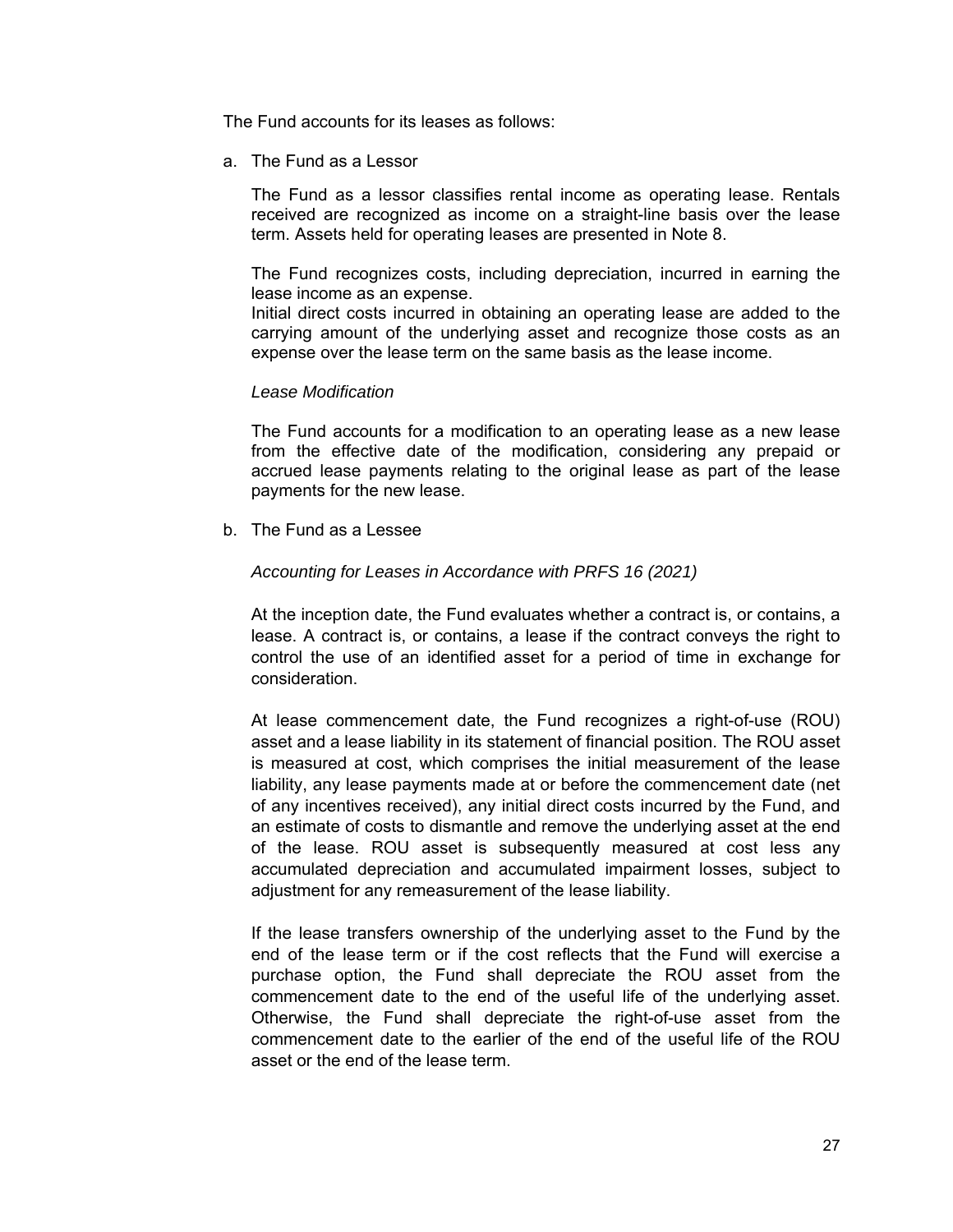On the other hand, the Fund measures the lease liability at the present value of the lease payments unpaid at the commencement date discounted using the interest rate implicit in the lease if that rate is readily available. Otherwise, the Fund's incremental borrowing rate is used.

Lease payments include fixed payments less any lease incentive receivable, variable lease payments based on an index or a rate initially measured using the index or rate as at the commencement date, amounts expected to be payable by the Fund under residual value guarantees, the exercise price of a purchase option if the Fund is reasonably certain to exercise that option and payments of penalties for terminating the lease if the lease term reflects the lessee exercising an option to terminate the lease.

Subsequently, the Fund measures the lease liability by:

- a. increasing the carrying amount to reflect interest on the lease liability;
- b. reducing the carrying amount to reflect the lease payments made; and
- c. remeasuring the carrying amount to reflect any reassessment or lease modifications.

After the commencement date, the Fund recognizes the interest on the lease liability and variable lease payments not included in the measurement of the lease liability in the period in which the event or condition that triggers those payments occur in its profit or loss, unless the costs are included in the carrying amount of another asset applying other applicable Standards.

When the lease liability is remeasured, the corresponding adjustment is reflected in the ROU asset, or profit or loss if the ROU asset is already reduced to zero.

The Fund has elected to account for short-term leases and low-value leases using the practical expedients. The payments associated with these leases are recognized as an expense on a straight-line basis over the lease term.

### *Accounting for Leases in Accordance with PAS 17 (2020)*

The Fund classifies rental payments as operating lease. Periodic rental is recognized as rent expense on a straight-line basis over the lease term.

### *Determining the appropriate discount rate in measuring lease liabilities*

The Fund measures its lease liabilities at present value of the lease payments unpaid at the commencement date. The lease payments were discounted using the interest rate implicit in the lease if readily available or the Fund's incremental borrowing rate. The said borrowing rate shall be the base rate of the Fund's approved Full Risk-Based Pricing Model. The base rate is the higher of funding cost and market.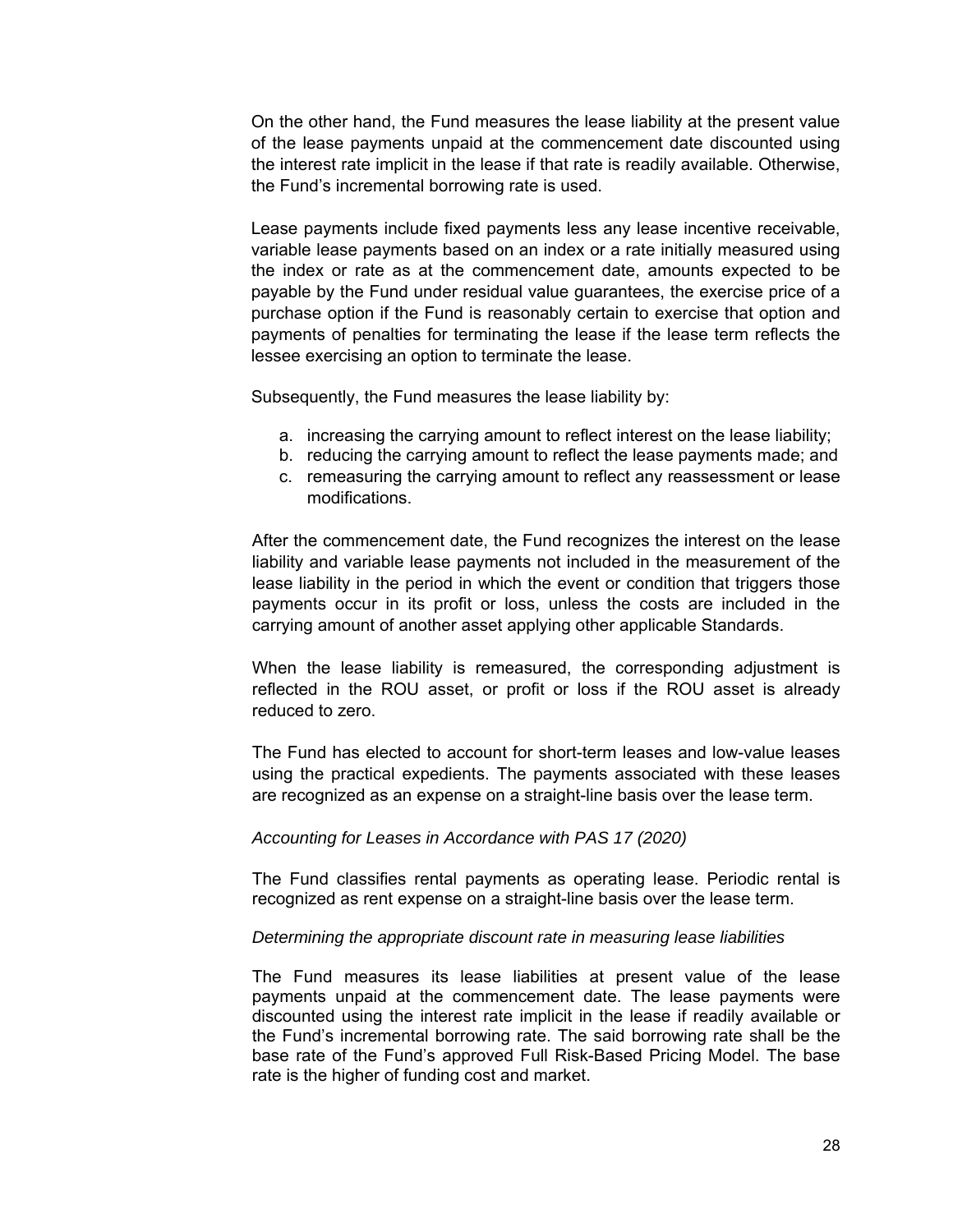### Interest income recognition

Interest income on housing loans is recognized on accrual basis at month end. Interest on Calamity Loans under HDMF Circular Nos. 322, 375, 418 and 426, and interest on Multi-Purpose Loans (MPL) under HDMF Circular Nos. 323, 374, 419 and 425 are computed on a daily basis but recorded at month end. Recording of accrual stops once an account is over 90 days past due.

a. Interest on multi-purpose loans/calamity loans

The policies adopted in setting the interest rates on short-term loans are set out as follows:

| <b>Operative</b><br><b>Dates</b> | <b>HDMF</b><br>Circular No. | <b>Description</b>                                                                                                                                                         | <b>Interest Rate</b><br>(in per cent) |
|----------------------------------|-----------------------------|----------------------------------------------------------------------------------------------------------------------------------------------------------------------------|---------------------------------------|
| February 3,<br>2017              | 374                         | Revised Guidelines on the<br>Pag-IBIG MPL Program<br>under the Short-Term Loans<br>Management System of the<br>Integrated Information<br>Systems Project (STLMS -<br>IISP) | 10.50                                 |
| February 28,<br>2017             | 375                         | Revised Guidelines on the<br>Pag-IBIG Fund Calamity<br>Loan Program                                                                                                        | 5.95                                  |

On December 07, 2020, the Fund issued guidelines implementing the Pag-IBIG Health and Education Loan Program (Pag-IBIG HELPs) thru HDMF Circular No. 445. Pag-IBIG HELPs is loan program which aims to provide additional benefits to members by extending financial assistance in payment for educational and health-related expenses of the member and/or his beneficiaries. The loan shall be charged with an interest of 10.50% per annum, aligned with the prevailing guidelines on STL.

The Pag-IBIG HELPs, MPL and/or Calamity Loan Program shall be treated as separate and distinct from each other.

b. Interest on wholesale loan

Effective March 5, 2020, the nominal interest rates for Wholesale Loan Program are as follows:

| <b>Product</b> | Rate (in per cent) |
|----------------|--------------------|
| 1-Year Fixing  | 6.000              |
| 2-Year Fixing  | 6.125              |
| 3-Year Fixing  | 6.250              |

Prior to March 5, 2020, prevailing interest rate, in force by virtue of HDMF Circular No. 330, "Adoption of Full Risk-Based Pricing Framework for all Pag-IBIG Fund Wholesale Loan (WL) Programs," are as follows: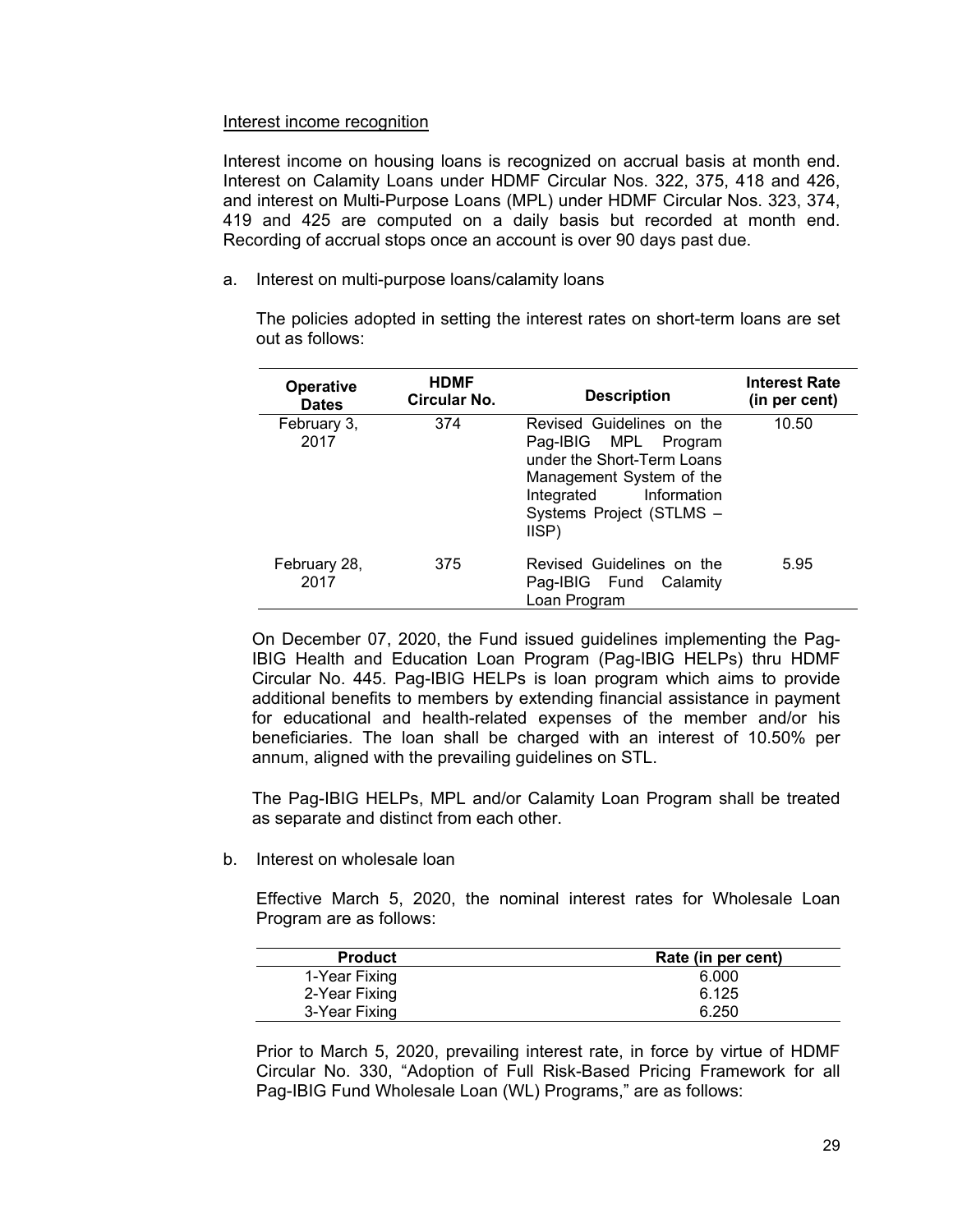| <b>Product</b>              | Rate (in per cent)* |
|-----------------------------|---------------------|
| 1-year term, fixed          | 6.125               |
| 2-year term, fixed          | 6.750               |
| 3-year term, fixed          | 7.875               |
| *Effective January 01, 2015 |                     |

c. Interest on housing loans

Nominal interest rates for the End-User Home Financing (EUF) Program for CY 2021 are as follows:

| <b>Fixing Period</b>         | Rate (in per cent)                             |  |
|------------------------------|------------------------------------------------|--|
|                              | <b>January 1, 2021 to</b><br>December 31, 2021 |  |
| End-user financing (Regular) |                                                |  |
| 1-year Fixing                | 5.750                                          |  |
| 3-year Fixing                | 6.250                                          |  |
| 5-year Fixing                | 6.500                                          |  |
| 10-year Fixing               | 7.250                                          |  |
| 15-year Fixing               | 7.875                                          |  |
| 20-year Fixing               | 8.500                                          |  |
| 25-year Fixing               | 9.125                                          |  |
| 30-year Fixing               | 9.875                                          |  |

For end-user loans outstanding prior to January 1, 2021 prevailing interest rates are as follows:

|                              | Rate (in per cent)                |                                   |                                   |                                   |
|------------------------------|-----------------------------------|-----------------------------------|-----------------------------------|-----------------------------------|
| <b>Fixing Period</b>         | Jul 1, 2020<br>to Dec 31,<br>2020 | Jan 1, 2020<br>to Jun 30,<br>2020 | Jul 1, 2019<br>to Dec 31,<br>2019 | Jan 1, 2019<br>to Jun 30,<br>2019 |
| End-user financing (Regular) |                                   |                                   |                                   |                                   |
| 1-year Fixing                | 5.375                             | 5.375                             | 5.375                             | 5.375                             |
| 3-year Fixing                | 6.125                             | 6.375                             | 6.375                             | 6.375                             |
| 5-year Fixing                | 6.500                             | 6.875                             | 6.875                             | 7.270                             |
| 10-year Fixing               | 7.125                             | 7.500                             | 7.500                             | 8.035                             |
| 15-year Fixing               | 7.750                             | 8.125                             | 8.125                             | 8.585                             |
| 20-year Fixing               | 8.375                             | 8.875                             | 8.875                             | 8.800                             |
| 25-year Fixing               | 9.125                             | 9.500                             | 9.500                             | 9.050                             |
| 30-year Fixing               | 9.750                             | 10.125                            | 10.125                            | 10.000                            |

Pursuant to the approval of BOT last July 9, 2020, the interest rates under the EUF program have been reduced to 4.985 per cent and 5.375 per cent for 1-year and 3-year fixing period, respectively. The promotional interest rates shall apply to new housing loan take outs starting July 1, 2020 until December 29, 2020. Said interest rates shall also apply to ROPA installment accounts with signed Deed of Conditional Sale (DCS) starting July 1, 2020 until December 29, 2020.

The implementation of the promotional rates is extended until March 2021 subject to the guidelines issued by the Fund.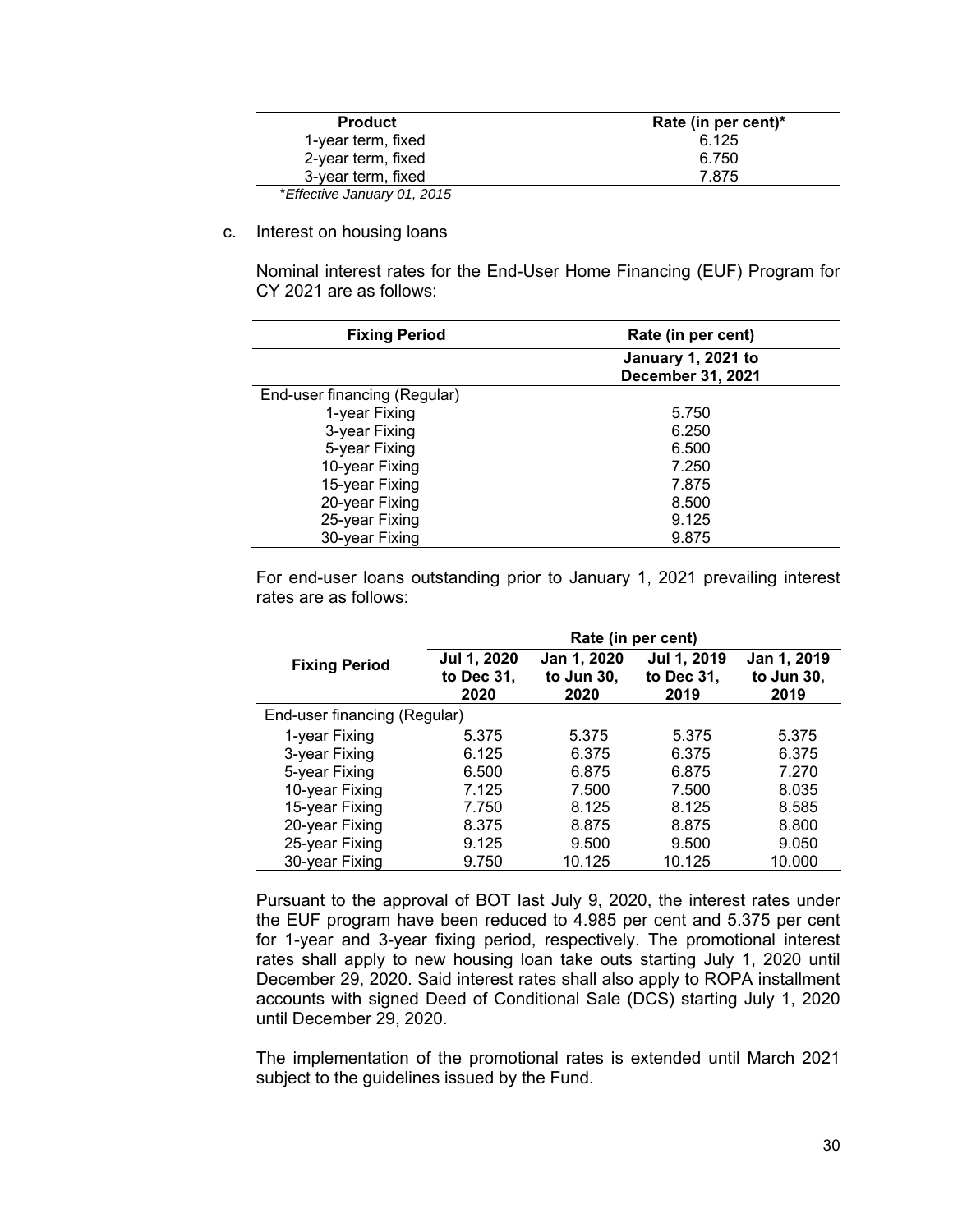| <b>Fixing Period</b>               | Rate (in per cent) |
|------------------------------------|--------------------|
| Housing Loan Restructuring Program |                    |
| 1-year Fixing                      | 7.750              |
| 3-year Fixing                      | 8.000              |
| 5-year Fixing                      | 8.250              |
| 10-year Fixing                     | 8.875              |
| 15-year Fixing                     | 9.500              |
| 20-year Fixing                     | 10.250             |
| 25-year Fixing                     | 10.875             |
| 30-year Fixing                     | 11.500             |

Nominal interest rates for Housing Loan Restructuring Program effective November 15, 2019 are as follows:

Interest rate for the Non-Performing Asset Resolution Program for Retail Accounts (1-Year Fixing) is at 7.125 per cent effective April 5, 2021. This was superseded on November 5, 2021 at 8.375%.

Nominal interest rate for the Special Housing Loan Restructuring II Program (1-Year Fixing) is at 6.375 per cent effective October 16, 2021.

| <b>Operative Dates</b> | <b>HDMF</b><br>Circular No. | <b>Description</b>                                                                                                               |
|------------------------|-----------------------------|----------------------------------------------------------------------------------------------------------------------------------|
| July 24, 2014          | 344                         | Guidelines Implementing the Pag-IBIG Fund Take-<br>Out Mechanism for Developer-Assisted Housing<br>Program                       |
| August 2, 2017         | 385                         | Revised Guidelines Implementing the Pag-IBIG<br>Fund Home Rehabilitation/Reconstruction Loan<br>Program                          |
| August 30, 2017        | 389                         | Revised Guidelines on the Conversion to Full-Risk<br><b>Based Pricing Program</b>                                                |
| January 9, 2018        | 396                         | Modified Guidelines on the Pag-IBIG Fund End-<br>User Home Financing Program                                                     |
| May 23, 2018           | 403                         | Modified Guidelines on the<br>Pag-IBIG<br>Fund<br>Affordable Housing Program                                                     |
| September 14, 2018     | 410                         | Adjustment on the Socialized Housing Loan<br>Ceiling                                                                             |
| October 24, 2018       | 413                         | Extended Application of the Subsidized Interest<br>Rates Under the Pag-IBIG Fund Affordable<br>Housing Program                   |
| December 18, 2018      | 414                         | Amended Guidelines on the Pag-IBIG Fund<br>Housing Loan Restructuring Program                                                    |
| October 23, 2019       | 429                         | Revised Guidelines on the Implementation of the<br>Pag-IBIG<br>Non-Performing<br>Asset<br>Resolution<br>Program for Retail Loans |
| July 10, 2020          | 437                         | Guidelines on the Pag-IBIG Fund Rental Housing                                                                                   |

The following policies adopted the Full Risk-Based Pricing Model: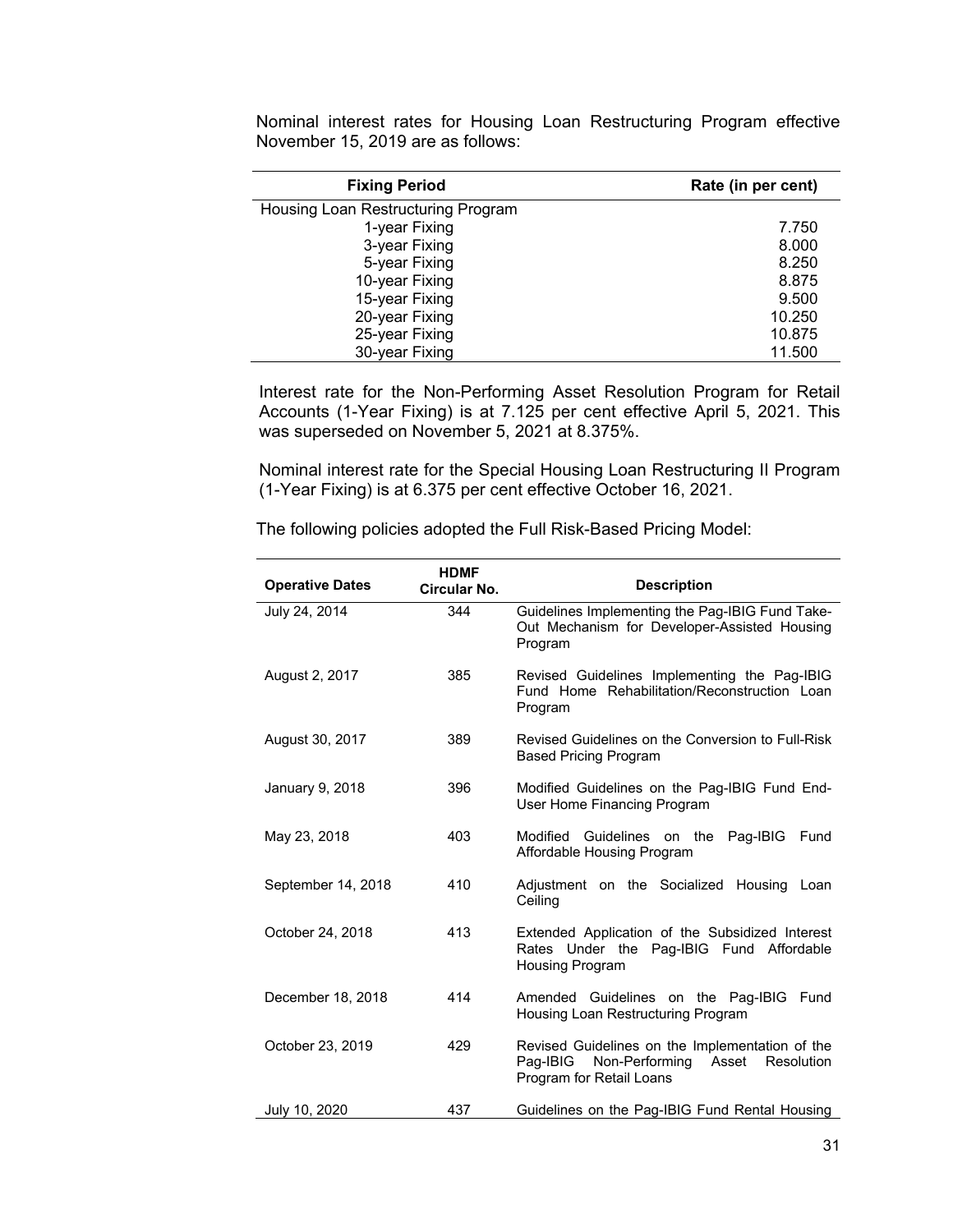| <b>Operative Dates</b> | <b>HDMF</b><br>Circular No. | <b>Description</b>                                                               |
|------------------------|-----------------------------|----------------------------------------------------------------------------------|
|                        |                             | <b>Construction Loan Program</b>                                                 |
| October 16, 2020       | 439                         | Guidelines on the Pag-IBIG Fund Special Housing<br>Loan Restructuring Program    |
| July 22, 2021          | 446                         | Guidelines on the Pag-IBIG Fund Home Equity<br>Appreciation Loan (HEAL) Program  |
| October 16, 2021       | 453                         | Guidelines on the Pag-IBIG Fund Special Housing<br>Loan Restructuring II Program |

HDMF Circular No. 396, "Modified Guidelines on the Pag-IBIG Fund End-User Home Financing Program," repealing HDMF Circular Nos. 310, 349, 353 and 361 took effect on January 24, 2018. The circular prescribes comprehensive guidelines that cover all retail and developer-assisted housing loan accounts that will be processed and taken out upon its effectivity**.** 

Pursuant to HDMF Circular No. 396, interest rates on retail housing loans were based on a pricing framework approved by the BOT on June 6, 2012. Said interest rates shall be re-priced periodically depending on the re-pricing period chosen by the borrower whether every 3, 5, 10 or 15 years. Under HDMF Circular No. 317, "Program on the Conversion to Full Risk-Based Pricing Model", all borrowers with housing loans taken out under HDMF Circular No. 247, "Guidelines on the Pag-IBIG Fund End-User Home Financing Program" or earlier circulars with interest rates above the prevailing market rates may avail of interest rate reduction under the Full Risk Based Pricing Program, subject to its terms and conditions. The program was amended by virtue of HDMF Circular No. 389.

Effective July 14, 2018, HDMF Circular No. 402, "Determination of Loanable Amount Based on Capacity to Pay and Loan-To-Appraised Value Ratio Under Pag-IBIG Fund End-User Home Financing Program" was issued to determine the ratio of the loan amount to the appraised value of the collateral which shall not exceed the following:

| <b>Loan Amount</b>                               | Loan-to-Appraisal<br><b>Value Ratio</b><br>(in per cent) |
|--------------------------------------------------|----------------------------------------------------------|
| Up to the Economic Housing Limit*                | 95                                                       |
| Over the Economic Housing Limit up to P6,000,000 | 90                                                       |

 *\* For developer-assisted housing loans up to the prevailing maximum limit for socialized housing loan, the LTV ratio shall be 100 per cent; provided, the developer's License to Sell is for a socialized housing project and the loan purpose is for the purchase of a residential unit.* 

To further enhance the benefits of housing loan borrowers, HDMF Circular No. 379, was issued covering all accounts of eligible borrowers processed and taken out beginning May 1, 2017. However, effective on June 7, 2018, for the Affordable Housing Program (AHP), HDMF Circular No. 403, "Modified Guidelines on the Pag-IBIG Fund Affordable Housing Program" prevails. HMDF Circular No. 379 and memoranda, rules, regulations, and other issuances inconsistent with HDMF Circular No. 403 are repealed. The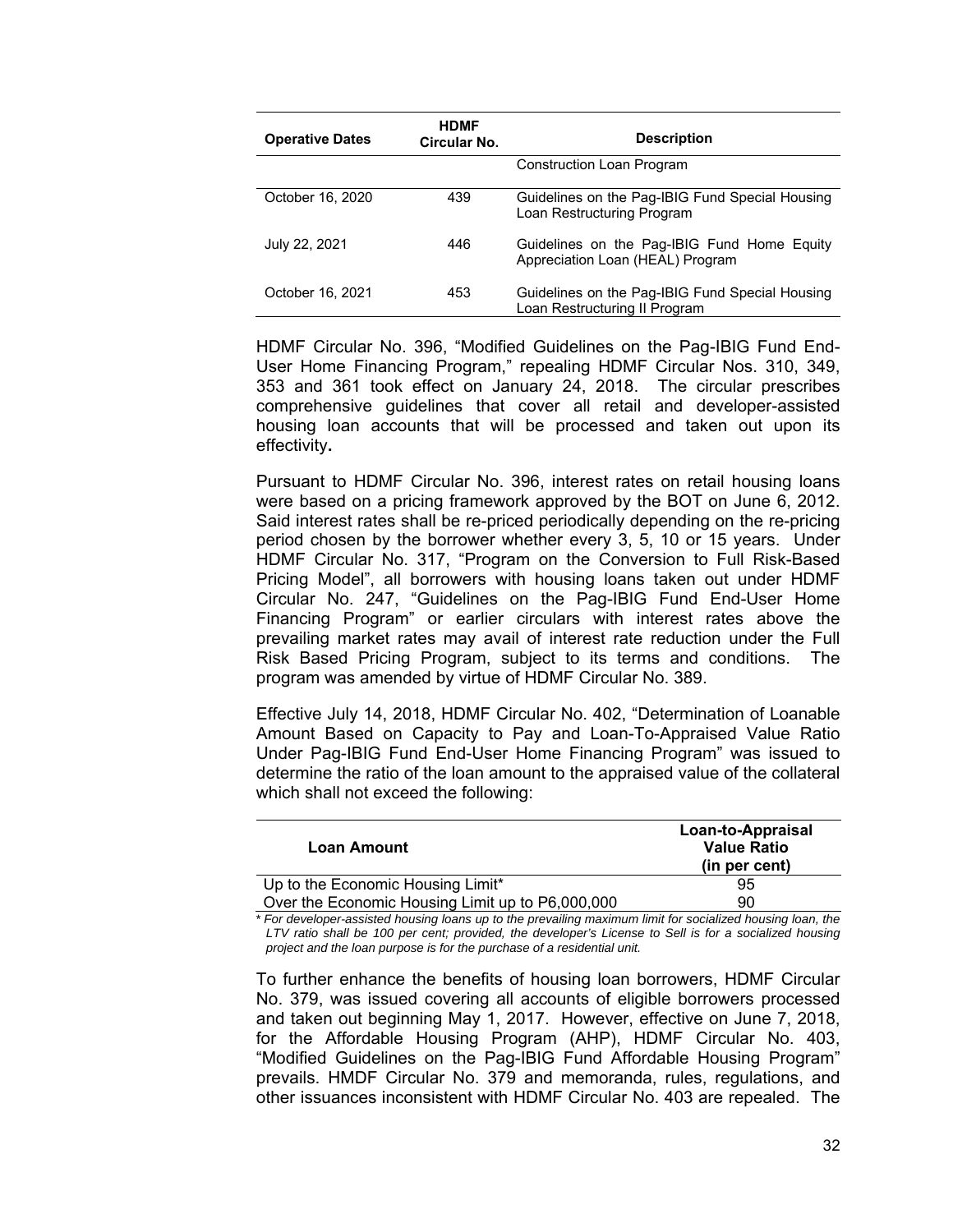new guidelines cover all AHP retail and developer-assisted housing loan applications received by the Fund upon its effectivity. Under this Circular, the ratio of the loan amount to the appraised value of the collateral shall not exceed the following:

| Loan Amount                                             | Loan-to-Appraisal<br><b>Value Ratio</b><br>(in per cent) |
|---------------------------------------------------------|----------------------------------------------------------|
| Up to the Socialized Housing Loan Ceiling               | 100                                                      |
| Over the Socialized Housing Loan Ceiling up to P750,000 | 95                                                       |

It provides that for the first five or ten years of the loan, borrowers under each specific income cluster shall be charged with affordable interest rate as follows:

| <b>Details</b> |                           | <b>Maximum Gross Monthly Income/Cluster</b><br>Limit |                      |
|----------------|---------------------------|------------------------------------------------------|----------------------|
| Income         | Cluster 1 (NCR)           | Up to P15,000                                        | Up to P17,500        |
| Cluster        | Cluster 2 (Other Regions) | Up to P12,000                                        | Up to P14,000        |
|                | Loan Amount               | Loans up to P450,000                                 | Loans up to P750,000 |
|                | Interest Rate             | 3.0%                                                 | 6.5%                 |

By virtue of HDMF Circular No. 340, "Socialized Housing Price Ceiling Adjustment," the maximum loanable amount under the socialized housing program was raised to P450,000 from the previous limit of P400,000. At the end of the ten-year period, the interest rates shall be re-priced either based on the prevailing market rates using the Fund's pricing framework or increased by two per cent, whichever is lower. The borrower shall also be given the option to choose the succeeding re-pricing period, whether it will be every three, five, ten or 15 years. HDMF Circular No. 351, "Amended Guidelines on the Implementation of the Pag-IBIG Non-Performing Asset Resolution Program (NPARP)" amending HDMF Circular No. 311 took effect on November 26, 2014.

The circulars are intended to enable highly delinquent borrowers to maintain their possession or use of the property under modified terms and conditions and to immediately dispose of non-performing assets at the highest value possible through cash, installment sale for a period of six months or 12 months, or through housing loan. Nominal interest rate for installment plan is set at 10.250 per cent.

Discounts are provided depending on the chosen mode of settlement as follows:

| <b>Mode of Settlement</b> | <b>Discount</b><br>(in per cent) |  |
|---------------------------|----------------------------------|--|
| Cash                      | 30                               |  |
| Six-month installment     | 20                               |  |
| 12-month installment      | 10                               |  |
| Housing loan revaluation  | 5                                |  |

HDMF Circular No. 429, "Revised Guidelines on the Implementation of the Pag-IBIG Non-Performing Asset Resolution Program for Retail Loans" took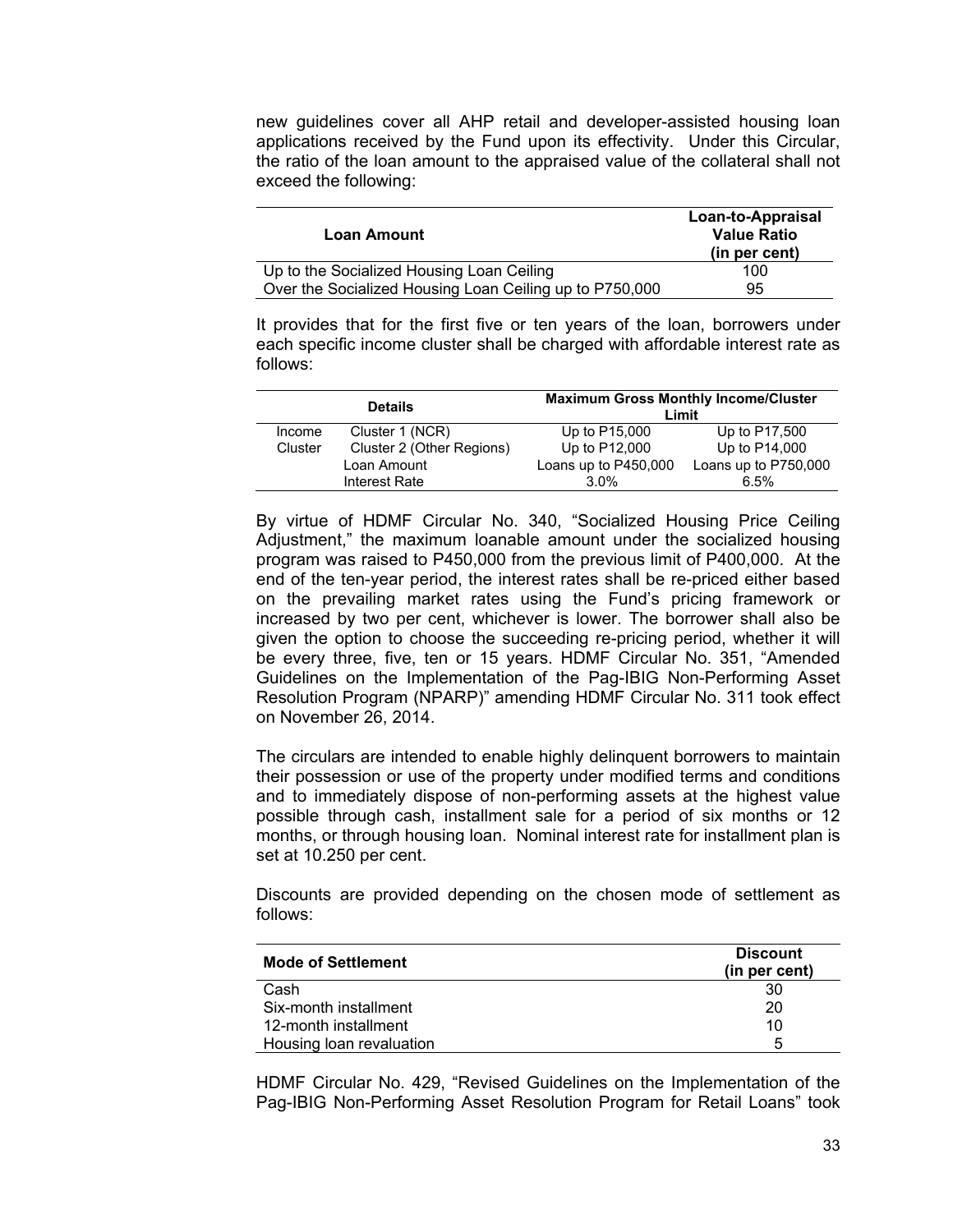effect on October 23, 2019, which was intended to update and enhance the guidelines set in the HDMF Circular No. 351.

HDMF Circular No. 437, "Guidelines on the Pag-IBIG Fund Rental Housing Construction Loan Program" was issued on July 10, 2020, which is intended to engage the participation and involvement of project proponents in rental housing as an alternative mode of shelter provision, through site development and house construction on land owned and/or provided by the project proponent and encourage project proponents to construct housing units on their fully developed lots, thus, creating ready inventories of residential housing units for rent. Interest rate shall be based on the prevailing rates in the Fund's Full Risk-Based Pricing Framework for wholesale loan programs.

HDMF Circular No. 446, "Guidelines on the Pag-IBIG Fund Home Equity Appreciation Loan (HEAL) Program", was issued to allow existing housing loan borrowers/installment buyers to avail another loan to finance their home improvement and other needs of the home and family, effective on July 22, 2021. The HEAL shall be charged with an interest rate based on the Fund's Full Risk-Based Pricing Framework and shall be repriced periodically depending on the chosen repricing period of the borrower over a maximum term of 30 years, subject to the Fund's existing rules and regulations.

### Foreign currency transactions

Foreign currency transactions are recorded based on the exchange rate on the date of transaction. Exchange rate difference arising from the settlement of monetary items or from reporting of foreign currency monetary items at rates other than the rate applied in recording the transaction or the rate adopted in previous financial statements are reported in the SCI. US Dollar-denominated transactions are initially translated into the functional currency using the Spot Exchange Rate (SER) between the foreign currency and the functional currency on the date of transaction. SER is the exchange rate for the immediate delivery based on the weighted average rate of the previous business day as published by Bankers Association of the Philippines (BAP). All other foreign currencydenominated transactions are translated to US Dollar currency first using the exchange rates published by Reuters before translating the same to Philippine peso.

### Members' equity

Members' equity comprises of members' contributions, employers' counterpart for employed members and the accumulated dividends of the members as owners of Pag-IBIG Fund. It is credited for contributions collected and share in declared dividends and debited for set-up of Accounts Payable for membership matured as of year-end and maturing within one year from statement of financial position date (Note 13), offsetting of member's short-term or housing loans and withdrawal of savings.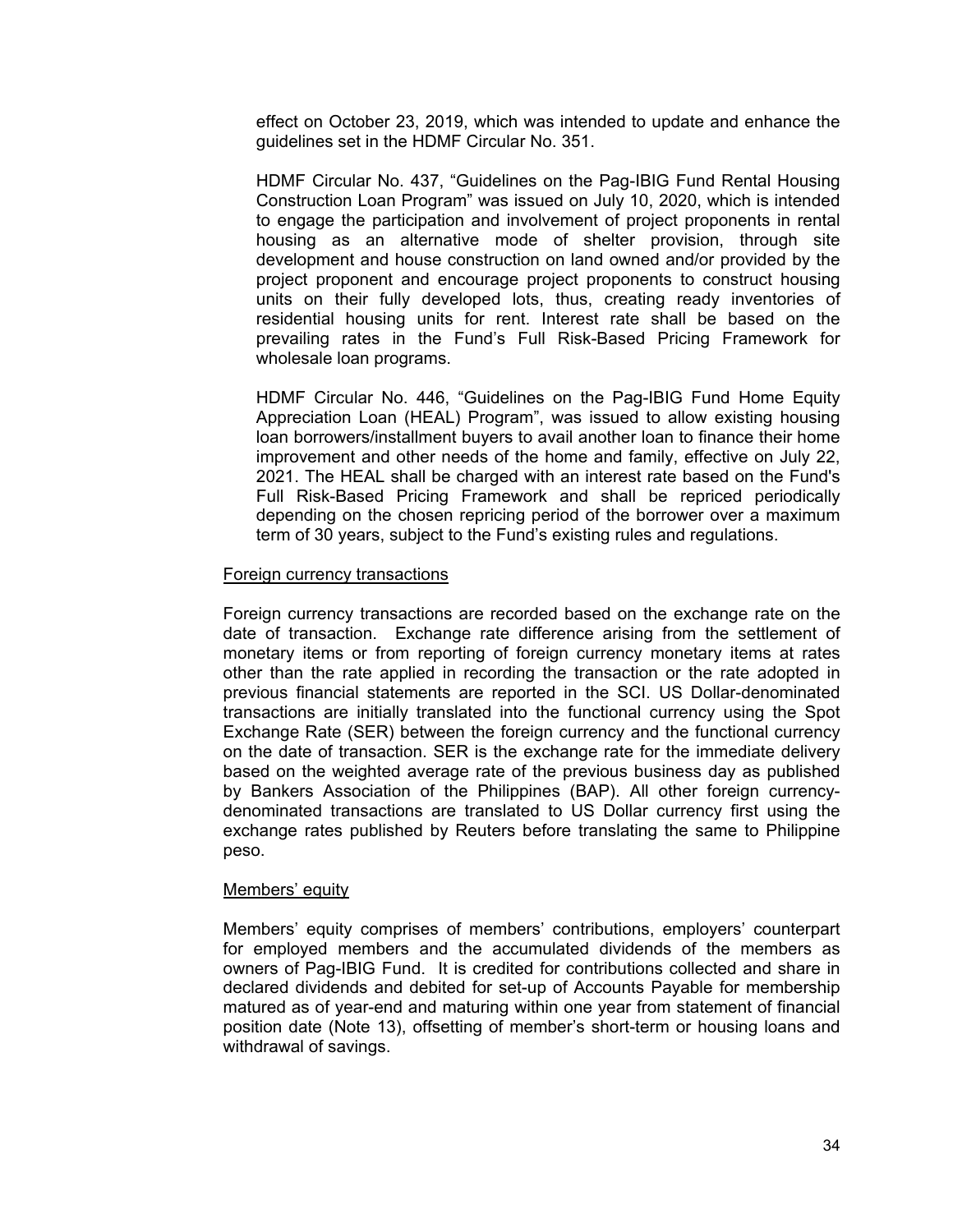# **3. CASH AND CASH EQUIVALENTS**

|                                 | 2021           | 2020          |
|---------------------------------|----------------|---------------|
| Cash on hand                    | 124,779,334    | 271,186,506   |
| Cash in bank - local currency   | 4,288,494,500  | 3,233,292,663 |
| Cash in bank - foreign currency | 32,515,804     | 21,419,196    |
| Cash equivalents                | 6,053,509,236  | 3,772,485,400 |
|                                 | 10,499,298,874 | 7,298,383,765 |

This account is composed of the following:

Bank deposits on foreign currencies at December 31, 2021 were revalued based on the following rates as at December 31, 2021: BAP Weighted Average Rate US\$1 = P50.974 and Reuters' CAD\$1 = US\$0.791 for third currency conversion from Canadian to US Dollar. Interest rates from cash equivalents with maturity of 90 days and below range from 0.40 to 1.80 per cent for local currency and 0.010 to 0.105 per cent for foreign currency.

# **4. INVESTMENTS**

This account consists of investment in treasury notes/bonds and equity securities which includes the following:

|                                         | 2021           | 2020           |
|-----------------------------------------|----------------|----------------|
| <b>Current</b>                          |                |                |
| Financial assets designated at FVPL     | 4,897,899,284  | 4,663,872,509  |
| Investment in time deposits             | 18,477,497,849 | 4,008,722,247  |
| Investment securities at amortized cost | 21,007,049,568 | 500,000,000    |
|                                         | 44,382,446,701 | 9,172,594,756  |
| <b>Non-Current</b>                      |                |                |
| Financial assets at FVOCI               | 24,238,533,945 | 46,374,370,071 |
|                                         | 68,620,980,646 | 55,546,964,827 |

*Financial Assets Designated at Fair Value Through Profit or Loss* 

The Fund outsourced, through Public Bidding-Consultancy Services, the management of its P5 billion equity investments to five well-established, technically, legally and financially competent and qualified fund managers taking into consideration the requirements for safety, liquidity and growth. As part of risk mitigating measures, the P5 billion total equity portfolio shall be equally divided into five lots amounting to P1 billion each. The Board, in its meeting on July 5, 2018, approved the Terms of Reference and Budget for the Contract for the Engagement of Local Equity under Fund Managers (LEFMs) under the Board Resolution No. 3293, series of 2018.

Last January 25, 2019, the Fund started investing in LEFMs. As at December 31, 2021, total investment stood at P5.0 billion with a market value of P4.898 billion. Net gain of P234.027 million was recognized in 2021 while net losses of P256.299 million in 2020.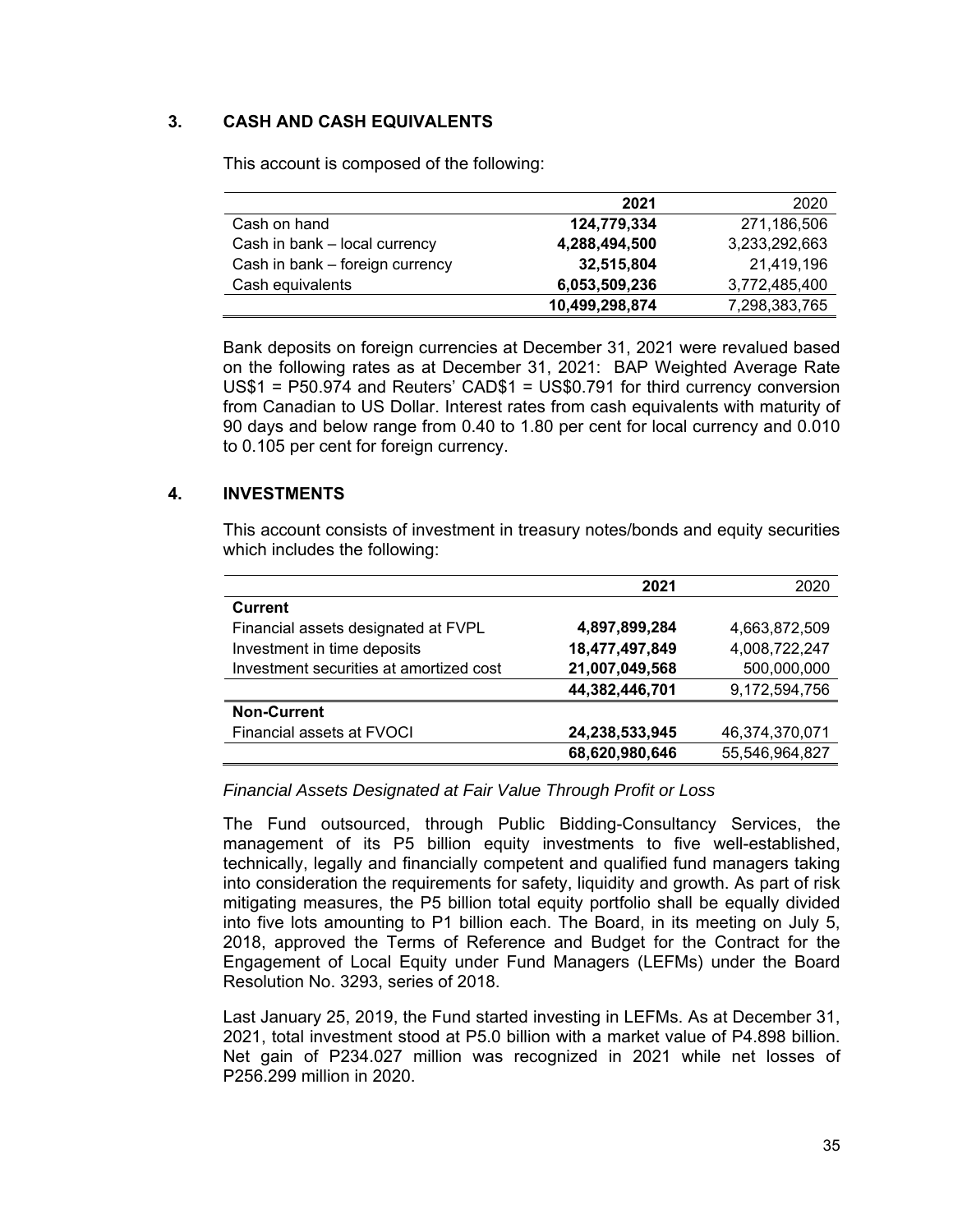|                                                 | <b>Principal Value</b> | <b>Market Value</b> |
|-------------------------------------------------|------------------------|---------------------|
| BPI Asset Management and Trust Corp.            | 1,000,000,000          | 1,003,390,814       |
| BDO Unibank, Inc. - Trust and Investments Group | 1,000,000,000          | 930,484,969         |
| Phileguity Management, Inc.                     | 1,000,000,000          | 1,063,160,269       |
| Metropolitan Bank and Trust Company             | 1,000,000,000          | 1,025,468,658       |
| <b>ATRAM Trust Corporation</b>                  | 1,000,000,000          | 875,394,574         |
|                                                 | 5,000,000,000          | 4,897,899,284       |

### *Investment in Time Deposits*

This account consists of Investment in Time Deposits, which is a local currency, fixed-term placement for a period of 90 days and below earns interest from 0.40 to 1.80 per cent while 91 days but less than one year earns interest from 1.00 to 2.30 per cent.

### *Investment Securities at Amortized Cost*

Amortized Cost is composed of investment in bonds and other debt instruments issued by the National Government (BTr) and Domestic Private Corporations that was reclassified from FVOCI, details follow:

|                          | 2021           | 2020        |
|--------------------------|----------------|-------------|
| Treasury notes/bonds     | 9,696,925,169  | 500,000,000 |
| Corporate bonds          | 6,237,361,186  | -           |
| Dollar denominated bonds | 5,072,763,213  | -           |
|                          | 21,007,049,568 | 500,000,000 |

Included in this account group are Treasury notes/bonds and Dollar denominated bonds for Member's Savings Reserve Fund (MSRF) with face value of P15.93 billion and US\$99.08 million (Note 12), the setting up of which was covered by HDMF AMO No. 2015-005. This is to ensure efficient liquidity management for benefit claims and return of members' equity upon maturity, pursuant to Section 1(k), Rule III of the IRR and Section 4 (j) of the HDMF Charter, RA No. 9679.

Interest rates for investment in bonds and other debt instruments range from 1.38 to 7.125 per cent with maturity dates from CYs 2022 to 2042.

### *Fair Value through Other Comprehensive Income (FVOCI)*

FVOCI is composed of investment in bonds and other debt instruments and investment in stocks, details follow:

|                          | 2021              | 2020           |
|--------------------------|-------------------|----------------|
| Treasury notes/bonds     | 24, 237, 443, 129 | 33,504,549,415 |
| Corporate bonds          | 0                 | 6,301,895,965  |
| Dollar denominated bonds | 0                 | 3,424,469,864  |
| Treasury bills           | 0                 | 3,142,553,684  |
| Investment in stocks     | 1,090,816         | 901,143        |
|                          | 24,238,533,945    | 46,374,370,071 |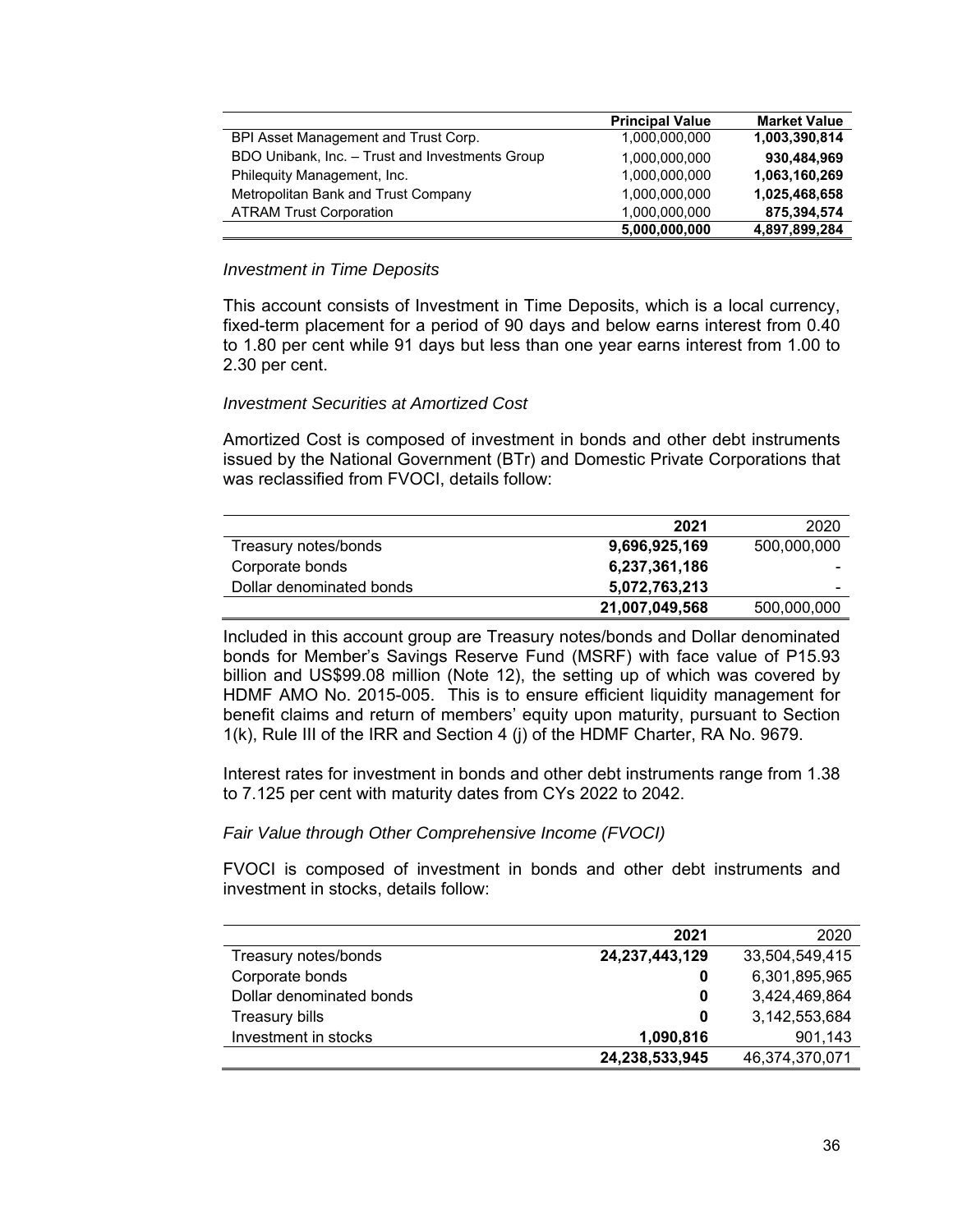Included in this account group are Treasury notes/bonds for Member's Savings Reserve Fund (MSRF) with face value of P23.234 billion and market value of P23.498 billion (Note 12), the setting up of which was covered by HDMF AMO No. 2015-005. This is to ensure efficient liquidity management for benefit claims and return of members' equity upon maturity, pursuant to Section 1(k), Rule III of the IRR and Section 4 (j) of the HDMF Charter, RA No. 9679.

Interest rates for investment in bonds and other debt instruments range from 2.375 to 8.00 per cent with maturity dates from CYs 2022 to 2040.

Investment in Stocks includes PLDT common shares converted from PLDT preferred shares carried at current market value amounting to P726,612.

# **5. RECEIVABLES**

|                                     | 2021             | 2020                |
|-------------------------------------|------------------|---------------------|
| Mortgage/sales contracts receivable | 597,274,924,769  | 524,146,362,490     |
| Loans receivable                    | 57,644,504,200   | 59,389,363,036      |
| Interests receivable                | 5,888,558,831    | 6,155,380,742       |
| Accounts receivable                 | 1,187,660,033    | 1,520,836,770       |
| Other receivables                   | 5,730,322,465    | 7,353,533,096       |
|                                     | 667,725,970,298  | 598,565,476,134     |
| Allowance for impairment loss       | (42,414,008,878) | (39, 308, 582, 547) |
|                                     | 625,311,961,420  | 559,256,893,587     |
| <b>Current receivables</b>          | 214,596,229,554  | 226,357,556,306     |
| Non-current receivables             | 410,715,731,866  | 332,899,337,281     |

*Mortgage/Sales Contracts Receivable (M/SCR)* represent loans to Pag-IBIG members that are backed-up by REMs/CTS under the various home lending programs of the Fund. The current M/SCRs of P172.040 billion and P182.303 billion for years 2021 and 2020, respectively, include past due accounts, zero to three months in arrears of P45.719 billion and P74.386 billion, respectively, which are immediately due and demandable.

### *Loan Sale and Purchase Agreement (LSPA) Between HDMF and NHMFC*

On June 18, 2019, HDMF and NHMFC entered into a LSPA covering the sale, transfer, assignment and conveyance to the latter, all the rights, obligations, titles and interests to 2,925 residential housing loan accounts originating from various socialized housing units that meet the following criteria as of April 30, 2019, the agreed cut-off date:

- Documented through Real Estate Mortgage (REM)
- Seasoned for at least 24 months from date of takeout
- Current in status of up to three months in arrears as of cut-off date
- With loan term not exceeding 30 years from date of takeout and with remaining loan term of at least five years as of cut-off date
- With original loan amount of up to P450,000 and interest rate of 4.50 per cent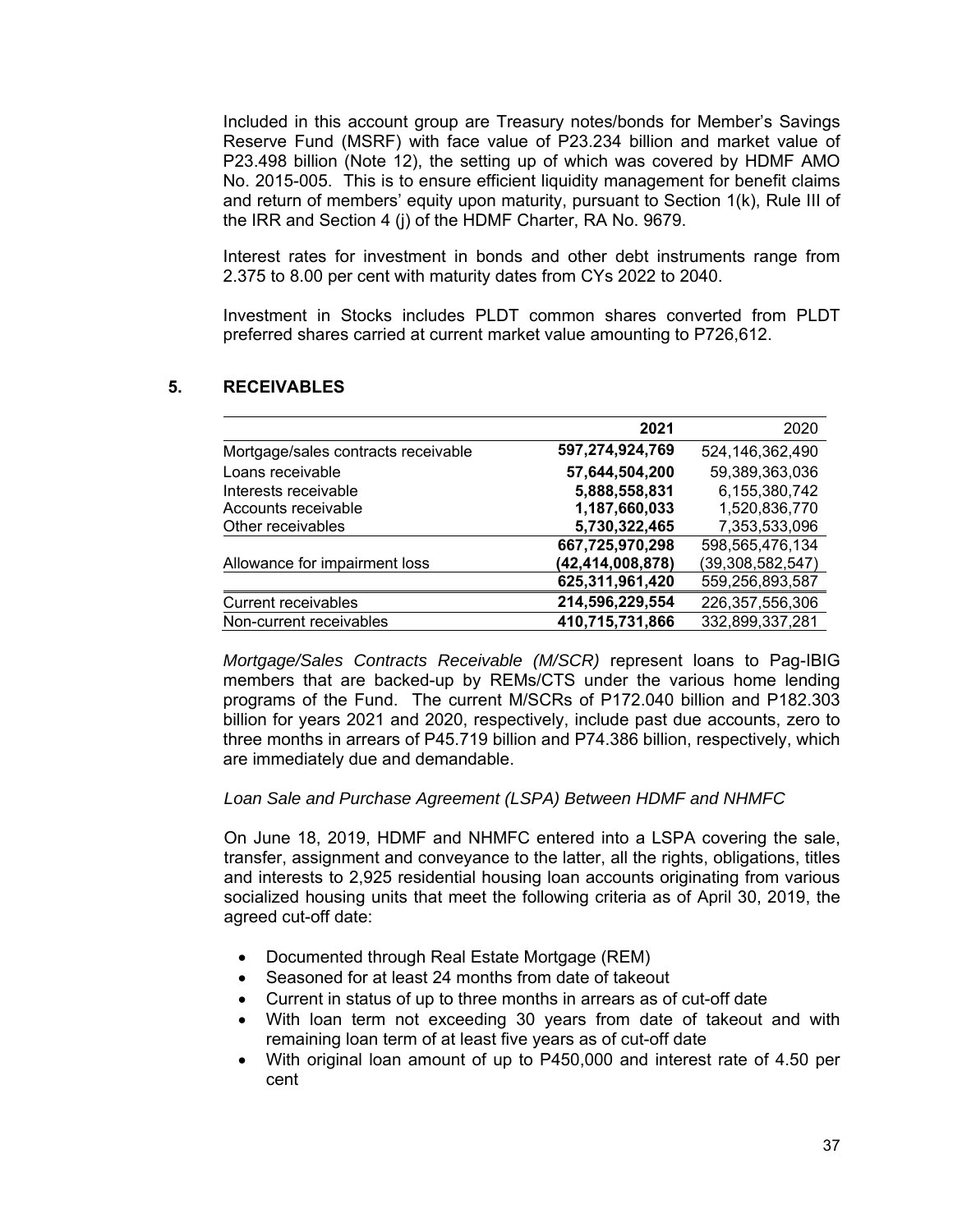- Loan-to-appraised value ratio not exceeding 100 per cent as of takeout date
- Properties covered by the sale must be house and lot or condominium unit

The HDMF and NHMFC also entered a separate Servicing and Accounts Management Agreement (SAMA) for certain scope of services to the accounts covered by the LSPA, including collection of payments and remittance to NHMFC, effective for the period of one year from cut-off date, for a servicing fee of 1.27 per cent of the total purchase price. Service fee earned is included as part of Other Service Income presented in Note 20. Total purchase price for the covered accounts is P1.058 billion.

A second tranche of LSPA was entered into by the HDMF and NHMFC on December 17, 2019, for an agreed price of P463.365 million. This covers 1,228 accounts that pass the refined criteria as of August 31, 2019 agreed cut-off date, as follows:

- REM accounts under HDMF
- Account's status is current or 0-3 months in arrears for the last 12 months
- Seasoned to not less than 12 months from take-out date
- Original loan equivalent to socialized loan limits
- Original loan term should not be more than 360 months
- Remaining term must not be less than 60 months as of cut-off date
- Minimum interest rate of three per cent
- Maximum initial loan value ratio of 100 per cent
- House and lot or condominium unit

Housing loan accounts covered by the second tranche was not subjected to SAMA.

*Loans Receivables* account consists of receivables from STL, Calamity Loans and Other Government Corporations in the total amount of P57.645 billion and P59.389 billion for CY 2021 and 2020, respectively. Further, these include past due accounts, zero to three months in arrears, of P13.395 billion and P13.848 billion for CYs 2021 and 2020, respectively, which are immediately due and demandable.

*Interest Receivable* includes interest earned by the Fund on its investments and loans receivable but not yet collected as at end of year. The Fund recognizes interest receivable on loans for up to three months of delinquency for accounts with monthly amortization schedule. For accounts with quarterly, semi-annual and annual amortization schedule, accrual ceases on the first month after due date.

*Accounts Receivable* (AR) consists of:

a. AR–Developers are receivables representing collection of loan amortizations by developers for remittance to the Fund, which are within the float period of one week as embodied in the collection servicing agreement. They likewise include the buyback value of past due Sales Contract Receivable (SCR) and SCRs covered by CTS which the developer failed to convert to Real Estate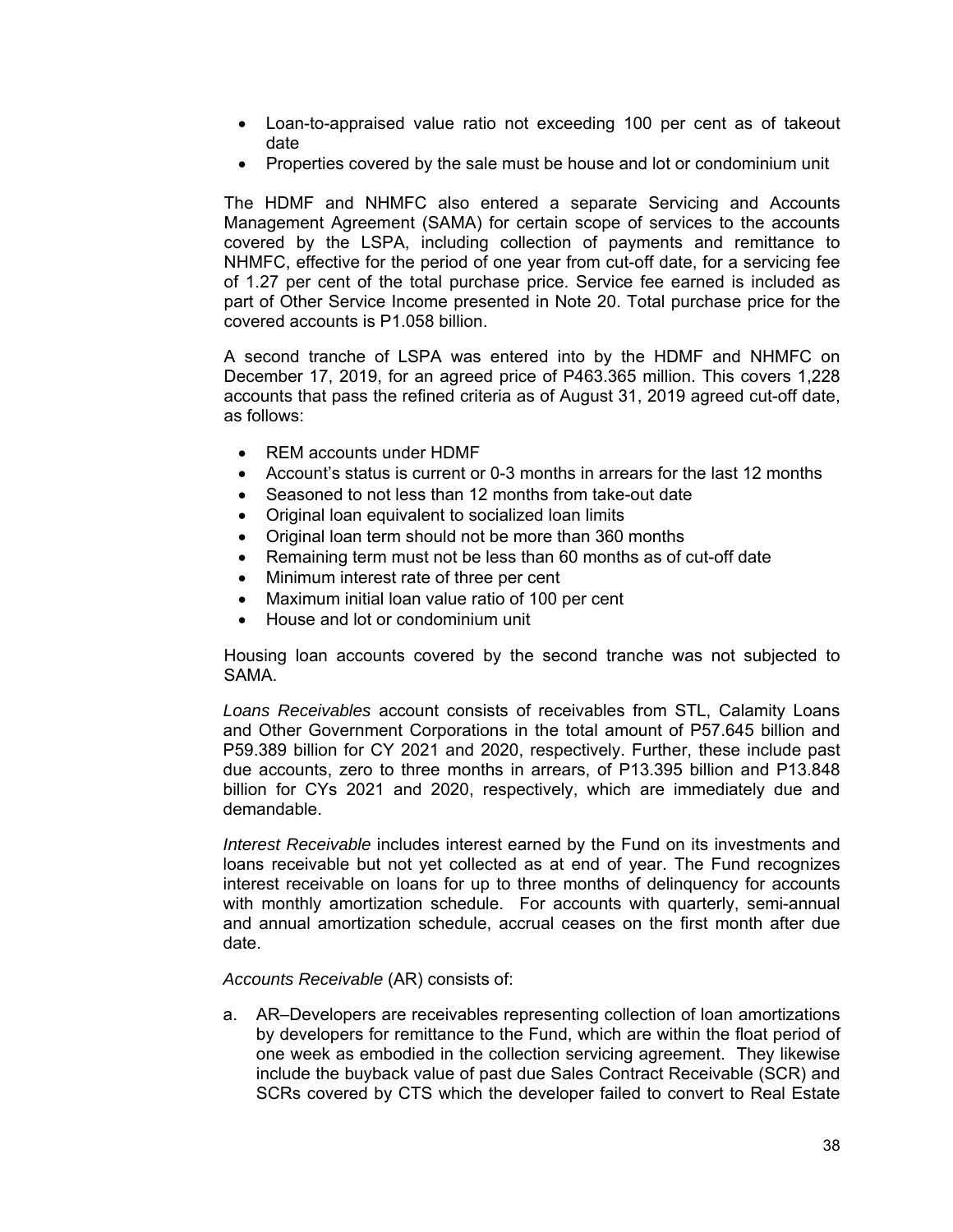Mortgages (REM), as well as deficiencies on conversion fees withheld from takeout proceeds.

- b. AR–Borrowers consist of receivables from housing loan borrowers for advances made by the Fund for renewal of insurance coverage of delinquent accounts and remaining balance of short term loans after deducting their Total Accumulated Value (TAV) upon withdrawal or claim.
- c. AR–Collecting Agents (CAs) are receivables from CAs representing collection of Members' Contributions and/or loan amortizations due for remittance to the Fund, which are within the float period as embodied in the collection agreements.
- d. AR–Others include, among others, the P0.583 million remaining balance of unremitted overseas collections from a former employee pursuant to Notice of Finality of Decision issued by the COA on January 18, 2011.

|                                   | 2021          | 2020          |
|-----------------------------------|---------------|---------------|
| Other receivables - Bayanihan Act | 5,446,395,914 | 7,087,873,554 |
| Insurance claims receivable       | 172,463,830   | 155,051,197   |
| Due from officers and employees   | 62,706,620    | 54,858,269    |
| Receivables-disallowances/charges | 1,187,149     | 5,537,758     |
| <b>Others</b>                     | 47,568,952    | 50,212,318    |
|                                   | 5,730,322,465 | 7,353,533,096 |

*Other receivables* consist of the following:

*Other Receivables – Bayanihan Act* consist of accrued interests on Short Term Installments (STI), Institutional Loans (IL), HL and STL accounts that fall due within the M/ECQ period covered by the grant of mandatory grace period under Bayanihan I and Bayanihan II. Included in these accounts are non-interest bearing restructured amount relating to unpaid accrued interest within the grace period under the Bayanihan I and II.

The restructured amount, which comprised of total arrearages, foreclosure expenses, unpaid balances and any amount advanced by the Fund, shall be interest bearing and lodged to its corresponding receivable account.

*Due from Officers and Employees* include zero-interest loans amounting to P48.897 million availed through the HDMF Car Plan. The loans were covered by promissory notes and granted to qualified officers of the Fund.

Movements in Allowance for Impairment Loss of receivables are as follows:

|                 | <b>Balance</b><br><b>January 1, 2021</b> | Additional<br><b>Impairment Loss</b> | <b>Recovery from</b><br><b>Impairment Loss</b> | <b>Recognition of</b><br><b>ROPA &amp; other</b> | <b>Balance</b><br>adiustments December 31, 2021 |
|-----------------|------------------------------------------|--------------------------------------|------------------------------------------------|--------------------------------------------------|-------------------------------------------------|
| Current         |                                          |                                      |                                                |                                                  |                                                 |
| <b>MCR/SCRs</b> | 36.160.776.751                           | 7.181.621.730                        | 1,763,740,528                                  | 1.910.518.699                                    | 39.668.139.254                                  |
| ARs             | 604.246.752                              | 34.390.590                           | 63,367,995                                     | (1,656,027)                                      | 576.925.374                                     |
| Int. Rec.       | 1,255,819,113                            | 247,804,704                          | 306,350,565                                    | 251,023,123                                      | 946.250.129                                     |
| LR              | 1,287,739,931                            | 14.605.043                           | 209.960.157                                    | (130, 309, 304)                                  | 1.222.694.121                                   |
|                 | 39.308.582.547                           | 7.478.422.067                        | 2.343.419.245                                  | 2.029.576.491                                    | 42.414.008.878                                  |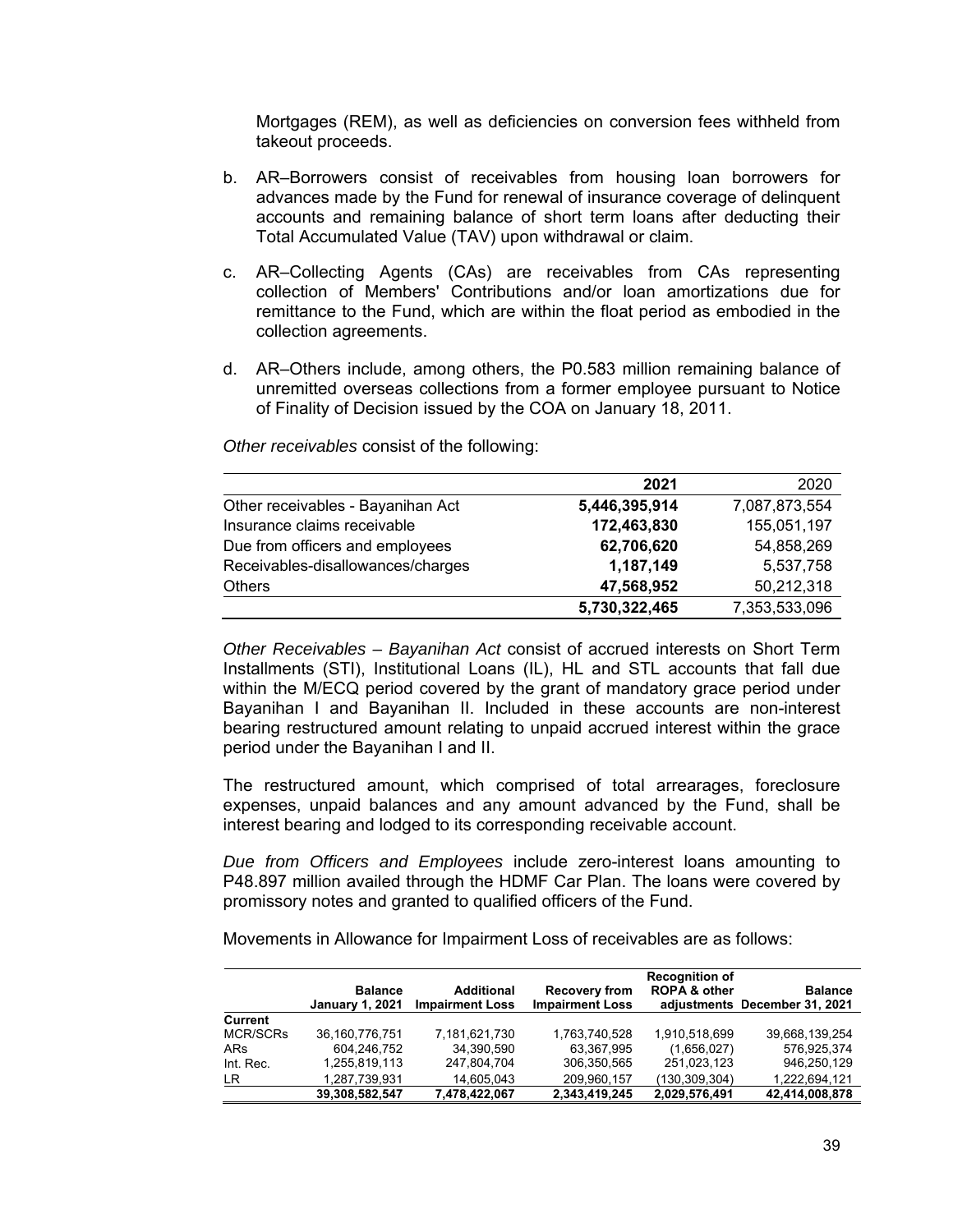# **6. OTHER CURRENT ASSETS**

These consist of the following:

|                                   | 2021        | 2020        |
|-----------------------------------|-------------|-------------|
| Prepayments                       | 261,617,683 | 213,581,917 |
| Inventories held for consumption  | 98,823,556  | 82,247,179  |
| Inventories semi expendable Items | 1,239,012   | 1,948,598   |
| Advances                          | 194,000     |             |
|                                   | 361,874,251 | 297,777,694 |

Bulk of the prepayments pertains to prepaid supplies and other prepaid expenses.

Prepaid supplies amounting to P26.304 million are purchases of office supplies paid in advance to the Department of Budget and Management - Procurement Services then reclassified to specific supplies inventory account upon delivery of related items.

Other prepaid expenses amounting to P133.750 million pertain to subscriptions of various software licenses essential for the Fund's day-to-day operation, which are expected to be amortized until November 2022.

# **7. NON-CURRENT ASSETS HELD FOR SALE**

This account consists of:

|                               | 2021               | 2020            |
|-------------------------------|--------------------|-----------------|
| Balances at beginning of year | 1,162,211,644      | 1,654,507,812   |
| Additions                     | 5,027,673,730      | 4,391,720,402   |
| Disposal                      | (4, 237, 340, 026) | (4,208,562,800) |
| Adjustments/Cancellations     | (630, 076, 367)    | (675, 453, 770) |
| Balances at end of year       | 1,322,468,981      | 1,162,211,644   |

IP–ROPA is reclassified to NCAHS upon payment of reservation fee by the buyer. They are derecognized from the books upon full payment of contract price and execution of Deed of Absolute Sale for cash purchase, upon execution of Deed of Conditional Sale for installment sale, and upon loan take out for housing loan. NCAHS is presented at the lower between carrying amount and fair value less cost to sell.

For CY 2021, the P7.376 billion gains arising from the sale of assets held for sale is presented as part of Gains (Note 21). On the other hand, the P150.330 million loss from sale is presented under Non-Cash Expenses-Losses (Note 26).

# **8. INVESTMENT PROPERTY**

Investment Property (IP) is composed of real and other properties acquired with Transfer Certificate of Title still for consolidation in favor of the Fund as well as properties under the name of the Fund and other land and land improvements being held for rental and capital appreciation.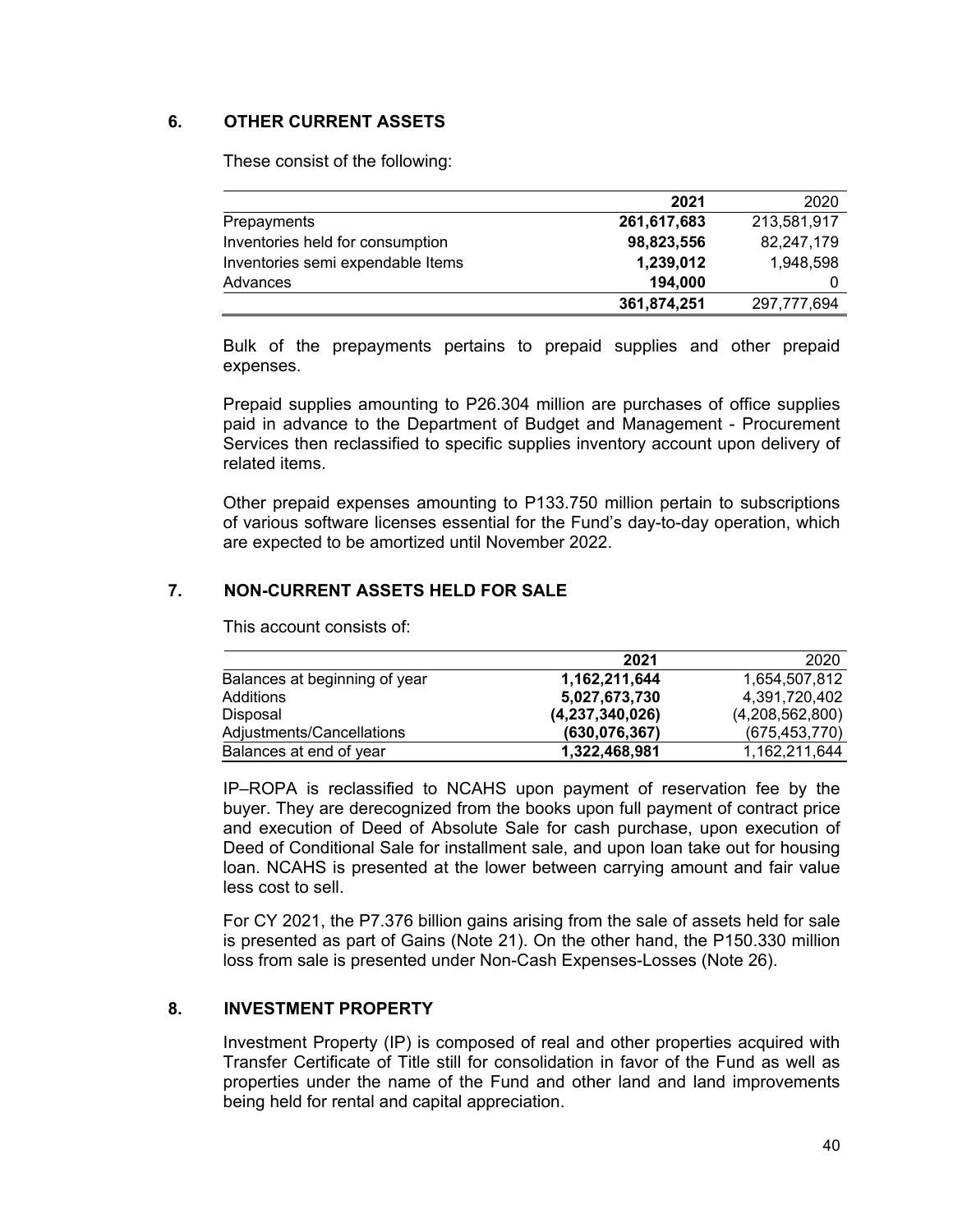The movements for real and other properties acquired are as follows:

| $\sim$ at <i>D</i> ecentrical order |                    |                 |                 |
|-------------------------------------|--------------------|-----------------|-----------------|
|                                     | Land and Land      |                 | Total           |
|                                     | Improvement        | <b>Building</b> |                 |
| Cost                                |                    |                 |                 |
| Balances at beginning of year       | 8,299,140,784      | 11,668,228,838  | 19,967,369,622  |
| <b>Additions</b>                    | 1,403,960,796      | 1,887,734,858   | 3,291,695,654   |
| Reclassification to NCAHS           | (892, 155, 594)    | (4,723,701,488) | (5,615,857,082) |
| Reversals/Adjustments               | (613, 537, 881)    | 1,045,948,633   | 432,410,752     |
| Balances at end of year             | 8,197,408,105      | 9,878,210,841   | 18,075,618,946  |
| Accumulated depreciation            |                    |                 |                 |
| Balances at beginning of year       | 639,950            | 1,163,877,797   | 1,164,517,747   |
| Additions                           | 121,896            | 393,444,768     | 393,566,664     |
| Reversals/Adjustments               | 0                  | (371, 139, 240) | (371, 139, 240) |
| Balances at end of year             | 761,846            | 1,186,183,325   | 1,186,945,171   |
| Allowance for impairment            |                    |                 |                 |
| Balances at beginning of year       | 1,044,396,596      | 272,823,564     | 1,317,220,160   |
| Additions                           | 175,778,298        | 394,172,937     | 569,951,235     |
| Reversals/Adjustments               | (1, 131, 293, 497) | (287, 692, 981) | (1,418,986,478) |
| Balances at end of year             | 88,881,397         | 379,303,520     | 468,184,917     |
| Carrying amount, end of year        | 8,107,764,862      | 8,312,723,996   | 16,420,488,858  |
|                                     |                    |                 |                 |
| As at December 31, 2020             |                    |                 |                 |
|                                     | Land and Land      |                 | Total           |
|                                     | Improvement        | <b>Building</b> |                 |
| Cost                                |                    |                 |                 |
| Balances at beginning of year       | 7,404,958,567      | 15,456,076,524  | 22,861,035,091  |
| <b>Additions</b>                    | 1,138,343,870      | 1,695,693,066   | 2,834,036,936   |
| Reclassification to NCAHS           | (2,056,767,539)    | (2,707,538,428) | (4,764,305,967) |
| Reversals/Adjustments               | 1,812,605,886      | (2,776,002,324) | (963, 396, 438) |
| Balances at end of year             | 8,299,140,784      | 11,668,228,838  | 19,967,369,622  |
| Accumulated depreciation            |                    |                 |                 |
| Balances at beginning of year       | 518,055            | 1,027,735,145   | 1,028,253,200   |
| Additions                           | 121,895            | 492,008,457     | 492,130,352     |
| Reversals/Adjustments               | 0                  | (355, 865, 805) | (355, 865, 805) |
| Balances at end of year             | 639,950            | 1,163,877,797   | 1,164,517,747   |
| Allowance for impairment            |                    |                 |                 |
| Balances at beginning of year       | 43,569,581         | 1,579,273,751   | 1,622,843,332   |
| Additions                           | 303,799,007        | 482,654,819     | 786,453,826     |
| Reversals/Adjustments               | 697,028,008        | (1,789,105,006) | (1,092,076,998) |
| Balances at end of year             | 1,044,396,596      | 272,823,564     | 1,317,220,160   |
| Carrying amount, end of year        | 7,254,104,238      | 10,231,527,477  | 17,485,631,715  |

*As at December 31, 2021* 

Fair value is based on valuation performed by in-house appraisers. The Fund employed the following appraisal methods: (a) Market Data for the lot, and (b) Cost Approach for the house component of the property. As a matter of policy, ROPA is initially recognized at appraised value net of discount per APM and is subject to re-appraisal at least once every two years until its eventual disposal.

As a practical relief to the ongoing disruption to economic activity being caused by the COVID-19 pandemic, the Fund relaxed the validity of appraised value of acquired assets to qualify endorsement to Acquired Assets Management Group. Nevertheless, the Property Valuation Department shall update Appraisal Reports not later than March 31, 2022.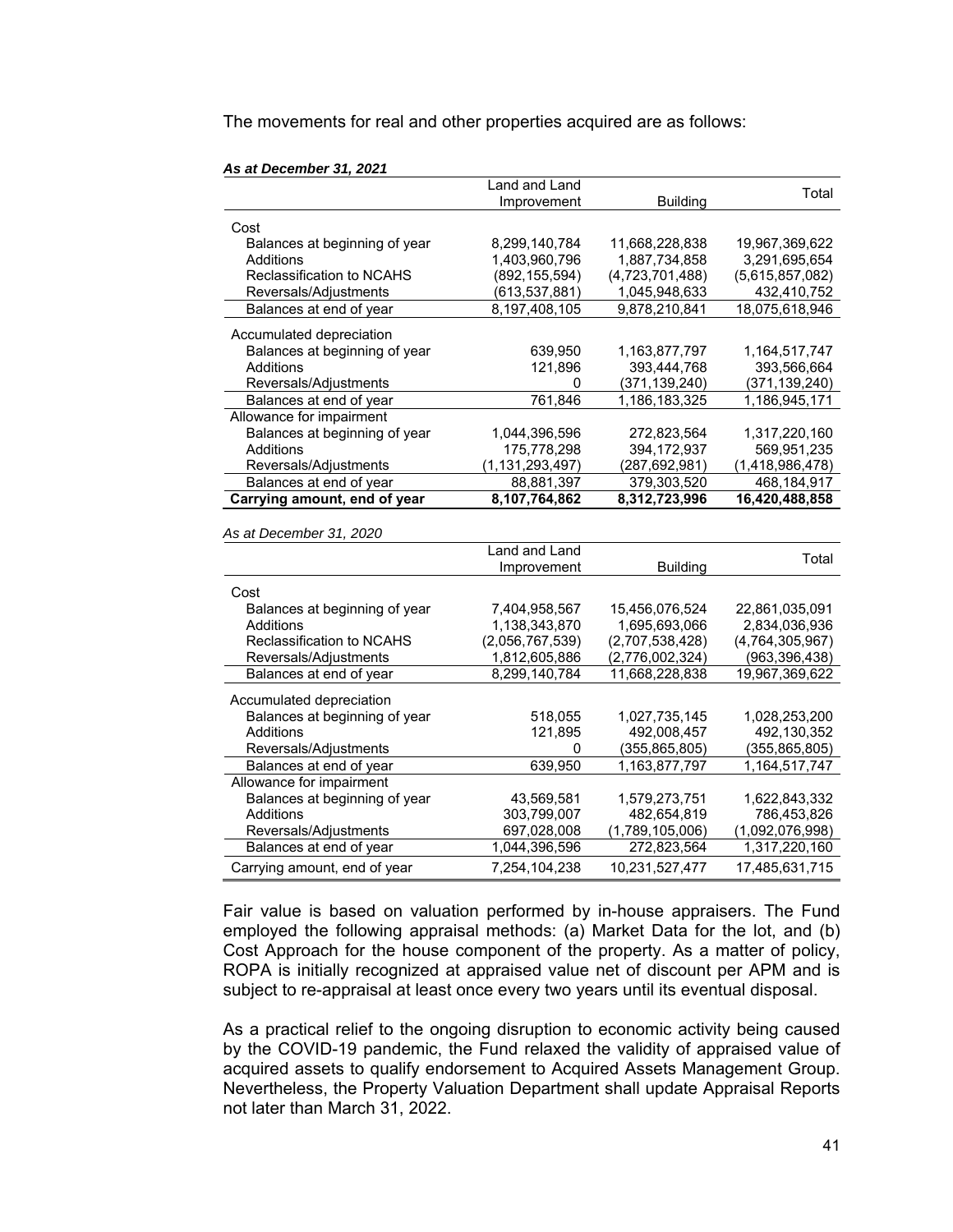Status of appraisal is shown below:

|                       | No. of<br><b>Accounts</b> | <b>Book Value</b> | <b>Appraised</b><br>Value* |
|-----------------------|---------------------------|-------------------|----------------------------|
| With valid appraisal  | 43.967                    | 14,692,966,810    | 33,815,442,993             |
| With lapsed appraisal | 8.170                     | 2.639.340.267     | 5.834.079.673              |
|                       | 52.137                    | 17,332,307,077    | 39,649,522,666             |

 *\*Appraised value excludes applicable discount under APM.* 

For accounts with lapsed appraisal as at December 31, 2021, units concerned are continuously exerting efforts to fully migrate the remaining ROPA accounts to the ROPA System. ROPA System has been fully deployed in CY 2018. Said system is an efficient tool in recording ROPA transactions specifically geared towards volume of portfolio, complexity of the transactions and reasons, revaluation and computation of impairment and depreciation.

Total rental income on IP-ROPA for CY 2021 and CY 2020 amounted to P4.201 million and P3.672 million, respectively.

Included in the IP are the following properties held for rental by the Fund:

### *Manila Harbour*

The pieces of property being held for rental and capital appreciation are located at the Manila Harbour Central Business District, Tondo, Manila. These consist of 18 lots with total area of 17,293.26 square meters acquired in December 1996 in exchange for the matured Smokey Mountain Project Participation Certificates as approved under Board Resolution No. 1234, series of 1996. The book value is inclusive of real property tax paid upon acquisition.

All the 18 lots are on lease as follows:

|                                | <b>Block/Lot</b>               |     |                        | Area       | Rent per |
|--------------------------------|--------------------------------|-----|------------------------|------------|----------|
| Lessee                         | No.                            | Qtv | <b>Contract Period</b> | (in Sq.M.) | Sq.M.    |
| SL Harbour Bulk Terminal Corp. | B15. L1-6                      | 6   | Dec. 2019 - Dec. 2021  | 4.368.23   | P274.05  |
| SL Harbour Bulk Terminal Corp. | B <sub>15</sub> L <sub>7</sub> |     | Dec. 2019 - Dec. 2021  | 5.167.53   | 274.05   |
| Moreta Shipping Lines Inc.     | B18. L5-7                      | 3   | Aug. 2020 - Aug. 2022  | 2.125.48   | 285.08   |
| Moreta Shipping Lines Inc.     | B21. L5-12                     | 8   | Dec. 2019 - Dec. 2021  | 5.632.02   | 274.05   |
|                                |                                | 18  |                        | 17,293.26  |          |

Total rent/lease income on the properties for CY 2021 totaled P56.950 million, while expenses incurred, including real property taxes and depreciation expenses on the installed water distribution system, amounted to P2.871 million.

The estimated minimum future annual rentals of the Fund are as follows:

|                                                 | 2021        | 2020       |
|-------------------------------------------------|-------------|------------|
| Within one year                                 | 54,462,042  | 53,793,165 |
| More than one year but not more than five years | 62,090,824  | 4,241,523  |
|                                                 | 116,552,866 | 58,034,688 |

In 2021, the average appraisal value of the 18 lots was P1.023 billion as determined by in-house appraiser and two external appraisers.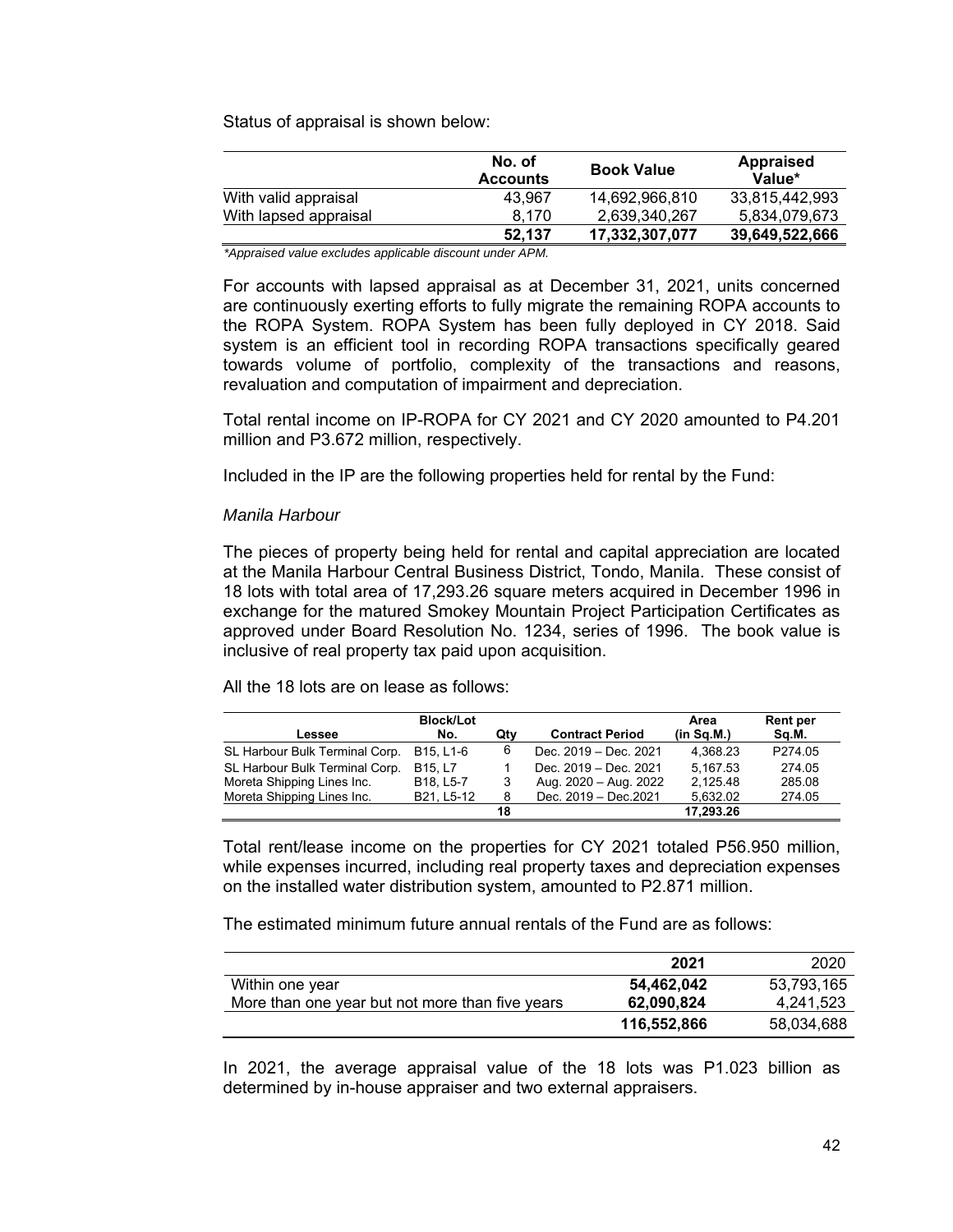### *Fiesta World Mall – Building A*

The Fiesta World Mall – Building A located in Barangay Marauoy, Lipa, Batangas was acquired by the Fund through Deed of Dacion en Pago in 2018. It consists of a two-story mall with a total lot area of approximately 6,408 square meters. It has a book value of P151.268 million with an appraised value of P329.173 million on land, building and machineries. The Fund has collected a total of P14.478 million as lease income.

### *Club Balai Isabel Condotel Units*

The 11 Club Balai Isabel condotel units were transferred to the Fund by way of Dacion in Payment Agreement in January 2016. These properties are located in Club Balai Isabel Resort in Sta. Maria, Talisay, Batangas, with floor area ranging from 33.10 to 68.32 square meters.

The consolidated book value of these units is P22.344 million which have a market value of P53.347 million. All units are being held for lease until December 2020 by Club Balai Isabel, Inc. (CBII) at P10,000 per unit per month for a total monthly rental of P110,000.

However, HDMF received an honorarium for the use of the units as quarantine facility amounting to P0.158 million for the Y2021.

# **9. PROPERTY AND EQUIPMENT, NET**

This account consists of the following:

|                                 | Land        | Land<br>Improve-<br>ments | <b>Buildings</b><br>and Other<br><b>Structures</b> | <b>Machinery and</b><br><b>Equipment</b> | Total          |
|---------------------------------|-------------|---------------------------|----------------------------------------------------|------------------------------------------|----------------|
| Cost:                           |             |                           |                                                    |                                          |                |
| Balances at beginning of year   | 109,025,990 | 1,588,428                 | 1,484,237,659                                      | 2,410,314,063                            | 4,005,166,140  |
| Additions                       | 878,004     | 160.000                   | 68,852,806                                         | 117.482.911                              | 187, 373, 721  |
| <b>Disposals</b>                | 0           | 0                         | (1,542,436)                                        | (29, 983, 831)                           | (31, 526, 267) |
| Reclassifications/Adjustments   | 437,706     | 0                         | 7,627,873                                          | (62, 461, 405)                           | (54,395,826)   |
| Balances at end of year         | 110,341,700 | 1,748,428                 | 1,559,175,902                                      | 2,435,351,738                            | 4,106,617,768  |
| <b>Accumulated Depreciation</b> |             |                           |                                                    |                                          |                |
| Balances at beginning of year   | $\Omega$    | 876.009                   | 1.012.147.459                                      | 1,500,706,750                            | 2,513,730,218  |
| Additions                       | $\Omega$    | 148.190                   | 72.270.389                                         | 203,228,137                              | 275.646.716    |
| <b>Disposals</b>                | $\Omega$    | 0                         | (1,542,436)                                        | (25, 171, 878)                           | (26, 714, 314) |
| Reclassifications/Adjustments   | 0           | 125,856                   | (61, 250, 118)                                     | (64,836,196)                             | (125,960,458)  |
| Balances at end of year         | 0           | 1,150,055                 | 1,021,625,294                                      | 1,613,926,813                            | 2,636,702,162  |
| Carrying Amount, end of year    | 110,341,700 | 598,373                   | 537,550,608                                        | 821,424,925                              | 1,469,915,606  |

*As at December 31, 2021*

*As at December 31, 2020* 

|                               | Land        | Land<br>Improve-<br>ments | <b>Buildings</b><br>and Other<br><b>Structures</b> | <b>Machinery and</b><br>Equipment | Total         |
|-------------------------------|-------------|---------------------------|----------------------------------------------------|-----------------------------------|---------------|
| Cost:                         |             |                           |                                                    |                                   |               |
| Balances at beginning of year | 108,878,912 | 1.588.428                 | 1.485.248.316                                      | 2,278,694,165                     | 3.874.409.821 |
| <b>Additions</b>              |             |                           | 34.379.282                                         | 224.704.196                       | 259.083.478   |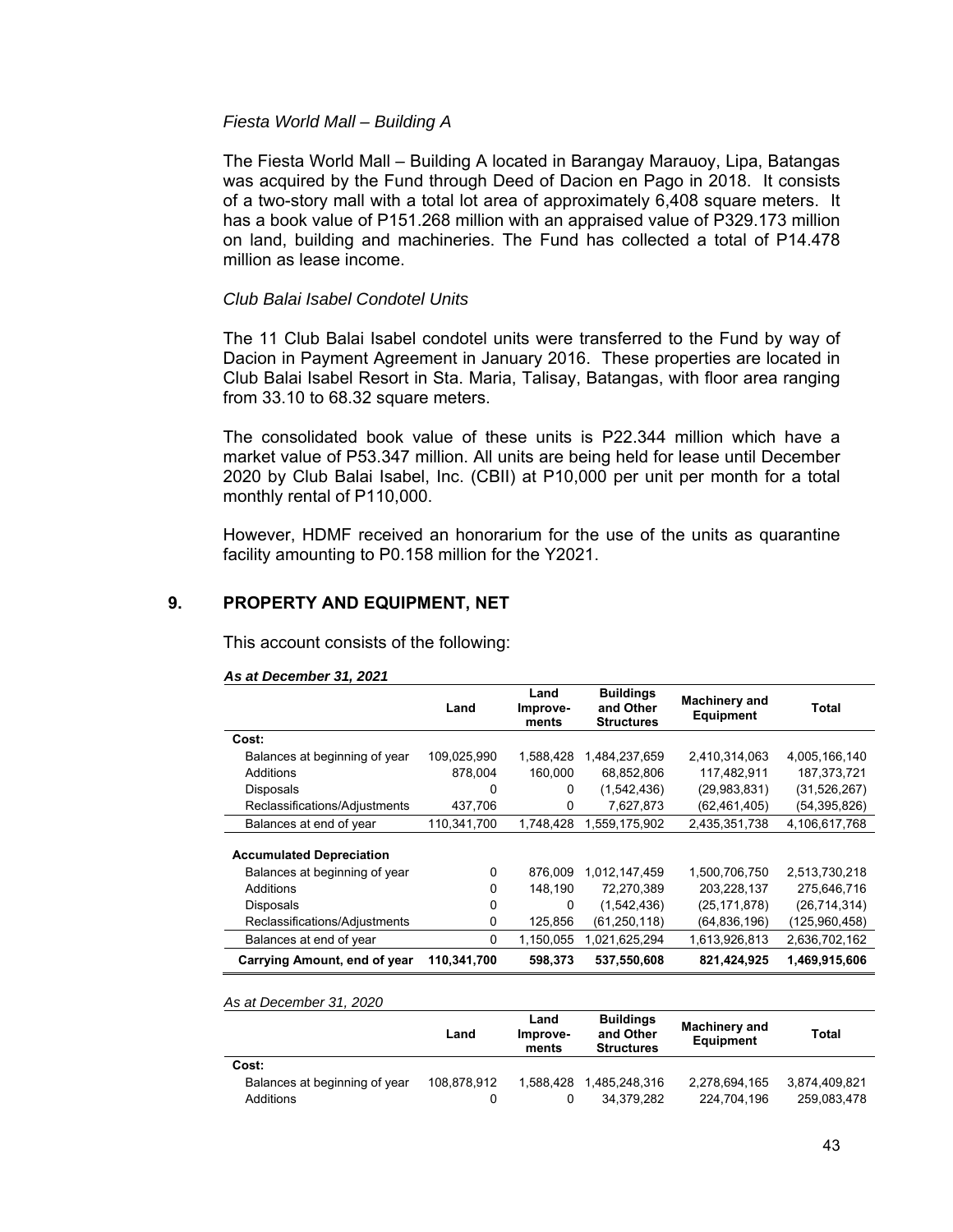|                                                                                                   | Land        | Land<br>Improve-<br>ments | <b>Buildings</b><br>and Other<br><b>Structures</b> | Machinery and<br><b>Equipment</b>            | Total                                        |
|---------------------------------------------------------------------------------------------------|-------------|---------------------------|----------------------------------------------------|----------------------------------------------|----------------------------------------------|
| <b>Disposals</b>                                                                                  | 0           | 0                         | (1,849,151)                                        | (35,573,415)                                 | (37, 422, 566)                               |
| Reclassifications/Adjustments                                                                     | 147.078     | 0                         | (33, 540, 788)                                     | (57,510,883)                                 | (90,904,593)                                 |
| Balances at end of year                                                                           | 109,025,990 | 1,588,428                 | 1,484,237,659                                      | 2,410,314,063                                | 4,005,166,140                                |
| <b>Accumulated Depreciation</b><br>Balances at beginning of year<br>Additions<br><b>Disposals</b> | 0<br>0<br>0 | 701,335<br>174.674<br>0   | 971,808,227<br>47.017.506<br>(1,601,512)           | 1.370.483.003<br>198.465.279<br>(33,393,453) | 2,342,992,565<br>245.657.459<br>(34,994,965) |
| Reclassifications/Adjustments                                                                     | 0           | 0                         | (5,076,762)                                        | (34,848,079)                                 | (39, 924, 841)                               |
| Balances at end of year                                                                           | 0           | 876.009                   | 1,012,147,459                                      | 1,500,706,750                                | 2,513,730,218                                |
| Carrying Amount, end of year                                                                      | 109,025,990 | 712.419                   | 472.090.200                                        | 909,607,313                                  | 1,491,435,922                                |

# **10. RIGHT-OF-USE ASSETS**

Movements of this account are as follows:

|                                 |                  | <b>Other Right-of-</b> |               |
|---------------------------------|------------------|------------------------|---------------|
|                                 | <b>Buildings</b> | <b>Use Assets</b>      | Total         |
| Cost:                           |                  |                        |               |
| Balances at beginning of year   | 0                | 0                      | 0             |
| Additions                       | 2,729,643,531    | 5,429,907              | 2,735,073,438 |
| Balances at end of year         | 2,729,643,531    | 5,429,907              | 2,735,073,438 |
|                                 |                  |                        |               |
| <b>Accumulated Depreciation</b> |                  |                        |               |
| Balances at beginning of year   | 0                | 0                      |               |
| Additions                       | 1,031,964,564    | 1,999,396              | 1,033,963,960 |
| Balances at end of year         | 1,031,964,564    | 1,999,396              | 1,033,963,960 |
| Carrying Amount, end of year    | 1,697,678,967    | 3,430,511              | 1,701,109,478 |

# **11. INTANGIBLE ASSETS**

Intangibles include various software licenses used in the day-to-day operations of the Fund. Changes in the costs of intangible assets are as follows:

|                                     | 2021         | 2020            |
|-------------------------------------|--------------|-----------------|
| Cost                                |              |                 |
| Balance, January 1                  | 165,780,037  | 332.644.094     |
| Addition                            | 93,992,995   | 10,865,375      |
| Derecognition                       | (32,439,220) | (177, 729, 432) |
| Balance, December 31                | 227,333,812  | 165,780,037     |
| <b>Accumulated Amortization</b>     |              |                 |
|                                     |              |                 |
| Balance, January 1                  | 77,373,236   | 61,831,206      |
| Amortization                        | 33,416,742   | 33,758,778      |
| Derecognition                       | (181,688)    | (18, 216, 748)  |
| Balance, December 31                | 110,608,290  | 77,373,236      |
| <b>Carrying amount, December 31</b> | 116,725,522  | 88,406,801      |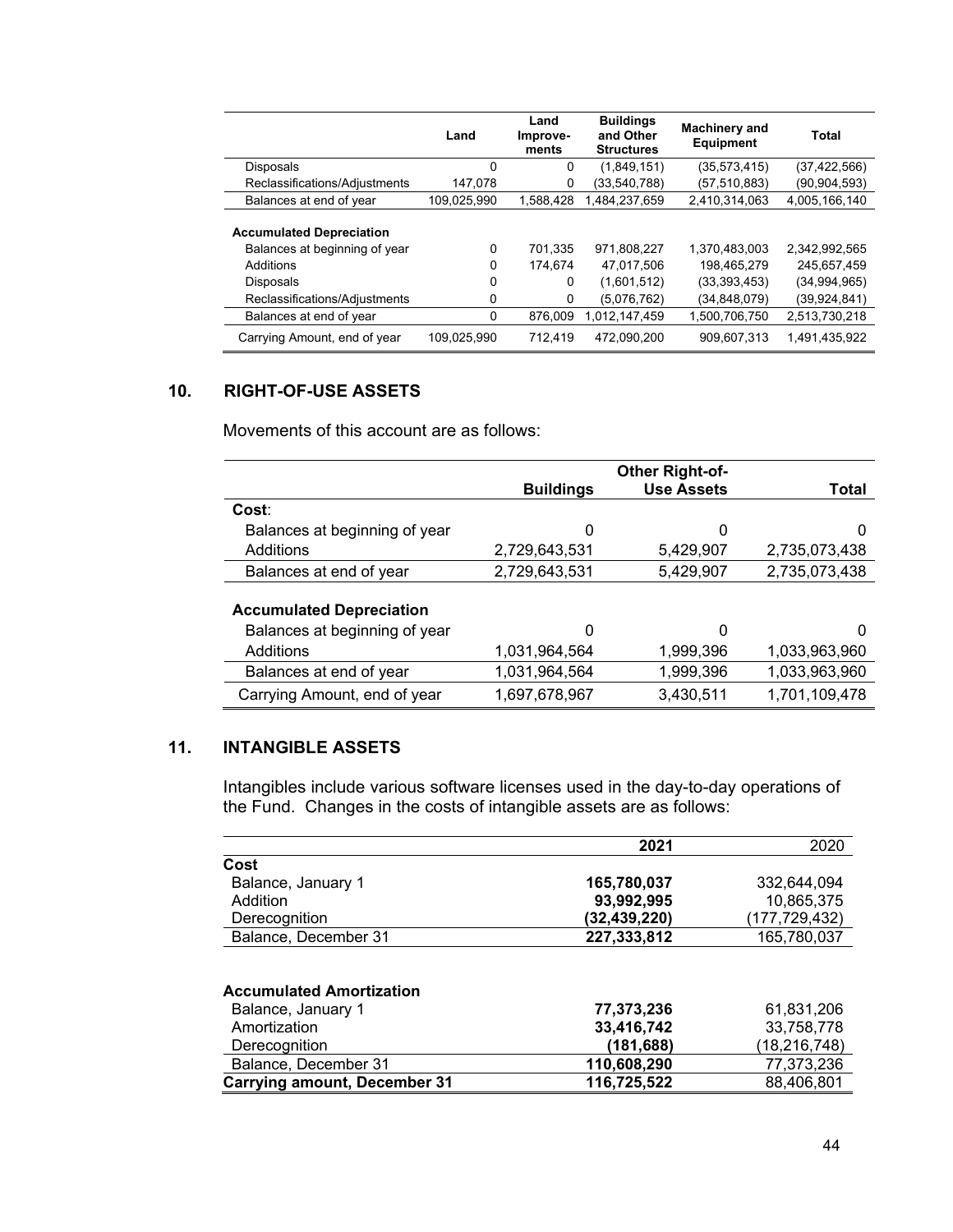The Fund made a total acquisition of P93.993 million worth of Information Technology Software for the CY2021. P54.000 million if this amount were dedicated to appliance based secure web gateways and application delivery controllers to strengthen and secure the Fund's networks of database to prevent hacking. Also, further assessments led to the reclassification of P32.439 million to other accounts classification, with details as follows:

- IT Development Costs directly attributable to the design, development and implementation of the IISP were recognized as Intangible Assets when the following criteria were met: it is technically feasible to complete the development so that it will be available for use; it is probable that it will generate future economic benefits; its development can be reliably measured. The Fund made a 30% partial payment amount P6.300 million for the User Acceptance Testing (UAT) sign-off which includes integration, performance, security acceptance and compliance to BIR's requirements for FAS and CMS modules.
- The remaining P24.139 million were software licenses that were initially capitalized based on the costs incurred to acquire and bring to use the specific software. Based on evaluation, licenses cover only one-year subscription thus those previously capitalized had to be reversed in CY2021.

# **12. OTHER NON-CURRENT ASSETS**

|                  | 2021           | 2020           |
|------------------|----------------|----------------|
| Restricted funds | 14,401,339,154 | 27,634,551,546 |
| <b>Deposits</b>  | 242,208,453    | 221.644.790    |
| Other assets     | 63,078,696     | 50,467,875     |
|                  | 14,706,626,303 | 27,906,664,211 |

This classification comprises the following:

*Restricted funds* consist of reserves of money that can only be used for specific purposes:

|                                        | 2021           | 2020           |
|----------------------------------------|----------------|----------------|
| Time Deposit - Local Currency and MSRF | 13,420,546,474 | 26,617,950,725 |
| Funds Held In Trust                    | 253.641.627    | 292,217,099    |
| <b>Contingency Trust Fund</b>          | 727,151,053    | 724.383.722    |
|                                        | 14,401,339,154 | 27,634,551,546 |

a. Member Savings Reserve Fund (MSRF) and Time Deposit – Local Currency

On February 16, 2015, the Fund opened MSRF Land Bank of the Philippines (LBP) bank account with initial deposit of P20,000 to provide for benefit claims and return of members' equity upon maturity. Balance as at December 31, 2021 is at P20,202.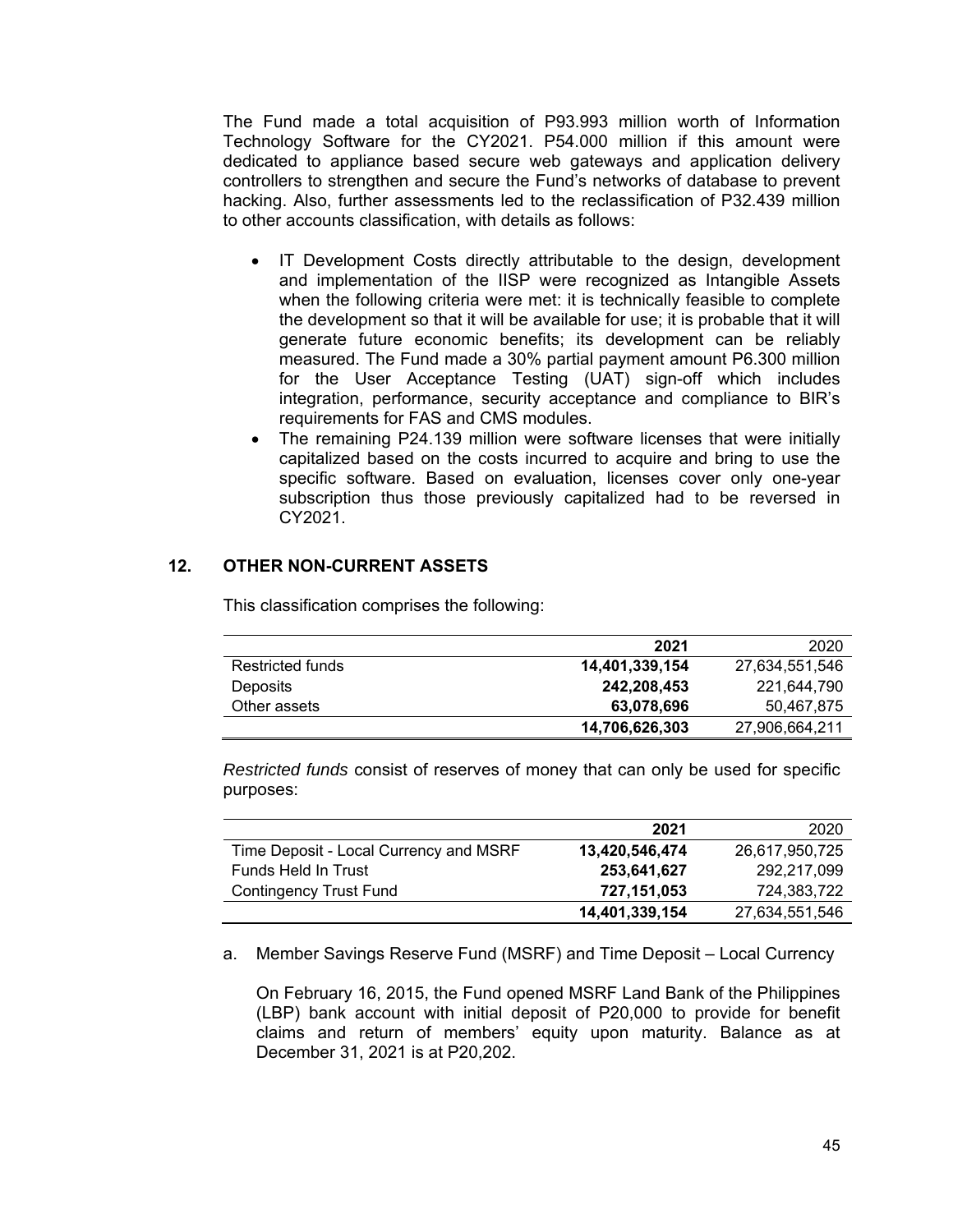On April 10, 2015, the Fund issued AMO No. 2015-005 to cover the set-up and operations of the MSRF. The MSRF was established as a liquidity provision with funds restricted designated for the settlement of maturing members' contributions.

On June 30, 2020, part of Investment on Government Securities Debt Instruments classified as MSRF were sold, the proceeds of which were reinvested in government banks Time Deposit - Local Currency for less than one year to ensure efficient liquidity management for benefit claims. As at December 31, 2021, Time Deposit-MSRF amounted to P13.421 billion.

Aside from the above LBP Atrium Current Account and Time Deposits, this MSRF also includes designated investments in treasury notes/bonds (Note 3), which are readily convertible to cash as needed.

Total MSRF balance as at December 31, 2021 amounted to P49.649 billion (Note 4).

b. A life and non-life insurance coverage as Contingency Trust Fund (CTF) 1 and CTF2, were established to cover for Mortgage Redemption Insurance (MRI)/Sales Redemption Insurance (SRI) and Fire and Allied Perils Insurance (FAPI) for loan releases of the Fund and pertinent collaterals for the loans. Initial set-up of CTF1 and CTF2 was at P890.970 million and P90.371 million, respectively.

As an interim measure, the monies collected from the borrowers for MRI/SRI premium shall be placed in the trust fund administered by a trustee bank and all claims relating to the same shall be paid out of the fund.

On October 28, 2014, the Fund formally entered into brokerage agreement with the new insurance, for yearly renewable term MRI/SRI coverage of housing loan borrowers starting November 1, 2014, effectively terminating CTF1. Based on the Fund's Board approval, the P523.801 million remaining balance as at December 31, 2016, shall be distributed among active housing loan borrowers, after settlement of all claims covered by the interim period.

The Fund formally entered anew into brokerage agreement with the same insurance provider, the winning bidder, on January 11, 2018, for a five-year non-life insurance coverage of insured property starting January 12, 2018, effectively terminating also CTF2.

As at June 30, 2019, balance of CTF2 before distribution/liquidation amounted to P554.598 million.

On July 8, 2019, the Management Committee approved the liquidation of CTF2, which includes the withdrawal of the funds to be distributed to the borrowers and only the amount of P137 million earmarked for the alleged claim of HDMF Non-Life Insurance Pool should be left in the trust fund account. This caused the major decrease in restricted fund in 2019.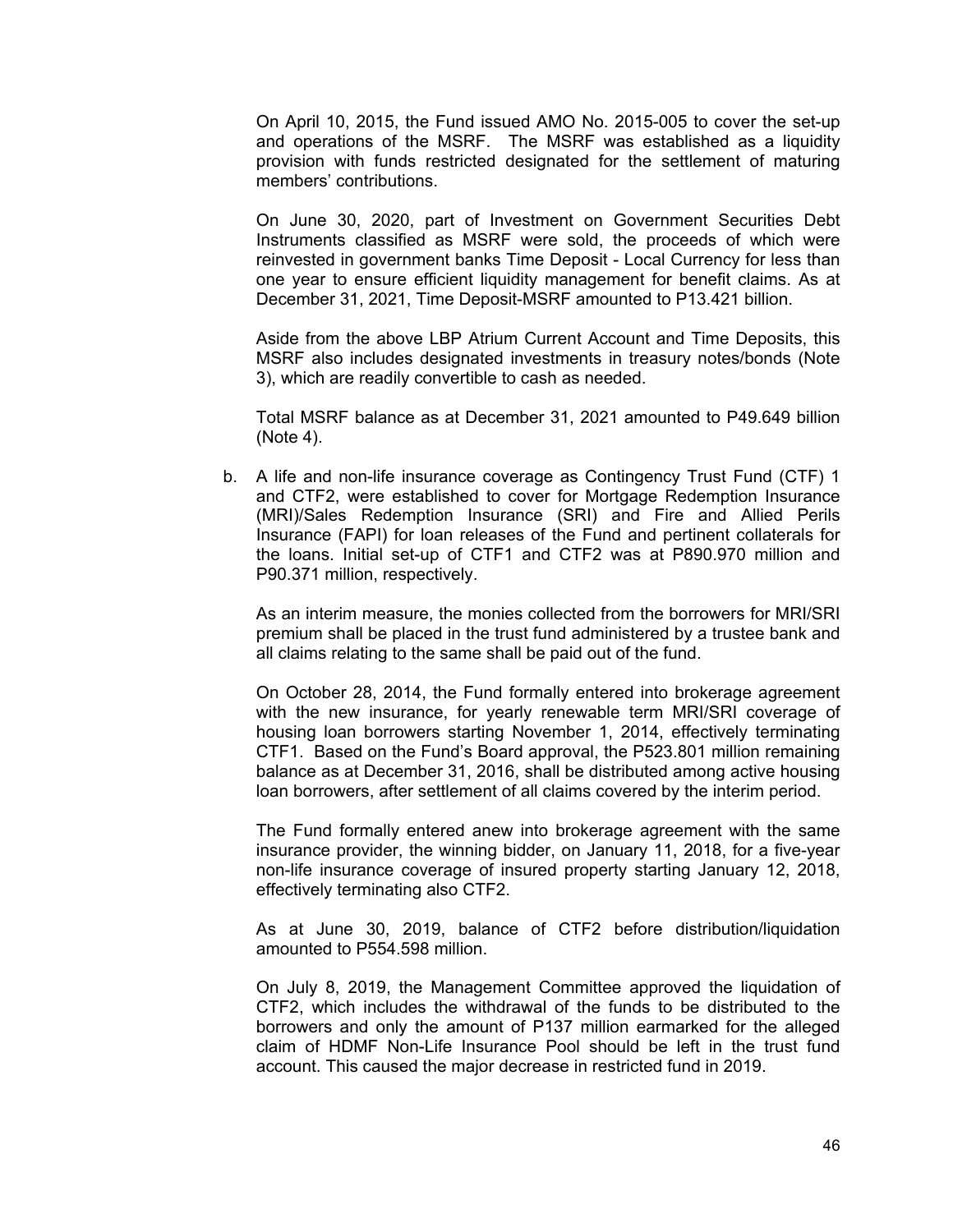On October 30, 2019, the Fund renewed its brokerage agreement for MRI/SRI coverage of housing loan borrowers for a period of five years beginning November 1, 2019.

CTF1 and CTF2 accounts as at December 31, 2021 amounted to P584.839 million and P142.312 million, respectively.

c. Funds Held in Trust-Trustee and Officers Liability Fund (TOLF) was created and established on May 8, 2014 pursuant to and in compliance with the requirements of Governance Commission for GOCCs (GCG) Memorandum Circular (MC) No. 2012-10 (Re-issued). Its objective is to provide the Fund, the members of its governing board and its officers, the means to pursue their fiduciary duties and obligations to always act in the best interest of the Fund and with utmost good faith. It allows them the proper recovery of the costs of litigation and judgment liability imposed on them when they are sued on matters within their official functions and capacity and on matters where business judgment has been exercised in good faith.

A Trust Fund Committee composed of officers of the Fund headed by the Chief Executive Officer was constituted, primarily to oversee the HDMF TOLF. A government financial institution was also constituted as TOLF Trustee pursuant to Item V of the aforementioned GCG MC.

Initially set up at P244 million, the Committee shall replenish the trust fund in case usage thereof at any given time exceeds 20 per cent of the initial amount. As at December 31, 2021, the balance of TOLF is at P253.642 million with a reported income of P10.610 million from the administration of the fund for the year 2021.

*Deposits* consist of rental and other guaranty payments while *Other assets* include the unexpended portion amounting to P43.351 million as at December 31, 2021 on the 50 per cent share of the Fund on motor vehicles purchased through the HDMF Car Plan.

# **13. FINANCIAL LIABILITIES**

This account consists of the following:

|                                       | 2021            | 2020           |
|---------------------------------------|-----------------|----------------|
| Current:                              |                 |                |
| Accounts payable                      | 57,140,480,817  | 69,954,254,556 |
| Insurance/Reinsurance premium payable | 4,114,071,767   | 3,848,292,474  |
| Due to officers and employees         | 8,002,409       | 8,377,687      |
|                                       | 61,262,554,993  | 73,810,924,717 |
| Non-Current:                          |                 |                |
| Accounts payable - MP2                | 51,734,827,732  |                |
|                                       | 112,997,382,725 | 73,810,924,717 |

*Accounts Payable* includes amount due to members at P100.464 billion and P61.318 billion for the years ending December 31, 2021 and 2020, respectively.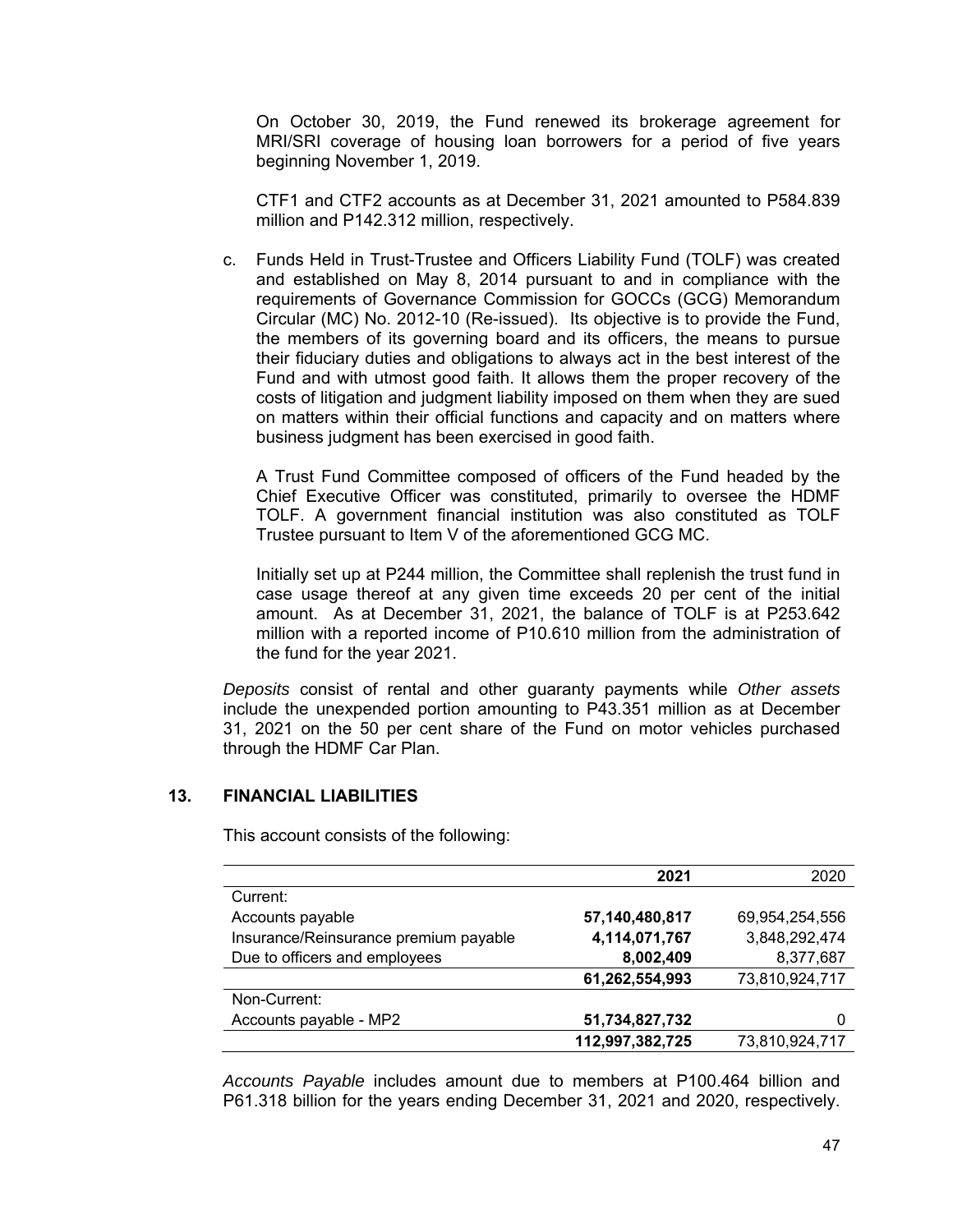These totals represent TAV which have reached their maturity at SFP date but have not been withdrawn, as well as those that will mature in the succeeding year.

The account also includes accrual of expenses, charges and taxes already incurred at year-end but have not yet been paid.

*Insurance/Reinsurance Premium Payable* represents insurance premiums for housing loans initially deducted from housing loan proceeds and subsequently collected as part of the monthly amortizations representing insurance premium prepayments for remittance to the insurance provider.

Modified Pag-IBIG II (MP2)

As a result of the Fund's PFRS 9 consultative engagement with SGV and Co., CPAs, it was assessed that Modified Pag-IBIG 2 (MP2) portfolio qualifies as a financial liability rather than an equity because of its withdrawability feature. During the Board Audit Committee meeting held on February 9, 2022, Management presented the accounting treatment of MP2 and informed the body that it will comply with the standard and effect the reclassification effective December 31, 2021.

Current portion of MP2 portfolio are AP-MP2 which includes the matured and maturing TAV in the amount of P5.993B and AP MP2 Amortized Cost of P2.033B computed based on the average of previous 3 years' pre-termination availment rate multiplied by 200%.

### **14. LEASE PAYABLE**

This account pertains to the present value of the lease payments payable over the lease term discounted using the interest rate implicit in the lease or the prevailing borrowing rate.

Set out below, are the carrying amounts of this account and the movements during the period:

|                                                   | 2021            |
|---------------------------------------------------|-----------------|
| Balance at beginning of year                      |                 |
| Additions                                         | 2,629,484,313   |
| Interest                                          | 68,968,762      |
| Lease Payments                                    | (958, 537, 198) |
| <b>Balance at end of year</b>                     | 1,739,915,877   |
| <b>Less: Current Portion of lease liabilities</b> | 597,295,171     |
|                                                   | 1,142,620,706   |

The interest expense relative to the lease payables for CY2021 is presented in Note 25 – Financial Expenses.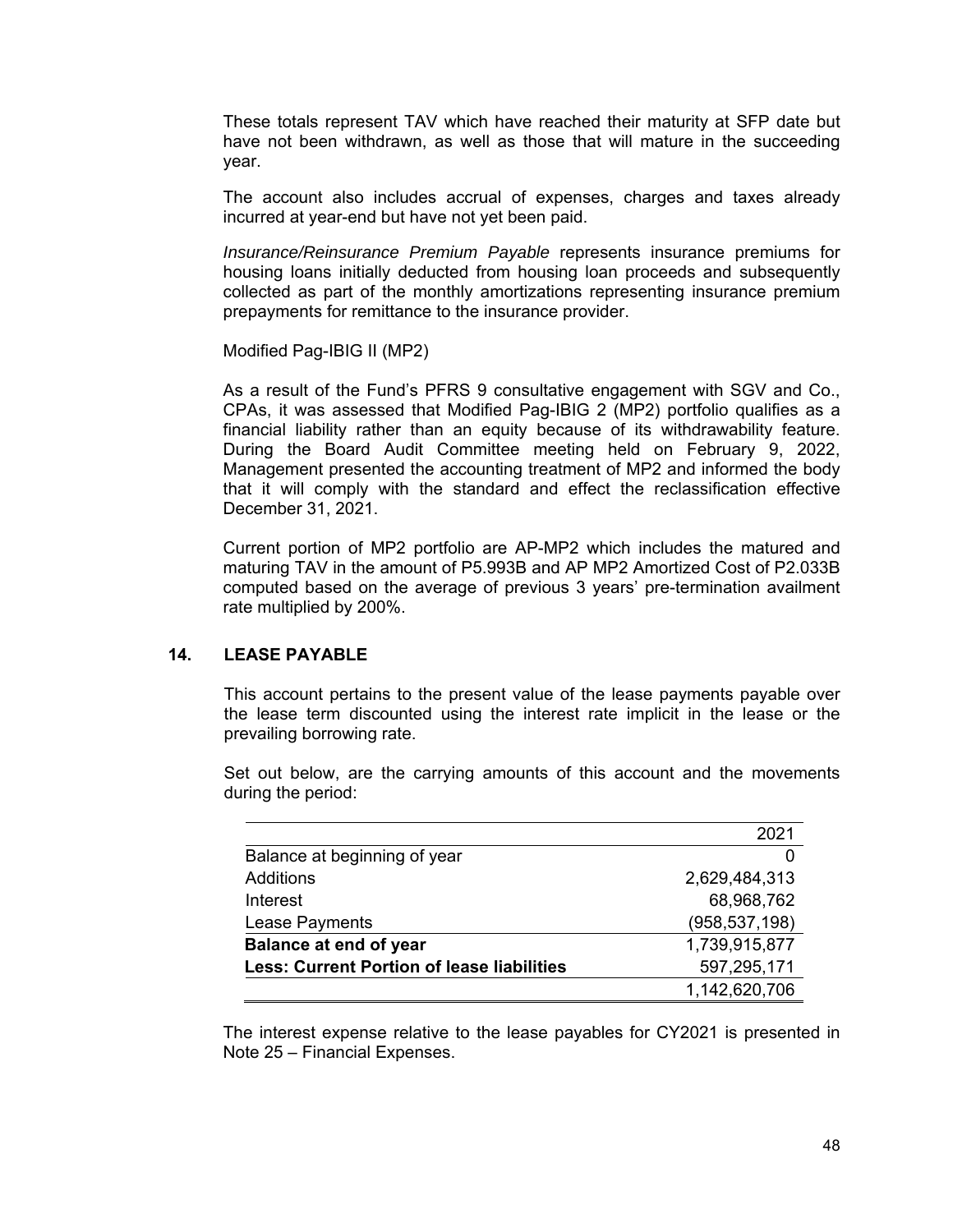# **15. INTER-AGENCY PAYABLES**

This account consists of the following:

|                                      | 2021        | 2020        |
|--------------------------------------|-------------|-------------|
| Due to BIR                           | 80,213,838  | 72,536,576  |
| Due to Other Government Corporations | 36,716,427  | 46,534,291  |
| Due to GSIS                          | 1,460,643   | 12,238,545  |
| Due to NGAs                          | 1,454,766   | 1,454,766   |
| Due to PhilHealth                    | 43,385      | 1,544,065   |
| Due to Pag-IBIG                      | 42,170      | 852,658     |
| Due to LGUs                          | 264,491     | 64,564      |
| Due to SSS                           | 0           | 1,560,955   |
|                                      | 120,195,720 | 136,786,420 |

*Due to BIR* consists of liability for income taxes withheld from employees' compensation and for taxes withheld from payment to suppliers for the account of the BIR for the month of December 2021 to be remitted in January 2022.

*Due to Other Government Corporations* includes collections for the Servicing and Accounts Management Agreement that are due for remittance to NHMFC, which amounted to P2.313 million as at December 31, 2021. This account also includes housing loan amortization payments for the account of NHMFC.

*Due to GSIS, Due to Pag-IBIG* and *Due to PhilHealth* comprise of amortization of loan availments, life and retirement insurance premiums payable to GSIS, contributions and amortization of loan availments payable to Pag-IBIG Fund, and medical insurance premiums payable to PhilHealth deducted from the salary of the Fund's regular employees and the employer's counterpart for the month of December 2021 to be remitted in January 2022.

*Due to SSS* pertains to the Job Order employees' premium payments and other payables withheld for the account of Social Security System (SSS) for the month of December 2021 to be remitted in January 2022.

### **16. TRUST LIABILITIES**

The account consists of the following:

|                                    | 2021          | 2020          |
|------------------------------------|---------------|---------------|
| Customers' deposits payable        | 2,179,128,134 | 3,761,361,927 |
| <b>Trust liabilities</b>           | 857,728,754   | 879,083,126   |
| Guaranty/security deposits payable | 162,675,076   | 143,237,891   |
|                                    | 3,199,531,964 | 4,783,682,944 |

*Customers' deposits payable* represents advance housing and multi-purpose loan amortization to be allocated when they fall due.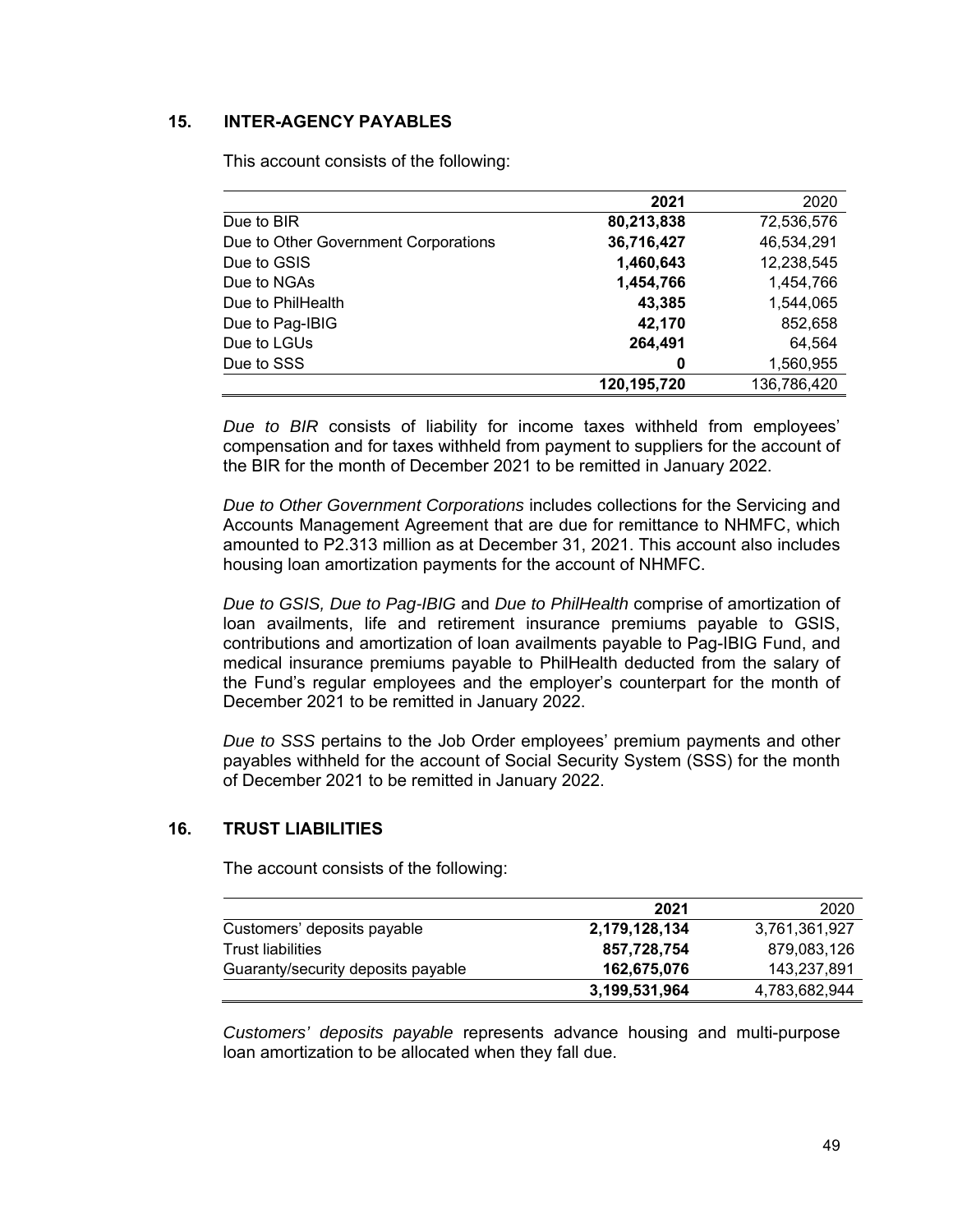*Trust liabilities* include Housing Contingency Fund in the amount of P584.839 million, Trust Liabilities – Head Office in the amount of P222.432 million, and Trust Liabilities – POP Members in the amount of P48.229 million as at December 31, 2021.

*Trust Liabilities-POP Members* refer to long outstanding membership contributions that remain unposted for the following reasons:

- Invalid payor's ID and different membership type;
- No available records with Pag-IBIG International Operations Group (PIOG);
- Discrepancy in the payor's name; and
- Lack of over-the-counter daily collection report.

Set-up of Trust Liabilities–POP Members was made on May 25, 2015 in the amount of P58.807 million. Through various initiatives, e.g. strengthening the "one ID system" for each member, encoding/editing of ID numbers and period covered, verifying whether the unallocated accounts have been claimed already and coordinating with the manning agencies/OFW members for the submission of lacking collection lists, contributions lodged to Trust Liabilities–POP Members were posted/adjusted so that these can be debited from Trust Liabilities account. Undistributed Collections (UC)- Housing Loan (HL) in the amount of P217.192 million representing dormant balances left by the defunct Billing and Ledgering Department (BLD)–MCR in the books of the CHQ after the decentralization of accounts in CY 1992, and Unidentifiable Collections in the amount of P6.818 million which includes collections of closed banks, were reclassified to Trust Liability account on December 29, 2016 after reconciliation activities proved to be futile due to absence of supporting documents. These shall be gradually reduced upon request by operating units for transfer of payment records, triggered by the borrowers' presentation of Pag-IBIG Fund Receipts (PFRs) covering previous payments.

*Guaranty/security deposits payable* pertains to suppliers' deposits on bids and performance guarantee deposits.

|                        | 2021          | 2020          |
|------------------------|---------------|---------------|
| Current:               |               |               |
| Leave benefits payable | 563,175,891   | 496,262,598   |
| Other provisions       | 1,582,062,565 | 1,731,254,090 |
|                        | 2,145,238,456 | 2,227,516,688 |
| Non-current:           |               |               |
| Leave benefits payable | 389,054,021   | 362,335,371   |
|                        | 2,534,292,477 | 2,589,852,059 |

# **17. PROVISIONS**

In CY 2018, the cumulative leave credits and benefits previously recorded under Accounts Payable were reclassified to *Leave Benefits Payable* effective June 26, 2018, pursuant to PAS 1.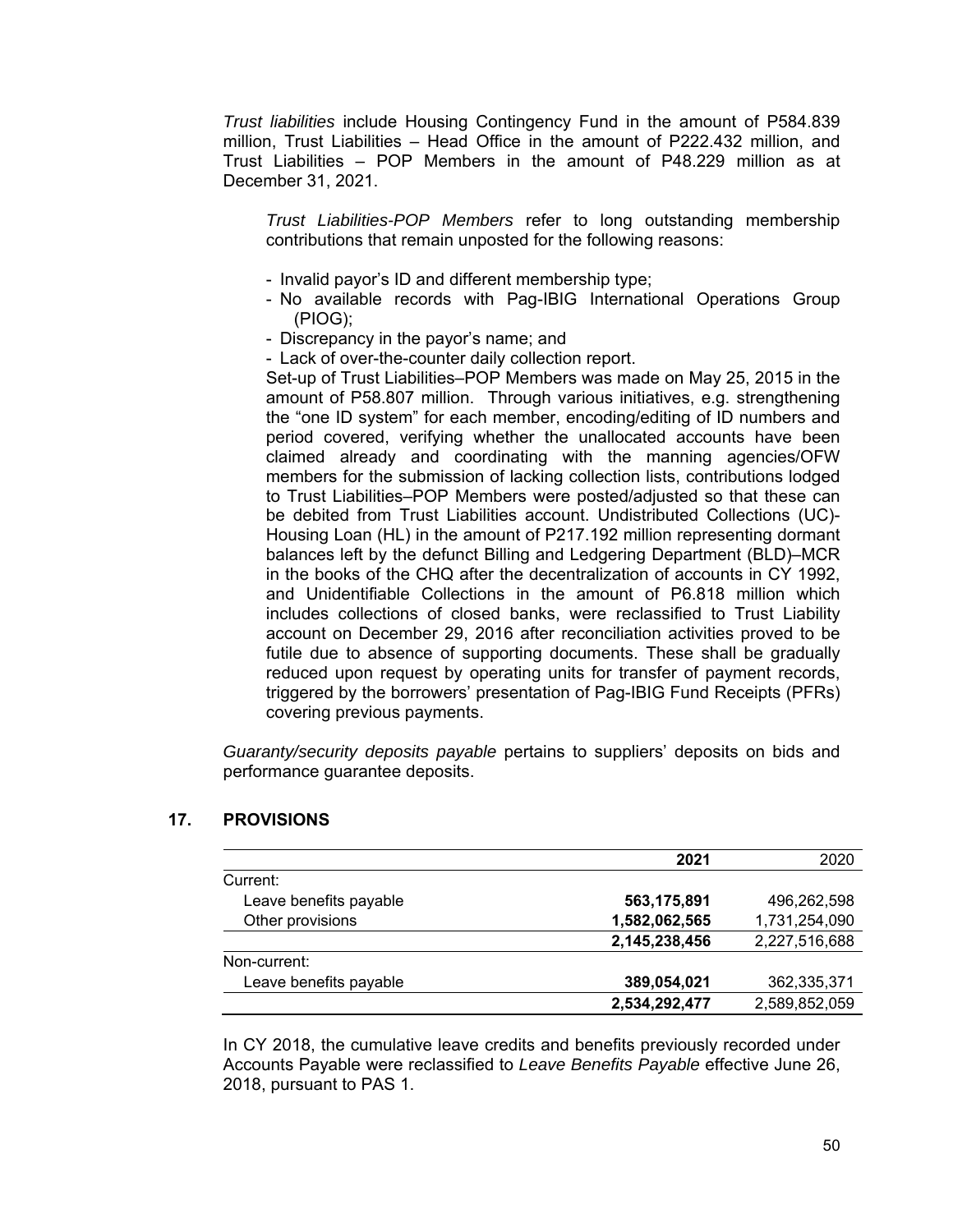Pursuant to AMO No. 2019-018, *"Accounting for Accrued and Deferred Expenses,"* the remaining balances of accrued expenses accounts for both prior and current period were reclassified to *Other Provisions*, effective December 27, 2019.

# **18. OTHER PAYABLES**

The details of this classification are as follows:

|                           | 2021           | 2020           |
|---------------------------|----------------|----------------|
| Conversion cost           | 15,159,307,290 | 13,981,808,462 |
| Developers undertaking    | 3,741,289,146  | 3,638,566,002  |
| Undistributed collections | 304,701,521    | 426,818,503    |
| Borrowers undertaking     | 97,261,885     | 115,314,153    |
| Developers' retention     | 67,054,967     | 658,609,787    |
|                           | 19,369,614,809 | 18,821,116,907 |

*Conversion cost* pertains to amount deducted from take-out proceeds of the developer to defray cost to be incurred in the conversion of CTS to REM.

*Developers undertaking* includes amount deducted from take-out proceeds of developer-assisted housing loan accounts representing cash retention for allowable undertakings of developer.

*Undistributed collections* (UC) include collections of members' contributions, short term loans and housing loan repayments which have not been allocated to the specific members'/borrowers' accounts and collections under PFMS and STLMS due to absence of MID Number and STL Application Number. These also include collections which at month-end are still in transit for transfer to the branches carrying the account/s, thus, remain floating in the Due to/from accounts. The Posting Clearing Account (PCA) which falls under UC covers daily collections and checks subject to one day clearing period prior to allocation and posting to the members'/borrowers' subsidiary ledger within five days from receipt of the journal ticket by the operating unit concerned.

*Borrowers undertaking* pertains to deductions from take-out proceeds of retail housing loan accounts representing cash retention for allowable undertakings of borrower.

*Developers' retention* account was created in CY 2020 for easier monitoring of retention fee over and above the security or retention value deducted from the take-out proceeds of the developer during the community quarantine due to COVID-19 pandemic.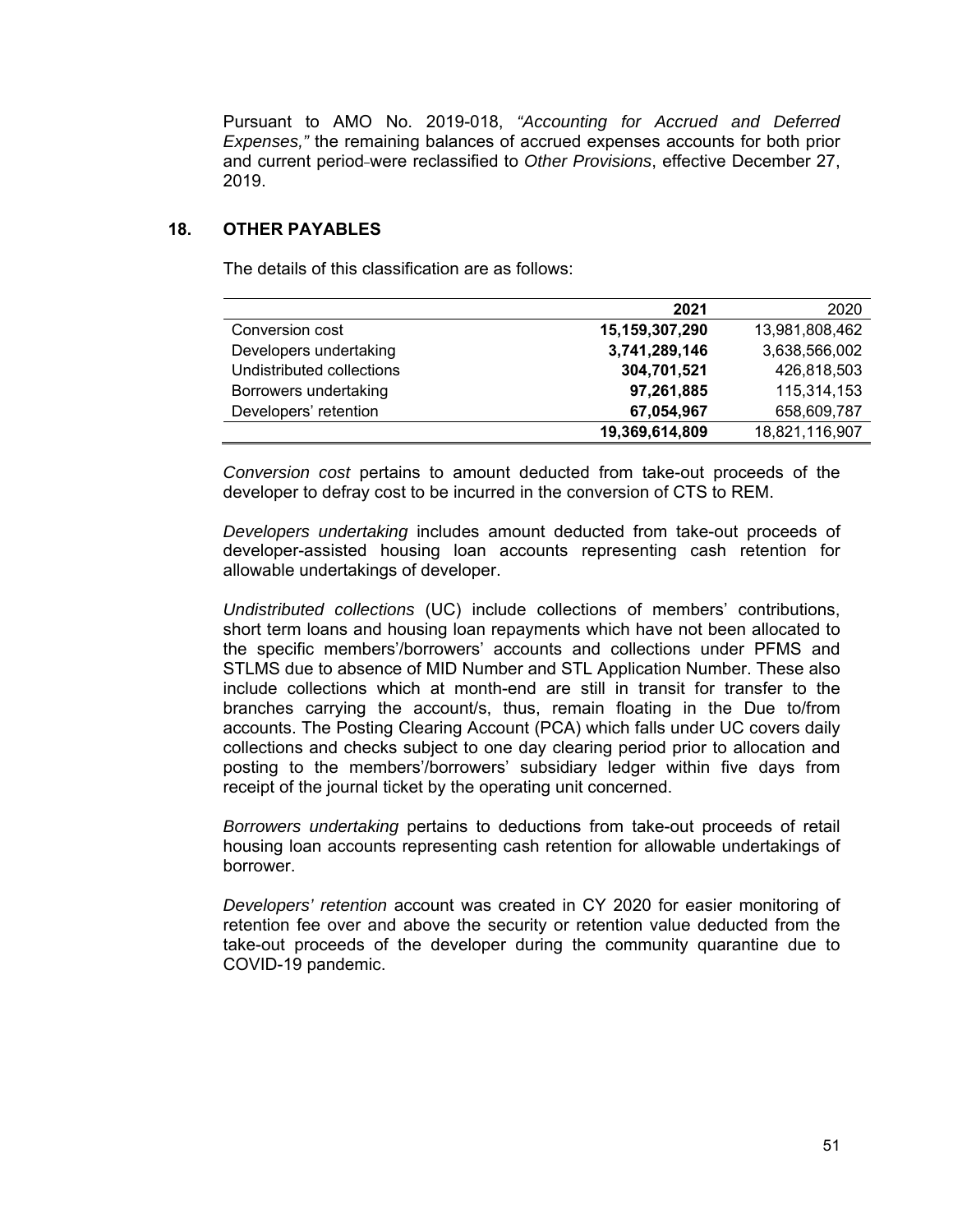# **19. DEFERRED CREDITS/UNEARNED INCOME**

This account is composed of:

|                         | 2021           | 2020           |
|-------------------------|----------------|----------------|
| Deferred credits        | 15,944,489,724 | 14,467,305,720 |
| Unearned revenue/income | 1,102,008,367  | 800,596,775    |
|                         | 17,046,498,091 | 15,267,902,495 |

*Deferred credits* account represents the capitalized interest income on restructured housing loans which are credited to interest income and penalties upon amortization every month-end and rental payments on foreclosed properties under the redemption period or rent-to-own arrangement.

In 2021, Deferred interest income amounting to P8.808 billion was recognized from STI, Institutional Loans, Housing Loans and STL accounts that fall due within the period covered by the grant of mandatory grace period under Bayanihan I and Bayanihan II (Notes 5 and 32).

### *Housing Loan Restructuring Program*

Deferred Credits for the interest-bearing portion of the restructured amount shall be amortized based on the principal payments over the corresponding outstanding balance portion.

Deferred Credits for the non-interest bearing portion of the restructured amount shall be credited to Interest Income in proportion to the received payment. *Unearned revenue/income* includes capitalized origination fees on loans processed prior to May 30, 2001, being amortized and credited as income over the term of the loan and interest portion of advance amortization on housing loans posted to borrowers' ledger.

# **20. SERVICE AND BUSINESS INCOME**

The account consists of the following:

|                                                                                                                                                    | 2021                                                                     | 2020                                                                      |
|----------------------------------------------------------------------------------------------------------------------------------------------------|--------------------------------------------------------------------------|---------------------------------------------------------------------------|
| Service income                                                                                                                                     |                                                                          |                                                                           |
| Processing fees                                                                                                                                    | 288,371,422                                                              | 202,853,681                                                               |
| Fees and commissions income                                                                                                                        | 277,846,023                                                              | 229,720,517                                                               |
| Other service income                                                                                                                               | 48,088,457                                                               | 23,840,259                                                                |
|                                                                                                                                                    | 614,305,902                                                              | 456,414,457                                                               |
| <b>Business Income</b><br>Interest income<br>Income from acquired/foreclosed assets<br>Fines and penalties<br>Rent/lease income<br>Dividend income | 39,897,004,736<br>1,689,538,235<br>1,546,770,937<br>73,787,365<br>38,589 | 35,448,808,330<br>1,298,199,193<br>1,417,037,228<br>57,068,226<br>163,030 |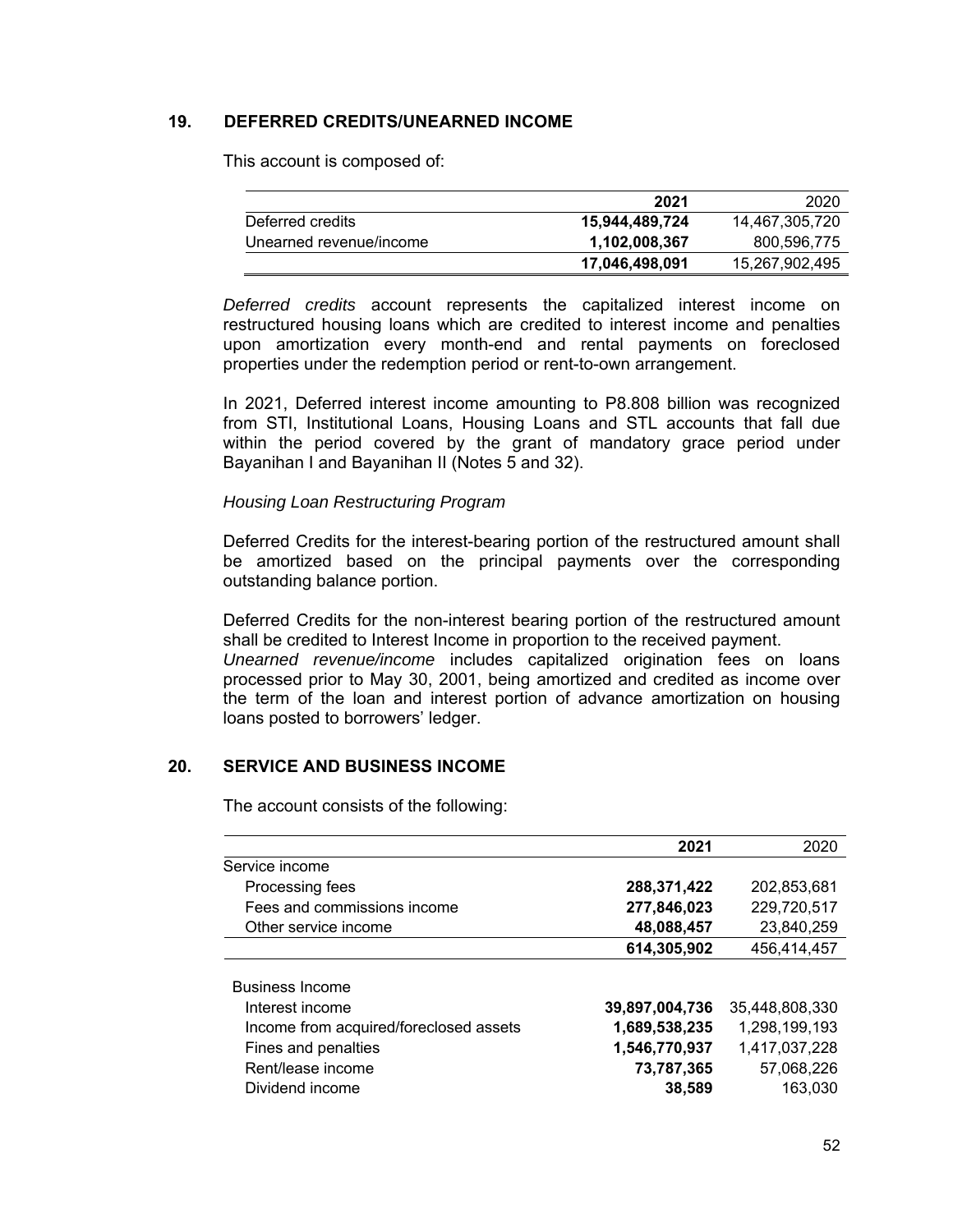|                       | 2021        | -2020                         |
|-----------------------|-------------|-------------------------------|
| Other business income | 105,796,654 | 63,426,621                    |
|                       |             | 43,312,936,516 38,284,702,628 |
|                       |             | 43,927,242,418 38,741,117,085 |

### Service income

*Fees and commissions income* includes insurance service fees that are administrative fees collected from the insurance provider equivalent to 0.02 per cent of the total amount insured, deducted from the remittances of premiums to the broker. It also includes sales administration fee and mortgage origination fee that are collected as part of the monthly amortization of housing loan borrowers who availed of loans under HDMF Circular Nos. 147 and 148, respectively, fees for appraisal services on properties offered as collateral for loan with the Fund, forfeited commitment fee from developers, handling fee, pre-termination fee and Housing Contributory Fund.

Housing Contributory Fund represents a portion of the loan amortization on housing loans extended by the NHMFC to HDMF member-borrowers, subsequently assigned to the Fund in CY 1992. This was based on the premise that the few early borrowers favored by NHMFC's home lending policies should share such favor with future generations as well as future borrowers who are likely to borrow at a time when long term funds and prevailing rates then may no longer be available.

*Processing fees* of P3,000 are collected from borrowers availing of loans under HDMF Circular Nos. 312, 385, and 396 and conversion to Full Risk-Based Pricing Model under HDMF Circular No. 317. Business income

*Interest income* includes interest earned from housing loans, multi-purpose loans and investment in bonds.

*Income from acquired/foreclosed assets* includes income from acquired/foreclosed property and income from repurchase of dacioned assets which are redeemed by the owners within the redemption period.

*Fines and penalties* are fees imposed on late remittances of HDMF contributions, amortizations of short-term loans and mortgage contracts receivable, and other housing related loans.

# **21. GAINS**

| 2021          | 2020          |
|---------------|---------------|
| 7,653,925,067 | 4,016,746,005 |
|               |               |
| 1,176,971,374 | 1,413,377,950 |
| 379,759,503   | 17,481,285    |
| 2,022,027     | 1,622,112     |
| 1,141,055     | 2,342,191,837 |
|               |               |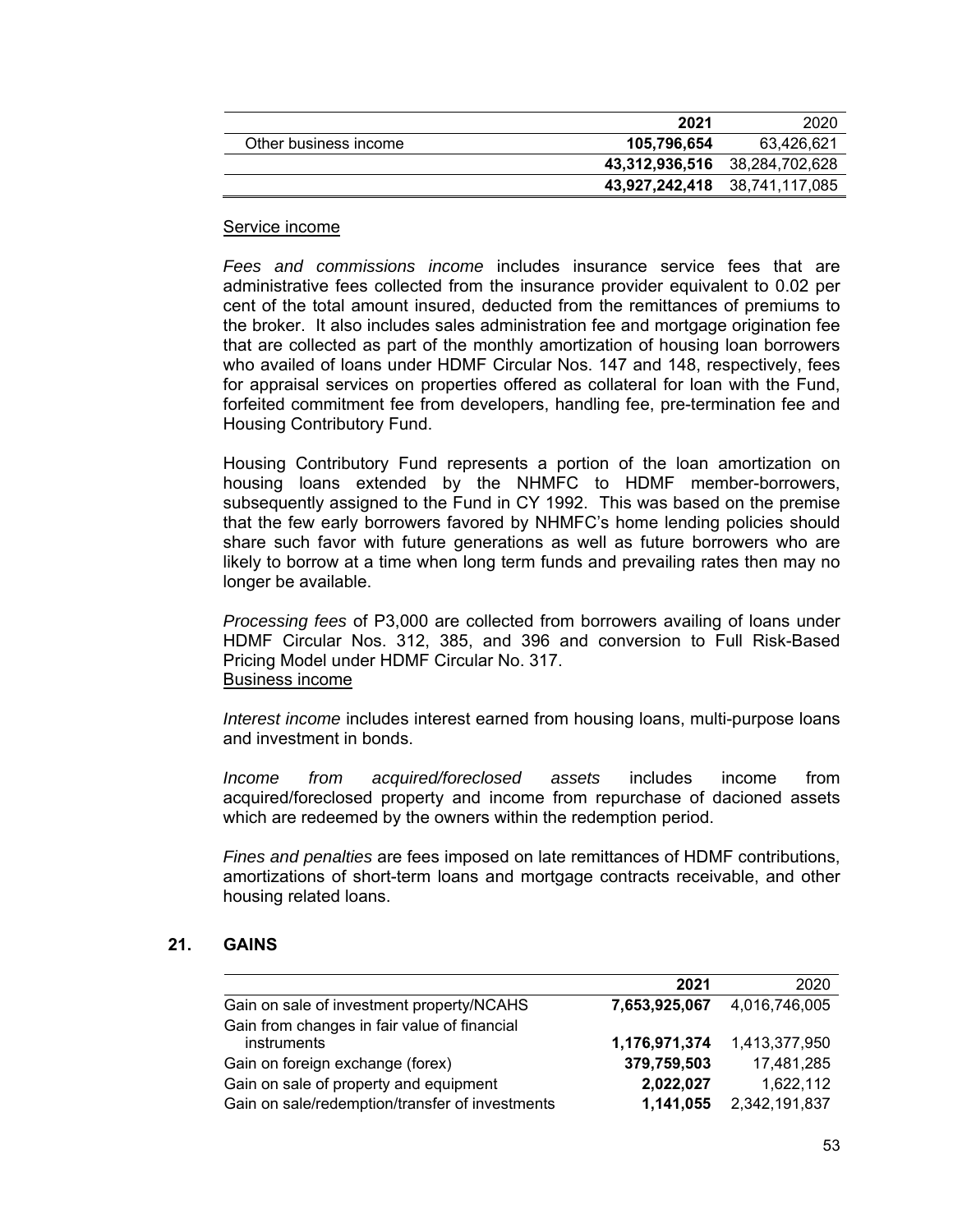|                                              | 2021          | 2020          |
|----------------------------------------------|---------------|---------------|
| Other gains                                  |               |               |
| Gain on revalued MCR                         | 21, 167, 281  | 16, 132, 712  |
| Gain from redemption of auctioned properties | 9,703,696     | 11,799,367    |
| Gain on revalued SCR                         | 5,000         | 1,924,799     |
| Gain on restructuring                        | 0             | 797,534       |
| <b>Others</b>                                | 0             | 72.700        |
|                                              | 9,244,695,003 | 7,822,146,301 |

# **22. OTHER NON-OPERATING INCOME**

|                             | 2021          | 2020          |
|-----------------------------|---------------|---------------|
| Reversal of impairment loss |               |               |
| <b>Receivables</b>          | 2,343,419,245 | 2.352.676.925 |
| <b>Others</b>               | 949.690.028   | 384.235.117   |
| Miscellaneous income        | 1,251,362,134 | 365,898,246   |
|                             | 4.544.471.407 | 3,102,810,288 |

Reversal of impairment loss pertains to recovery from provision of impairment losses due to improvement in the quality of the loan portfolio and other housingrelated assets of the Fund.

# **23. PERSONNEL SERVICES**

|                                           | 2021          | 2020          |
|-------------------------------------------|---------------|---------------|
| Salaries and wages                        |               |               |
| Salaries and wages-regular                | 1,800,841,456 | 1,812,849,072 |
| Other compensation                        |               |               |
| Bonuses and Incentives                    | 1,044,623,425 | 1,036,104,891 |
| <b>Health Maintenance Insurance</b>       | 98,049,996    | 97,478,644    |
| Personnel economic relief allowance       | 89,804,443    | 90,169,088    |
| Transportation allowance                  | 48,518,817    | 48,632,891    |
| Representation allowance                  | 47,128,765    | 47,633,047    |
| Clothing/uniform allowance                | 22,661,441    | 22,656,626    |
| Cash gift                                 | 18,752,750    | 18,851,750    |
| Longevity pay                             | 18,122,232    | 17,546,369    |
| Overtime and night pay                    | 10,706,135    | 36,897,888    |
| Quarters allowance                        | 10,334,490    | 10,924,502    |
| <b>Others</b>                             | 237,266,113   | 221,617,428   |
|                                           | 1,645,968,607 | 1,648,513,124 |
| Personnel benefit contributions           |               |               |
| Provident/welfare fund contributions      | 810,921,507   | 816,962,219   |
| Retirement and life insurance premiums    | 216,099,745   | 217,786,186   |
| PhilHealth contributions                  | 25,722,562    | 25,854,962    |
| Pag-IBIG contributions                    | 4,500,053     | 4,517,839     |
| Employees compensation insurance premiums | 4,498,471     | 4,503,421     |
|                                           | 1,061,742,338 | 1,069,624,627 |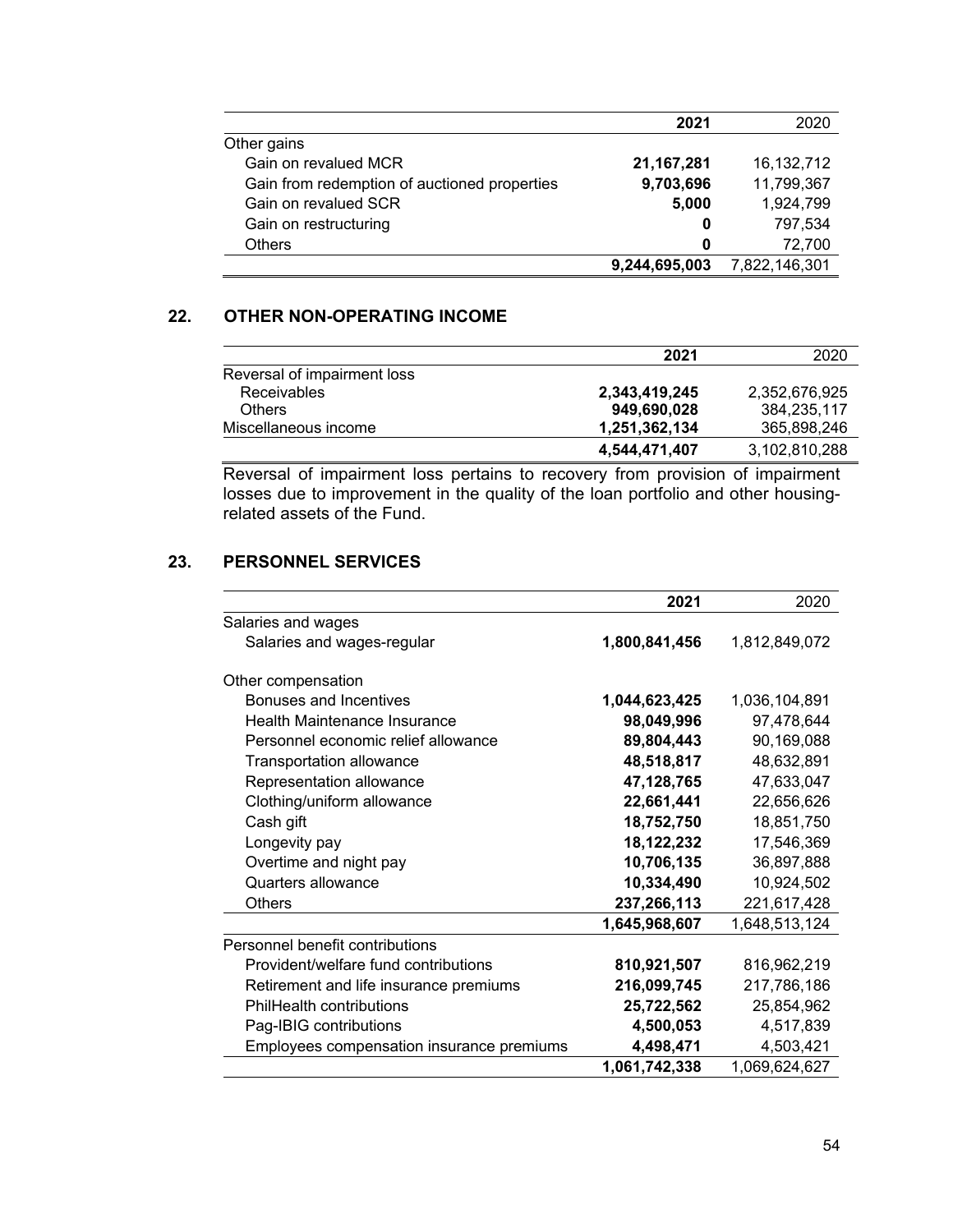|                          | 2021          | 2020          |
|--------------------------|---------------|---------------|
| Other personnel benefits |               |               |
| Terminal leave benefits  | 174,851,902   | 165,539,145   |
| Other personnel benefits | 234,618,088   | 225,597,773   |
|                          | 409,469,990   | 391,136,918   |
|                          | 4,918,022,391 | 4,922,123,741 |

# **24. MAINTENANCE AND OTHER OPERATING EXPENSES**

This expense classification consists of:

|                                              | 2021          | 2020          |
|----------------------------------------------|---------------|---------------|
| Professional services                        | 3,239,532,682 | 2,084,384,075 |
| <b>General services</b>                      | 775,639,025   | 664,476,237   |
| Rent/Lease expenses                          | 648,076,456   | 1,006,369,456 |
| Subscription expenses                        | 337,006,508   | 432,847,555   |
| Supplies and materials expenses              | 324,860,590   | 248,490,988   |
| Litigation/acquired assets expenses          | 324,246,271   | 681,339,687   |
| Communication expenses                       | 245,369,239   | 165,834,694   |
| Confidential, intelligence and extraordinary |               |               |
| expenses                                     | 238,295,182   | 51,781,635    |
| Members' benefits                            | 221,769,448   | 130,603,032   |
| Utility expenses                             | 216,855,939   | 188,728,373   |
| Repairs and maintenance                      | 173,201,381   | 119,093,857   |
| Taxes, insurance premiums and other fees     | 26,624,276    | 41,527,554    |
| <b>Traveling expenses</b>                    | 24,592,905    | 24,494,775    |
| Printing and publication expenses            | 20,462,187    | 16,631,313    |
| Survey, research and development             |               |               |
| expenses                                     | 6,848,822     | 10,880,632    |
| Training and scholarship expenses            | 4,222,286     | 5,966,280     |
| Other maintenance and operating expenses     | 378,486,607   | 183,575,943   |
|                                              | 7,206,089,804 | 6,057,026,086 |

*Professional services* include costs incurred for legal, auditing, consultancy, and other professional services.

*General services* consist of expenses incurred for environment/sanitary services, janitorial services, security services and other general services contracted by the Fund not otherwise classified under any of the specific general services accounts.

*Litigation/acquired assets expenses* account pertains to expenses incurred for litigation proceedings and registration/consolidation of ownership of acquired assets, as well as those incurred in their preservation/maintenance and expenses related to disposal of acquired assets.

*Other maintenance and operating expenses* include expenses incurred in relation to advertising, promotional and marketing activities, representation, transportation and delivery and other expenses.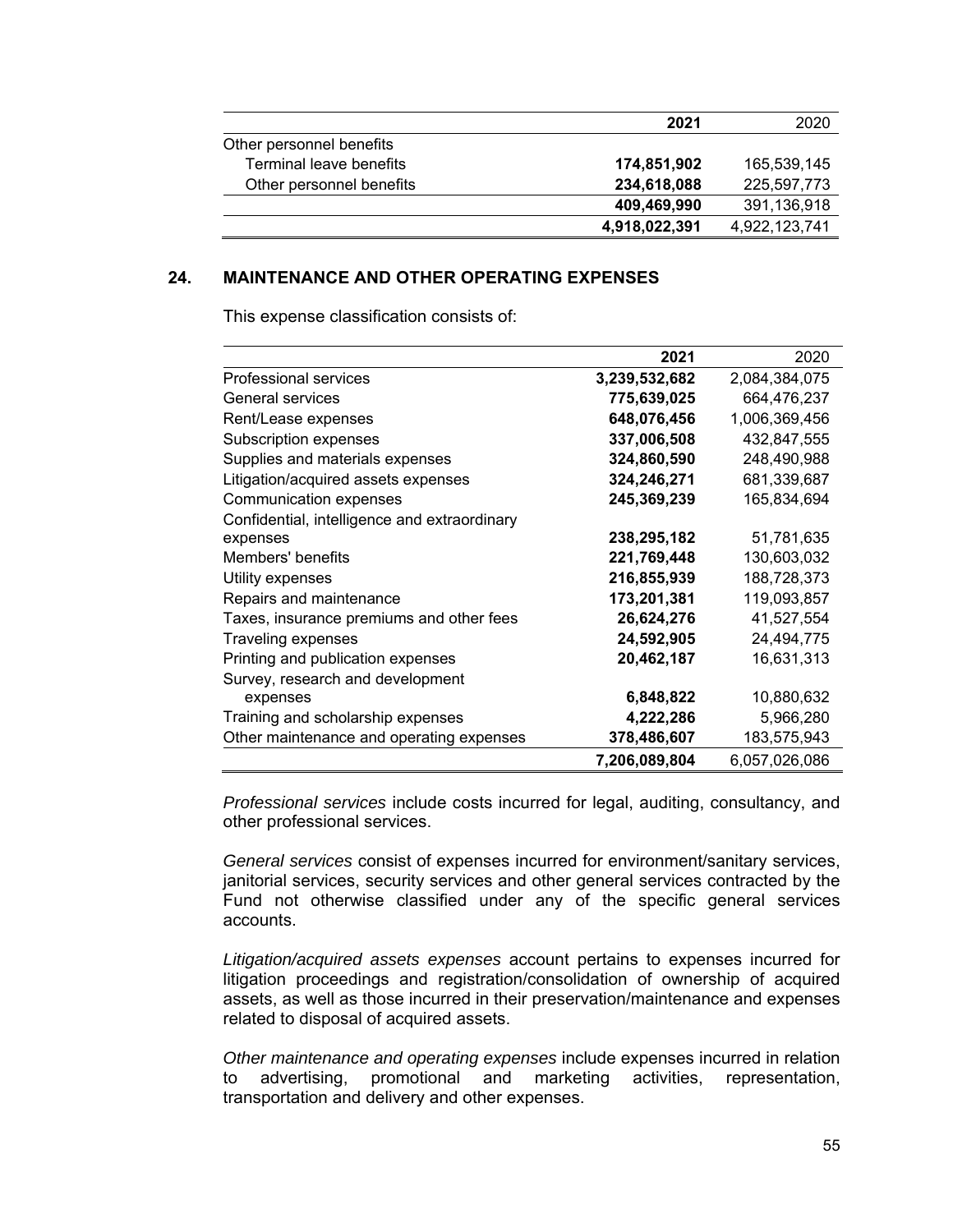# **25. FINANCIAL EXPENSES**

This account consists of:

|                                         | 2021        | 2020       |
|-----------------------------------------|-------------|------------|
| Management supervision/Trusteeship fees | 69,967,175  | 22,430,488 |
| Interest Expense - Lease                | 55,117,118  |            |
| Bank charges                            | 1.408.675   | 1,732,579  |
|                                         | 126,492,968 | 24,163,067 |

# **26. NON-CASH EXPENSES**

This account consists of:

|                       | 2021           | 2020          |
|-----------------------|----------------|---------------|
| Impairment loss       | 7,725,398,670  | 3,783,754,777 |
| Losses                | 1,738,317,692  | 2,400,428,744 |
| Depreciation          | 1,236,686,594  | 737,787,811   |
| Amortization          | 33,235,053     | 33,758,778    |
| Discounts and rebates | 0              | 1,222,246     |
|                       | 10,733,638,009 | 6,956,952,356 |

The provision for impairment is intended to absorb the potential future losses on the Funds' receivables, investment properties, and properties and equipment. Details of impairment loss are as follows:

|                        | 2021          | 2020          |
|------------------------|---------------|---------------|
| <b>Receivables</b>     | 7.478.422.067 | 3,609,745,219 |
| Investment Property    | 246,976,603   | 173,866,614   |
| Property and Equipment |               | 142.944       |
|                        | 7,725,398,670 | 3,783,754,777 |

Breakdown of Losses for the periods ended December 31, 2021 and 2020 are as follows:

|                                     | 2021          | 2020          |
|-------------------------------------|---------------|---------------|
| Loss from Changes in Fair Value of  |               |               |
| <b>Financial Instruments</b>        | 942,307,024   | 1,669,677,044 |
| Loss on Sale of Investment Property | 152,926,110   | 8,215,821     |
| Loss on Foreign Exchange            | 151,961,892   | 220,264,698   |
| Loss on Property and Equipment      | 3,391,532     | 2,897,786     |
| <b>Other Losses</b>                 | 487,731,134   | 499,373,395   |
|                                     | 1,738,317,692 | 2,400,428,744 |

Depreciation expenses for the periods ended December 31, 2021 and 2020 are as follows:

|                                        | 2021          | 2020        |
|----------------------------------------|---------------|-------------|
| Right-of-Use Assets                    | 548.460.507   |             |
| Depreciation on Investment Property    | 408.864.943   | 492.130.352 |
| Depreciation on Property and Equipment | 279.361.144   | 245.657.459 |
|                                        | 1,236,686,594 | 737.787.811 |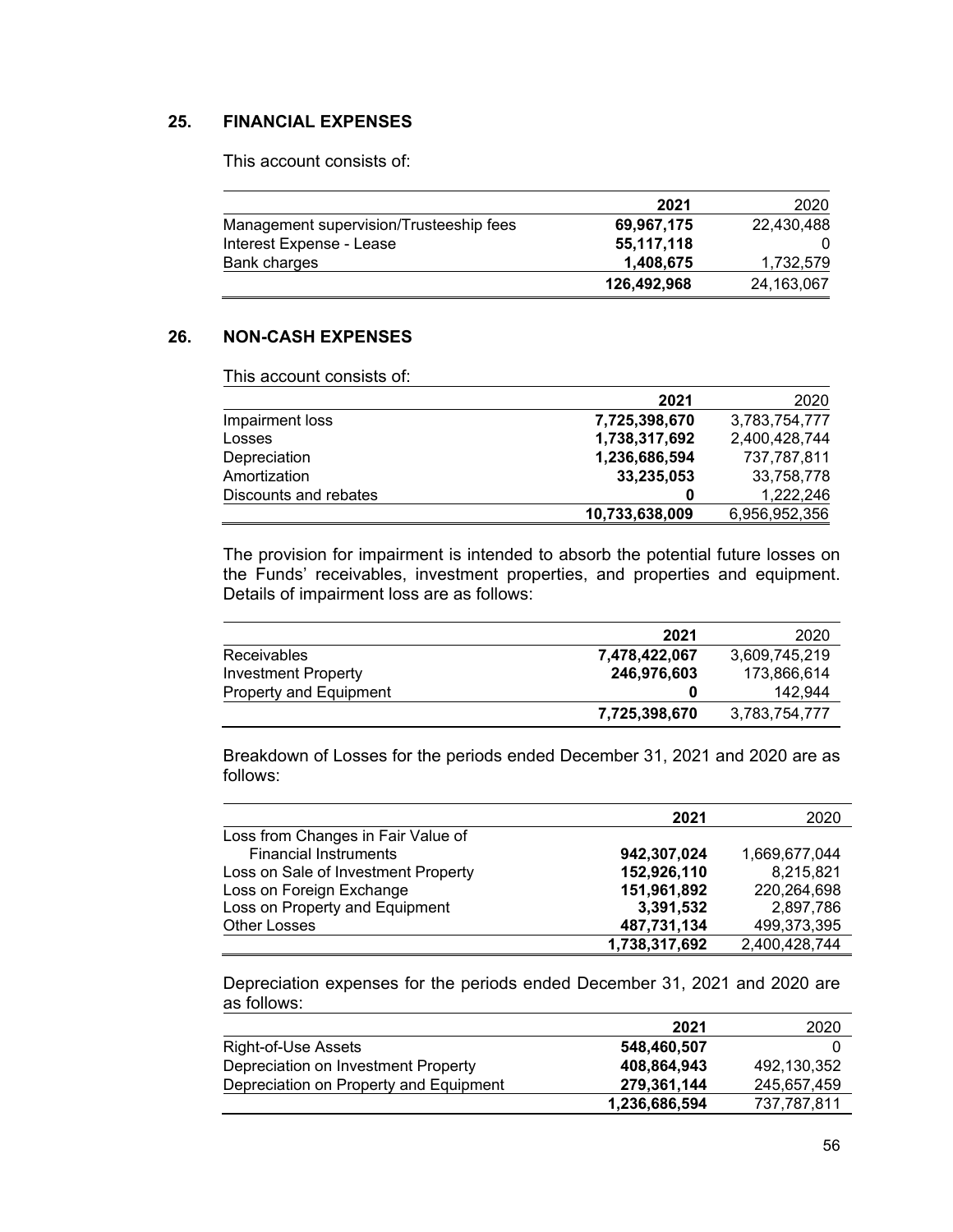# **27. INVESTMENT CONTRACT BENEFIT EXPENSE**

The Fund provides dividends to Modified Pag-IBIG 2 (MP2) accounts. It is equivalent to flexible dividend rates higher than that of Pag-IBIG I accounts. Said dividends pertain to returns that are being lodged to this account.

Commencing this year, MP2 is being classified as a financial liability (Note 13). Consequently, the Fund accrued an estimated P2.658B as returns to membersavers and is recognized as Investment Contract Benefit Expense in the Statement of Comprehensive Income.

# **28. MEMBERS' EQUITY**

This account reflects the equity of the members as owners of Pag-IBIG Fund amounting to P493.749 billion in CY 2021 and P465.221 billion in CY 2020, corresponding to members' contributions, employers' counterpart for employed members and the accumulated dividends. The account is reduced by the provident claims of members and offsetting of loans against the TAVs.

# **29. CUMULATIVE CHANGES IN FAIR VALUE**

Cumulative changes in fair value comprise of net unrealized gains (losses) from marking to market of financial assets at fair value through other comprehensive income. The net changes for each year are as follows:

|                                             | 2021            | 2020          |
|---------------------------------------------|-----------------|---------------|
| Bonds and other debt instruments            | (11, 196, 865)  | 1,080,708,550 |
| Bonds and other debt instruments – MSRF     | (103, 786, 211) | 1,576,839,677 |
| Stocks/equity securities                    | (173,906)       | 11,588,548    |
| Trustees and Officers Liability Fund (TOLF) | 248.846         |               |
|                                             | (114, 908, 136) | 2,669,136,775 |

The net unrealized losses in CY 2021 is caused by the decrease in the marking to market revaluation of Investments at Fair Value Through Other Comprehensive Income. The unfavorable market conditions due to the increase in BSP's interest rates affected the Fund's fixed income investment portfolio.

The net unrealized gains (losses) are broken down as follows:

|                                            | 2021            | 2020                                 |
|--------------------------------------------|-----------------|--------------------------------------|
| Net unrealized losses, January 1           | 2,669,136,775   | (2, 102, 878, 187)                   |
| Unrealized gains:                          |                 |                                      |
| Recognized during the year                 | 6,256,659,049   | 20,984,808,854                       |
| Realized during the year                   | (1, 141, 055)   | (2,337,016,150)                      |
| Net unrealized gains                       | 6,255,517,994   | 18,647,792,704                       |
| <b>Unrealized losses:</b>                  |                 |                                      |
| Recognized during the year                 |                 | $(9,039,562,905)$ $(13,875,777,742)$ |
| Realized during the year                   |                 |                                      |
| <b>Net unrealized losses</b>               | (9,039,562,905) | (13, 875, 777, 742)                  |
| Net unrealized gains (losses), December 31 | (114, 908, 136) | 2,669,136,775                        |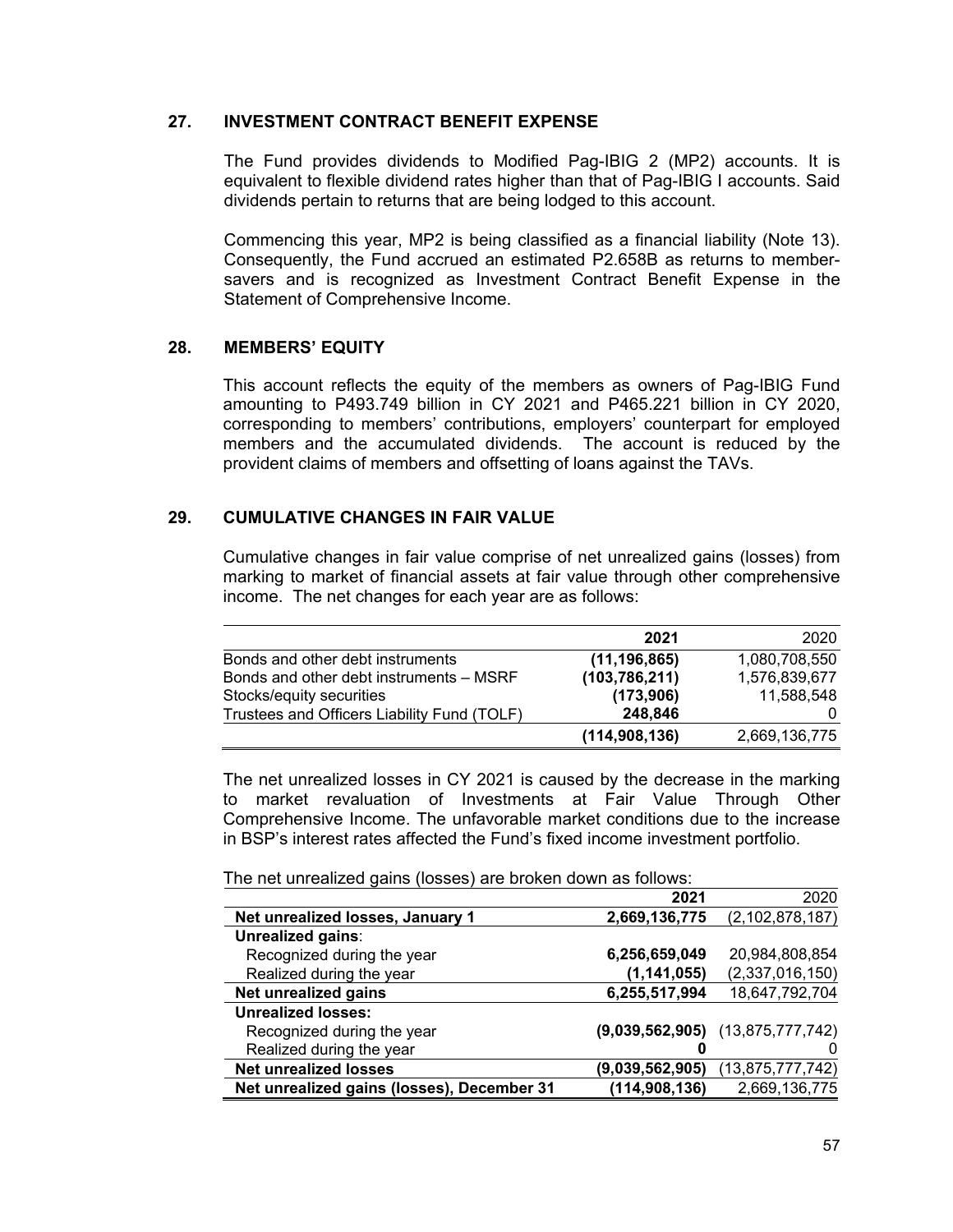# **30. RETAINED EARNINGS**

Retained Earnings (RE) consists of accumulated earnings of the Fund not paid out as dividends. RE amounting to P89.890 billion as at December 31, 2021, includes appropriations, and net income for CY 2021 pending dividend declaration.

# Reserve for future claims

Pursuant to BOT approval per Resolution No. 2998 dated January 31, 2013, account reconciling items in the amount of P1.826 billion were lodged to this account. The set-up is intended for the settlement of valid future claims, subject to pertinent provisions of Rule XI, Section 1, Unclaimed Savings/Dividends of the IRR of RA No. 9679. As provided therein, any amount standing to the credit of any member for a period of one year after termination of membership shall be regarded as unclaimed savings and shall be reclassified as an account payable to the former member of the Fund. If any such amount standing to the credit of such person remains unclaimed for a period of more than ten years, the same shall be reverted to the Fund's retained earnings. As at December 31, 2021, the account has an outstanding balance of P17.824 million.

# Appropriated and Unclaimed Balance

Pursuant to AMO No. 2018-013 issued last August 28, 2018, the long outstanding accounts payables aged two years but not more than ten years are reclassified to Retained Earnings – Appropriated while payables aged more than ten years are reclassified to Retained Earnings – Unclaimed Balances accounts. As at December 31, 2021, approved reclassification to Retained Earnings – Appropriated and Retained Earnings – Unclaimed Balances amounted to P113.092 million and P63.092 million, respectively.

# **Dividends**

For year 2021, dividends in the amount of P29.862 billion were appropriated from RE representing 86.56 per cent of the corresponding net income before MP2 returns for the year in the amount of P34.500 billion excluding net foreign exchange gain of P227.798 million.

In consonance with the reclassification of MP2 to financial liabilities, the return on MP2 of P2.658B is charged as Expense and shown separately as Investment Contract Benefit Expense in the Statement of Comprehensive Income.

For prior years, dividends in the amount of P29.403 billion and P31.073 billion were appropriated from RE representing 92.15 per cent and 90.00 per cent of the corresponding net income for the year in the amount of P31.909 billion and P34.525 billion excluding net foreign exchange loss of P202.783 million and P150.636 million, for years 2020 and 2019, respectively.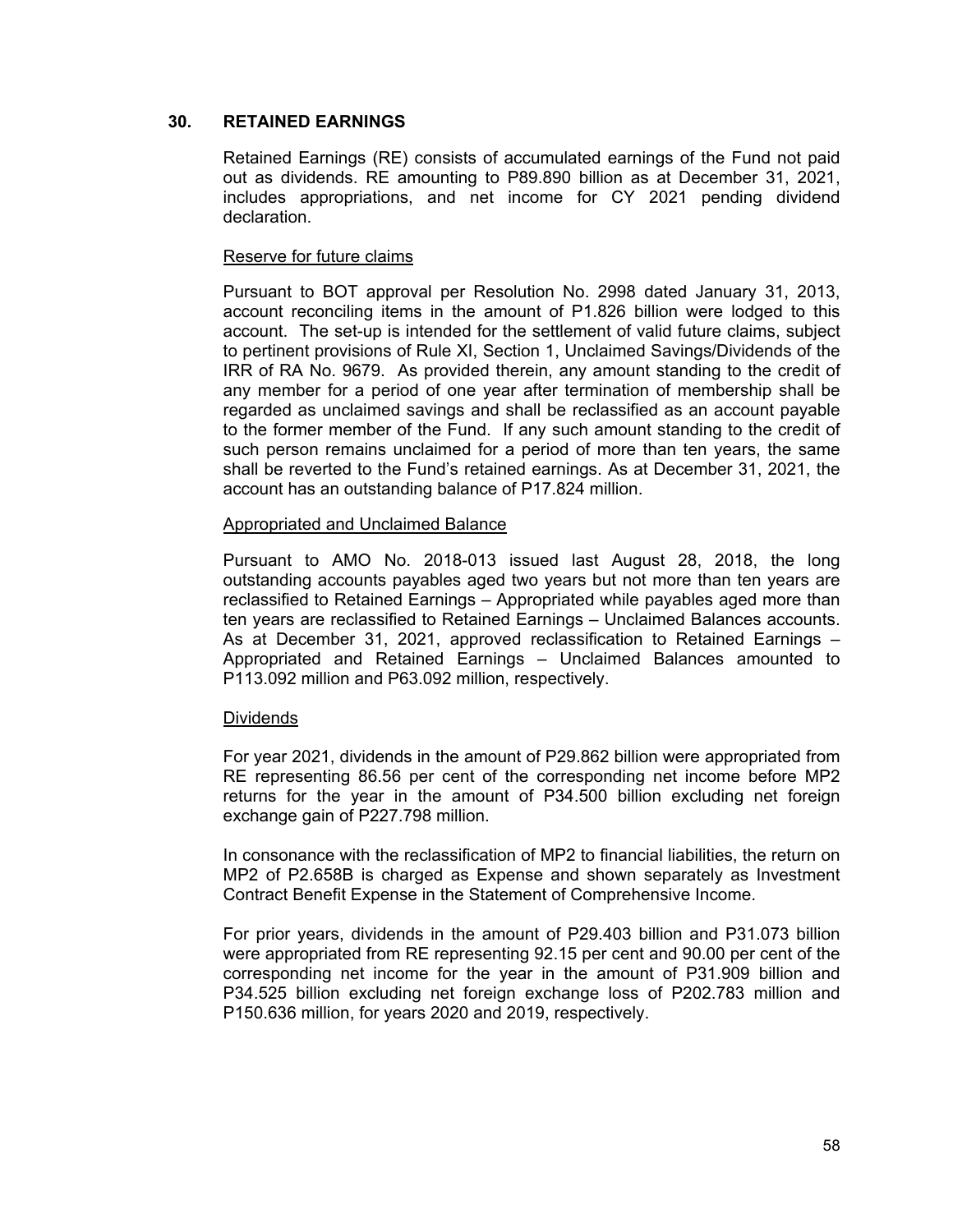# **31. LEASES**

The Fund as a lessee

In CY 2021, the Fund recognized lease commitments reflected as ROU assets under Note 10 and Lease Payable under Note 14. The lease term ranges from two to five years.

Other lease commitments entered into by the Fund which were expensed as incurred are as follows:

- Short-term leases with lease term of 12 months or less at the commencement date and do not contain a purchase option
- Low-value leases
- Variable lease payments not included in the measurement of lease liabilities

In 2021, amounts recognized in the SCI are as follows:

|                                                  | 2021        |
|--------------------------------------------------|-------------|
| Interest Expense - Lease                         | 55,117,118  |
| Expense relating to short-term leases            | 12,706,136  |
| Expense relating to variable lease payments not  |             |
| included in the measurement of lease liabilities | 224,820,987 |
|                                                  | 292,644,241 |

The Fund as a lessor

*Rent/lease income* pertains to the income earned from lessees of the Fund's properties at Manila Harbour Centre, Fiesta World Mall and Club Balai Isabel Resort.

# **32. IMPACT OF COVID-19 PANDEMIC**

The Corona Virus Disease - 2019 (COVID-19) Pandemic has amped up risk management, forcing the Fund to adapt and learn new technologies and find different ways to continue services to the members and customers. Never before has a health risk impacted the Fund and its workforce at a rapid, enterprise-wide level. True enough, the COVID-19 Pandemic is a highly contagious disease that continue to spread among countries, globally, and can be fatal.

Business Continuity Management presentation in 2019 EVRA write-shops discussed pandemics as being highly contagious diseases that necessitate work from home (WFH) arrangement for employees. COVID-19 lead to the focus on business continuity.

National and international preventive measures, including lockdowns and other restrictions were not excuses for the Fund to shirk from performing mandated duties to its members. The Fund adapts controls to minimize the impact of COVID-19 on operations, health and safety, liquidity, and even data protection.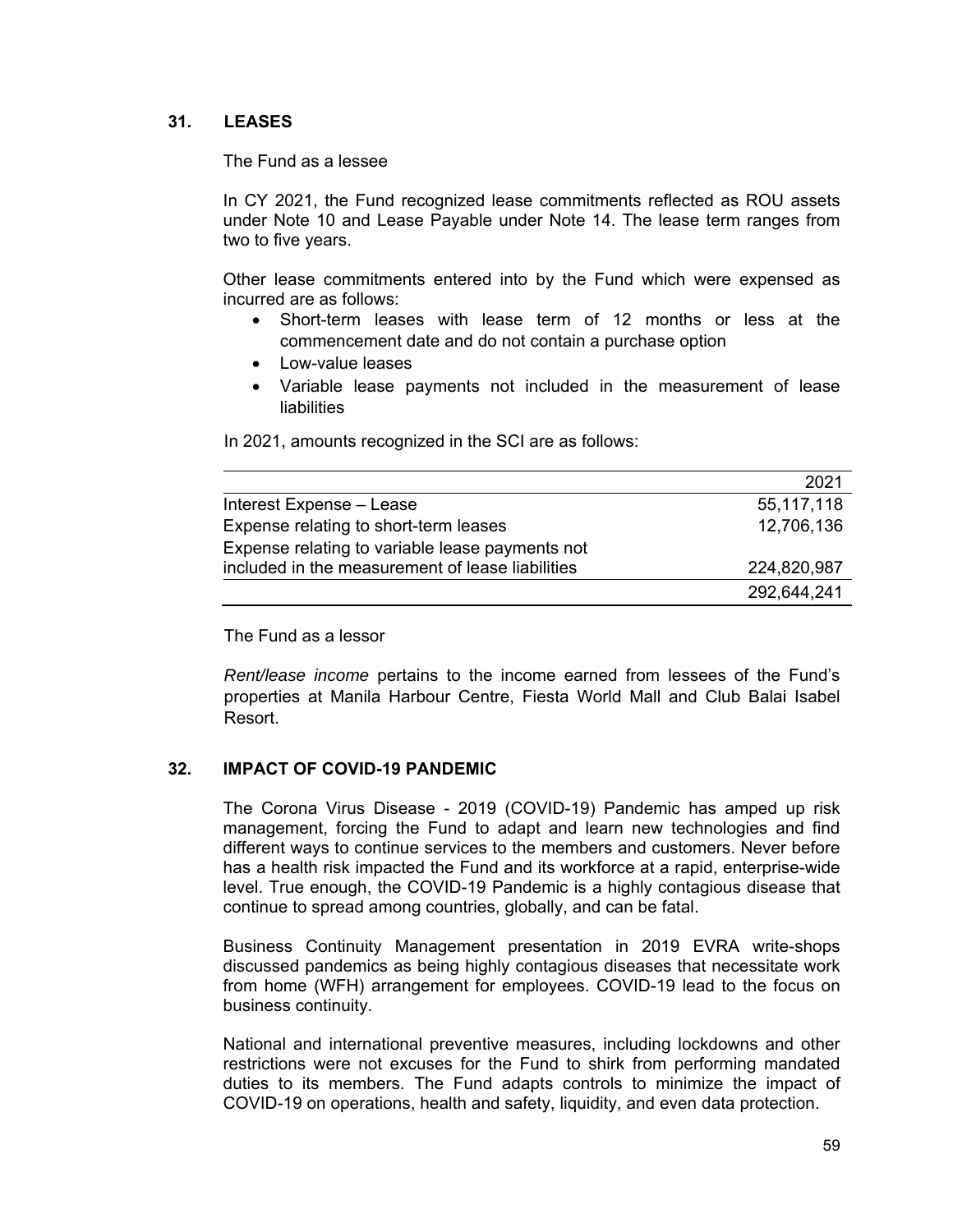Health and other safety protocols were strictly observed, and decisions were based on rigorous study of the nature and effects of COVID-19, as well as the guidance of a seasoned epidemiologist hired as a consultant of the Fund. Employees, including agency-hired and job orders, were provided health kits consisting of surgical masks, face shield, alcohol, cleaning rugs, disinfectant, and shuttle service from home to office and vice versa, and restricted employee movements exclusively to their respective floors. Covid-19 Response includes telemed, disinfection, quarantine, isolation, COVID-19 updates, and daily health self-assessment. In 2021, from crisis management measures to minimize the negative impact of COVID on the Fund, these COVID responses have likewise become preventive measures as well to minimize, if not avoid, exposure to COVID-19. Alternative work arrangements (AWA) were set based on a determination of activities that would continue face-to-face or WFH that required provision of office laptops and connectivity. The types of AWA adopted have been modified several times to adjust to declarations of changes in community quarantine status or alert levels and discovery of new strains of COVID-19. Zoom meetings continue to replace meetings of Pag-IBIG units and various levels of management.

Employees have been encouraged to avail of vaccine and booster shots provided by local government units. Consequently, most of COVID-19 cases have been mild to moderate, and incidence of hospital confinement and/or death due to COVID-19 has decreased.

Critical processes for providing shelter finance and short-term loans to members and the corresponding support processes were identified and continued with limited workforce observing health and safety protocols for both employee and transacting members.

Use of Virtual Pag-IBIG by the present and prospective members was continuously encouraged on TV, radio, and social media to avoid physical visits in branches and offices. Aside the filing of applications for Pag-IBIG membership, housing loans, short-term loans, and MP2, and monitoring and review of savings and loans, virtual services have expanded to include applications for provident benefit claims, termination of Pag-IBIG membership, topping up member savings, payment of loans, and claiming savings. Cybersecurity measures continue to be enhanced to protect members' sensitive personal information and Pag-IBIG Fund's database and systems.

Financial stress testing was likewise conducted to study different scenarios of net cash flows and their effects on the Fund's continued operations. Cash flow management continue to ensure availability of funds for loan releases and payment of obligations.

The Fund continues to anticipate and adjust modes of services to adapt to emerging COVID-19 variants to ensure that services are provided to member while safety and health of members and employees, as well as safety of members' sensitive personal information and Pag-IBIG Fund's database and systems are protected.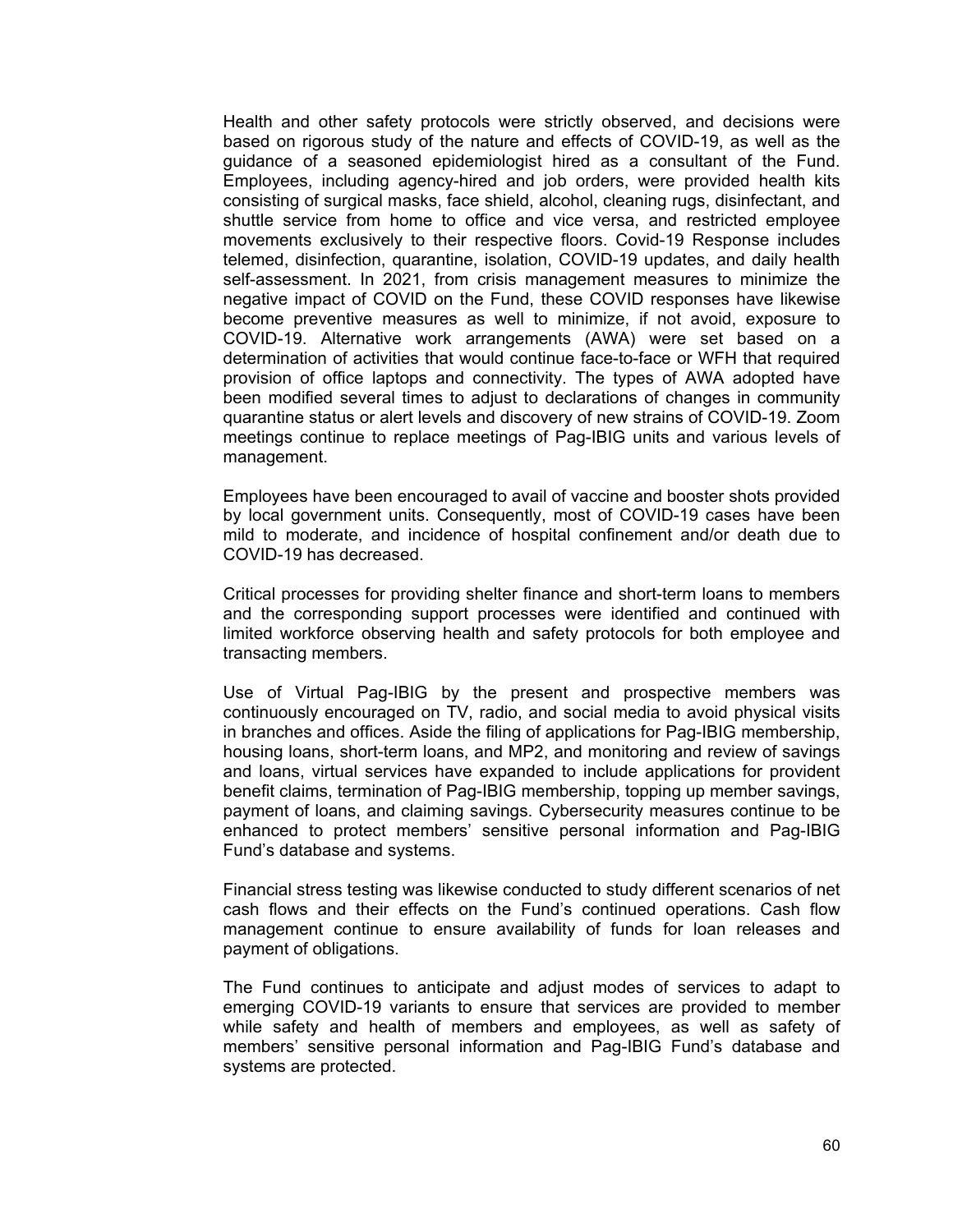Resilience remains a thrust, with optimum utilization of Fund resources given the limitations on workforce and transactions with the public, suppliers, and government agencies.

As a support on the government's efforts to lead the nation in fighting the COVID-19, the Fund has introduced a number of programs such as granting of loan moratoria and grace period to qualified members. These programs were introduced through the following circulars issued by the Fund:

- HDMF Circular 432, "Guidelines on the Grant of Moratorium on Short-Term Loan (STL) Amortization and Housing Amortization/Installment Payments to Pag-IBIG Fund Borrowers/Buyers Affected by the Management of the Corona Virus Disease (COVID-19)" (March 27, 2020)
- HDMF Circular No. 433 "Guidelines on the Grant of Mandatory 30-Day Grace Period on All Loans Affected by Enhanced Community Quarantine (ECQ)" (April 6, 2020)
- HDMF Circular No. 435 "Extended Deadline of Payment of Housing Loan Amortization Due Within the Modified/Enhanced Community Quarantine Period on All Retail, Developer-Assisted and Institutional Loans" (June 26, 2020)
- HDMF Circular Nos. 436 and 451, both pertaining to "Extended Deadline of Employer Remittance of Monthly Savings (MS) and Short-Term Loan (STL) Amortization Payments Due Within the Modified/ Enhanced Community Quarantine (M/ECQ) Period (June 26, 2020 and August 4, 2021)
- HDMF Circular No. 438 "Guidelines on the Grant of the 60-Day Grace Period on Short-Term Loan and Housing Loan Accounts under the Bayanihan II" (October 14, 2020)
- HDMF Circular No. 439, "Guidelines on the Pag-IBIG Fund Special Housing Loan Restructuring Program" (October 16, 2020)
- HDMF Circular No. 447 "Guidelines on the PenCon Program on MS Remittances for Financially Distressed Employers due to COVID-19" (May 11, 2021)
- HDMF Circular 448 "Modified Guidelines on the Pag-IBIG Multi-Purpose Loan Program" (August 5, 2021)
- HDMF Circular 449 "Modified Guidelines on the Pag-IBIG Calamity Loan Program" (August 10, 2021)
- HDMF Circular No. 453, "Guidelines on the Pag-IBIG Fund Special Housing Loan Restructuring II Program" (October 16, 2021)

The Fund has utilized P559.357 million of its budget for Operating Expenses as of December 2021 relative to COVID-19 response. The said amount was allocated for the procurement of various personal protective equipment and supplies for Fund employees and contractors, salaries of medical consultants and nurses, and for transportation of employees to and from work stations to lessen their exposure from outside of their residences, and to address the problem of limited public transport.

The Fund's 2021 net income surpassed the P30-billion mark despite the economic slowdown caused by the pandemic. Based on the significant judgment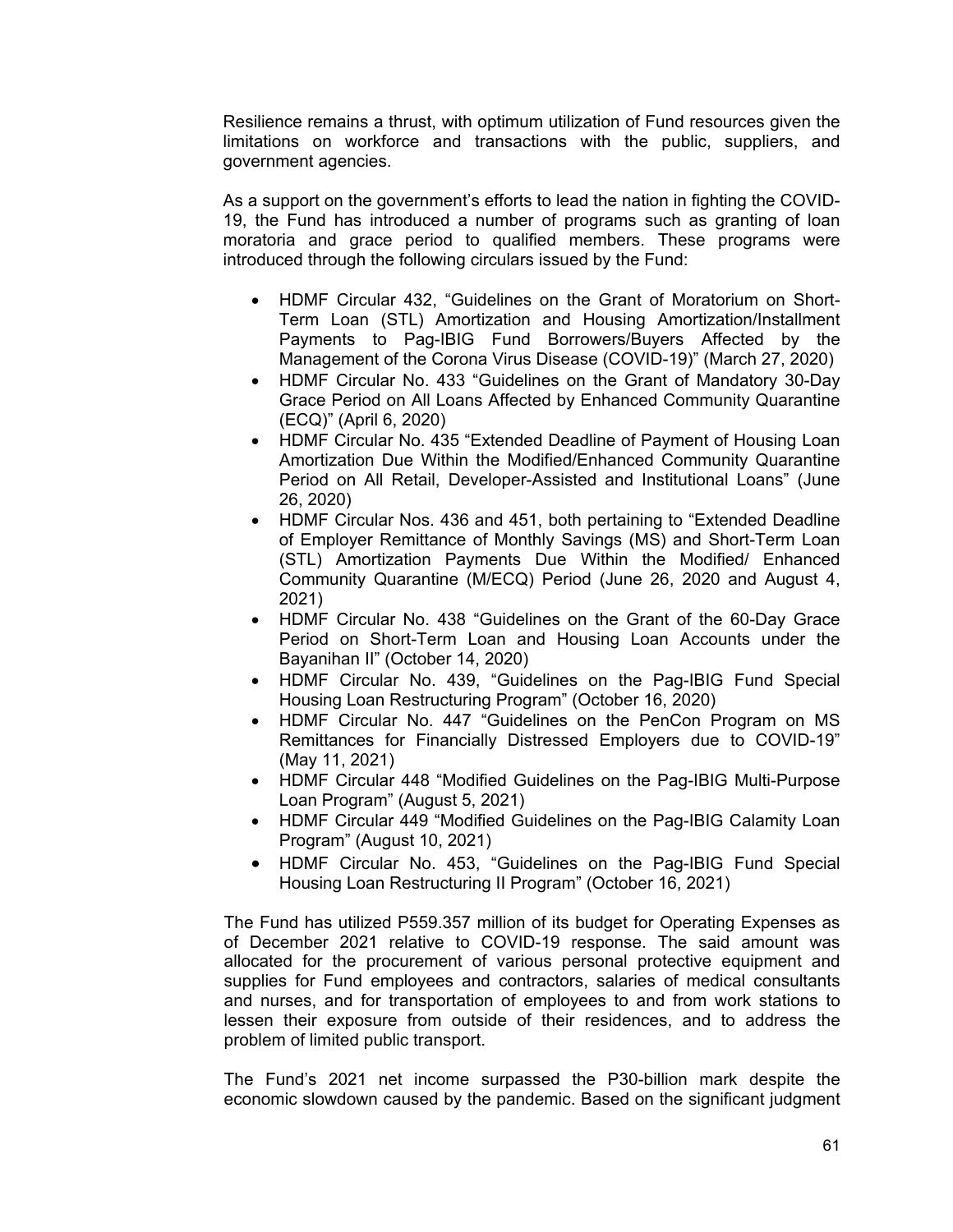exercised by the Management, it was assessed that there are no material uncertainties that may cast significant doubt on the Fund.

### **33. COMPLIANCE WITH TAX LAWS**

### **Supplementary Information Required Under Revenue Regulations No. 15- 2010**

In compliance with the requirements set forth in Revenue Regulations No. 15- 2010, hereunder, are the information on taxes, duties and licenses paid or accrued during the taxable year.

The components of taxes, duties and license fees paid and accrued during the year are as follows:

|                                  | 2021        | 2020          |
|----------------------------------|-------------|---------------|
| Taxes, duties and fees           |             |               |
| Taxes and licenses - ROPA        | 87,070,337  | 322,133,036   |
| Real estate taxes - ROPA         | 59,509,477  | 51,964,801    |
| Real estate taxes - Properties   | 2,785,326   | 6,064,935     |
| <b>Others</b>                    | 650,274     | 18,326,917    |
|                                  | 150,015,414 | 398,489,689   |
| Withholding taxes                |             |               |
| Tax on compensation and benefits | 396,624,951 | 399, 102, 766 |
| Creditable withholding taxes     | 393,666,748 | 275,887,933   |
| Final withholding taxes          | 786,642     | 267,082       |
|                                  | 791,078,341 | 675,257,781   |
|                                  | 941,093,755 | 1,073,747,470 |

On September 28, 2011, BIR Revenue Memorandum Circular No. 43-2011 circularizing Section 19 of RA No. 9679 was issued highlighting the Fund's exemption from tax payments relative to the said law. It also states the Fund's exemption from the documentary stamp tax imposed under Title VII of the National Internal Revenue Code of 1997.

The President of the Philippines signed into law the Package 1 of the Tax Reform Acceleration and Inclusion Law on December 19, 2017, otherwise known as the "TRAIN Law" under RA No. 10963. One of the salient features of the Train Law is the increase of the non-taxable personal income to P250,000 per year for compensation income earners and self-employed and/or professional. The result of which is the decrease in monthly withholding tax for employees' compensation as shown above. This Act took effect starting January 2018.

The taxes paid for ROPA, which cover tax assessment not paid by the borrowers prior to foreclosure of their properties, were assumed by the Fund to facilitate consolidation of title.

The Fund has no deficiency assessments and tax cases under preliminary investigation, litigation and/or prosecution in courts or bodies outside the BIR.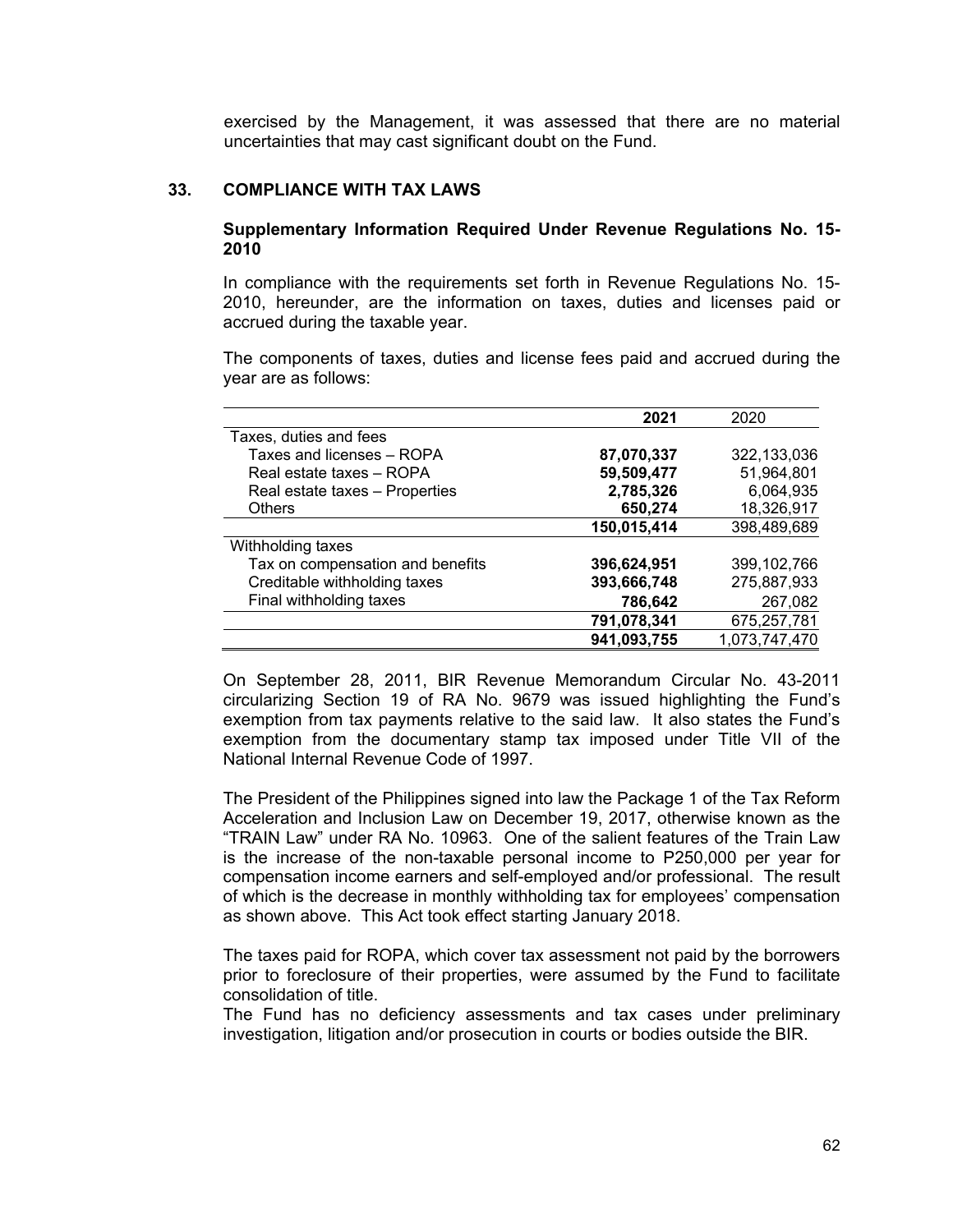### *CREATE Law*

On March 26, 2021, RA No. 11534 or the Corporate Recovery and Tax Incentives for Enterprises (CREATE) Act was signed into law, which seeks to reduce the corporate income tax rates and to rationalize the current fiscal incentives by making it time-bound, targeted, and performance-based. The law takes effect on April 11, 2021, 15 days after its complete publication.

Salient provisions of CREATE are as follows:

Amendments to corporate income tax

Effective July 1, 2020, corporate income tax rate is reduced from 30 per cent to 20 per cent for domestic corporations with net taxable income not exceeding P5 million and with total assets (excluding land where the business entity's office, plant and equipment are situated) not exceeding P100 million and resident foreign corporations will be subject to 25 per cent income tax.

The Act excluded the Fund from the above-mentioned reforms in the areas of corporate income tax, to wit:

*The provisions of existing special or general laws to the contrary notwithstanding, all corporations, agencies, or instrumentalities owned or controlled by the Government, except the GSIS, SSS, HDMF, PHIC, and the local water districts shall pay such rate of tax upon their taxable income as are imposed by this Section upon corporations or associations engaged in similar business, industry, or activity.* 

 Amendments to indirect tax and incentives related to COVID-19 prevention, control and treatment and revised fiscal incentives for registered projects and activities

COVID-19 related tax relief measures to assist taxpayers during the pandemic include the temporary reduction for domestic corporations – from 2 per cent to 1 per cent of the Minimum Corporate Income Tax (MCIT); reduction of percentage tax for non-VAT taxpayers from 3 per cent to 1 per cent starting July 1, 2020 until June 30, 2023; exemption from import duties, taxes, and fees of imported COVID-19 vaccines; and VAT exemption starting January 1, 2021 until December 31, 2021 of drugs for treatment of COVID-19 and equipment, its spare parts, and raw materials for the production of personal protective equipment components for COVID-19 prevention.

# **34. RELATED PARTY DISCLOSURES**

As at December 31, 2021, the composition of the Board of Trustees of the Fund is as follows:

| <b>Board Position</b> | Name                        | <b>Position from Other Agencies</b> |
|-----------------------|-----------------------------|-------------------------------------|
| Chairman              | Hon. Eduardo D. Del Rosario | Department of Human Settlements     |
|                       |                             | and Urban Development               |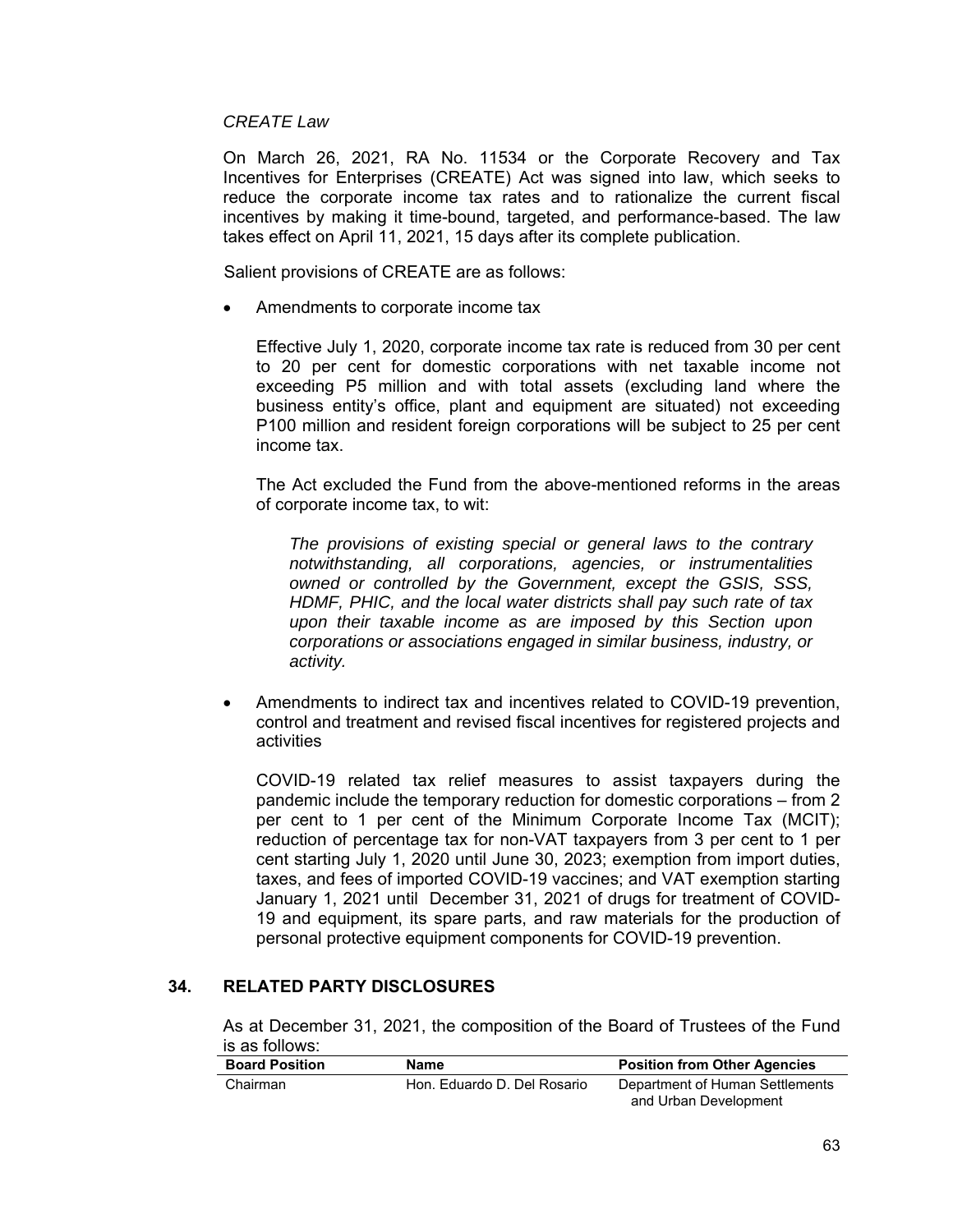| <b>Board Position</b>          | <b>Name</b>                          | <b>Position from Other Agencies</b>            |
|--------------------------------|--------------------------------------|------------------------------------------------|
| Vice Chairman, Ex-Officio      | Sec. Carlos G. Dominguez III         | Department of Finance                          |
| <b>Chief Executive Officer</b> | Mr. Acmad Rizaldy P. Moti            |                                                |
| Ex-Officio Member              | Sec. Ramon M. Lopez                  | Department of Trade and Industry               |
| Ex-Officio Member              | Sec. Silvestre H. Bello III          | Department of Labor and<br>Employment          |
| Ex-Officio Member              | OIC-Sec. Tina Rose Marie L.<br>Canda | Department of Budget and<br>Management         |
| Member                         | Atty. Cornelio P. Aldon              | Private Employers' Representative              |
| Member                         | Mr. Pedrito G. Angeles               | Private Employees' Representative              |
| Member                         | Ms. Mylah R. Roque                   | Private Employers' Representative              |
| Member                         | Ms. Ma. Lorelei C. Fajardo           | <b>Government Employees'</b><br>Representative |

### Key management compensation

The compensation of key management personnel consists of short term benefits amounting to P60.109 million and P55.599 million for the years ended December 31, 2021 and 2020, respectively. Key management compensation forms part of the accounts under the Personnel Services and Maintenance and Other Operating Expenses (Notes 23 and 24). Salaries and allowances received, and expenses incurred by the key officers in the conduct of their official functions are as follows:

| <b>Particulars</b>                       | 2021       | 2020       |
|------------------------------------------|------------|------------|
| Personnel services                       |            |            |
| Salaries and wages                       | 24,593,190 | 22,789,109 |
| Other compensations                      | 16,918,958 | 17,624,059 |
| Personnel benefits contributions         | 11,015,879 | 10,255,099 |
| Other personnel benefits                 | 2,610,987  | 1,952,970  |
|                                          | 55,139,014 | 52,621,237 |
| Maintenance and other operating expenses |            |            |
| Supplies and materials expenses          | 102,458    | 126,291    |
| Other maintenance and operating expenses | 4,867,438  | 2,851,413  |
|                                          | 4,969,896  | 2,977,704  |
|                                          | 60,108,910 | 55,598,941 |

### Co-ownership of Atrium of Makati Condominium Building

The Fund owns 84 units of the 177 total condominium units and 83 slots of the 204 total parking slots of the Atrium of Makati Condominium Building, equivalent to 14,865.80 square meters or 52.73 per cent ownership of the 28,193.48 square meters total floor area. The property is located along Makati Avenue, Urdaneta Village, Makati City.

# **35. RISK MANAGEMENT**

Pending the creation of a formal risk management structure and approval by the GCG, a Risk Management Task Force (RMTF) was created. On December 29, 2015, a Special Order (SO) reassigning the Investment Risk Management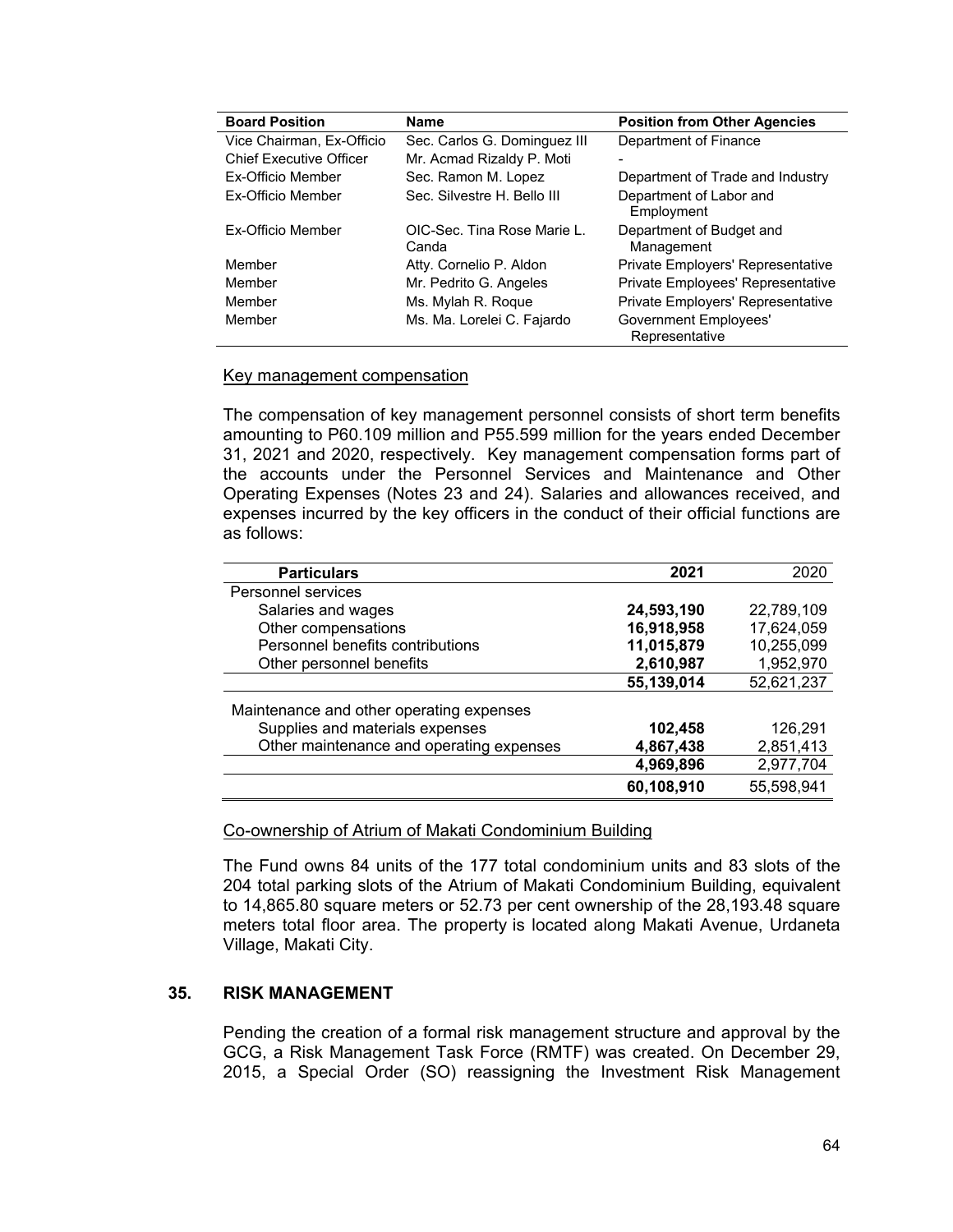Division (IRMD) staff, complemented by a staff from the Legal and General Counsel Group, to the RMTF was issued.

Per SO, the RMTF shall handle priority activities for the following functions:

- Design and deployment of the overall risk management framework to ensure that the Fund's exposures to its various risk-taking activities are appropriately identified, measured, monitored, reported, and managed across the organization covering credit risk, liquidity risk, market risk and operational risk
- Monitoring of business unit's adherence to framework and strategy
- Compilation of data on risk across operating units and escalation of risk and control issues to ManCom/Board Risk and Capital Committee (BRCC)
- Aggregated risk reporting
- Recommendation on risk management decisions/mitigating activities to the business units, ManCom, BRCC and BOT

The Enterprise Risk Management Policy (ERMP) was approved by the BOT on July 6, 2017. The ERMP is the overarching framework for the overall direction and strategies of the Fund on enterprise risk management. It shall serve as guide for systems and procedures for risk assessment, monitoring, and communication and shall define the context for risk management activities.

In CY 2019, the RMTF started updating the ManCom, BRCC and the full Board on the financial risks (credit, market and liquidity) associated with the Fund's operations by reporting to them monthly the Financial Risk Highlights (FRH). The FRH includes all the risk measurement tools/models/templates adopted by the Fund to calculate/compute market, credit and liquidity risks.

### Credit risk

Credit risk is the risk of loss arising from the borrowers' failure to fulfill their contractual obligations. To mitigate this risk, the Fund has adopted the following initiatives:

a. Implementation of the Borrower Evaluation System (BES)

The Fund has formulated the BES, a credit quality assessment process for the determination of the creditworthiness of housing loan borrowers which also factors in borrowers' equity adjustments.

The assessment of the credit quality of housing portfolio taken out prior to July 2012 is based on the flow rate or payment behavior of the borrowers.

b. Adoption of the Single Borrower's Limit (SBL) for Wholesale Loans (WL) (HDMF Circular No. 306 dated April 10, 2012)

This aims to mitigate risks and limit the losses in the event of default by the borrower/s and avoid a situation where a single loss will adversely affect the profitability/financial condition of the Fund.

The total amount of loans, credit accommodations and guarantees that may be extended to any person, partnership, association, corporation or other entity shall, at any point in time, not exceed 25 per cent of the Free RE of the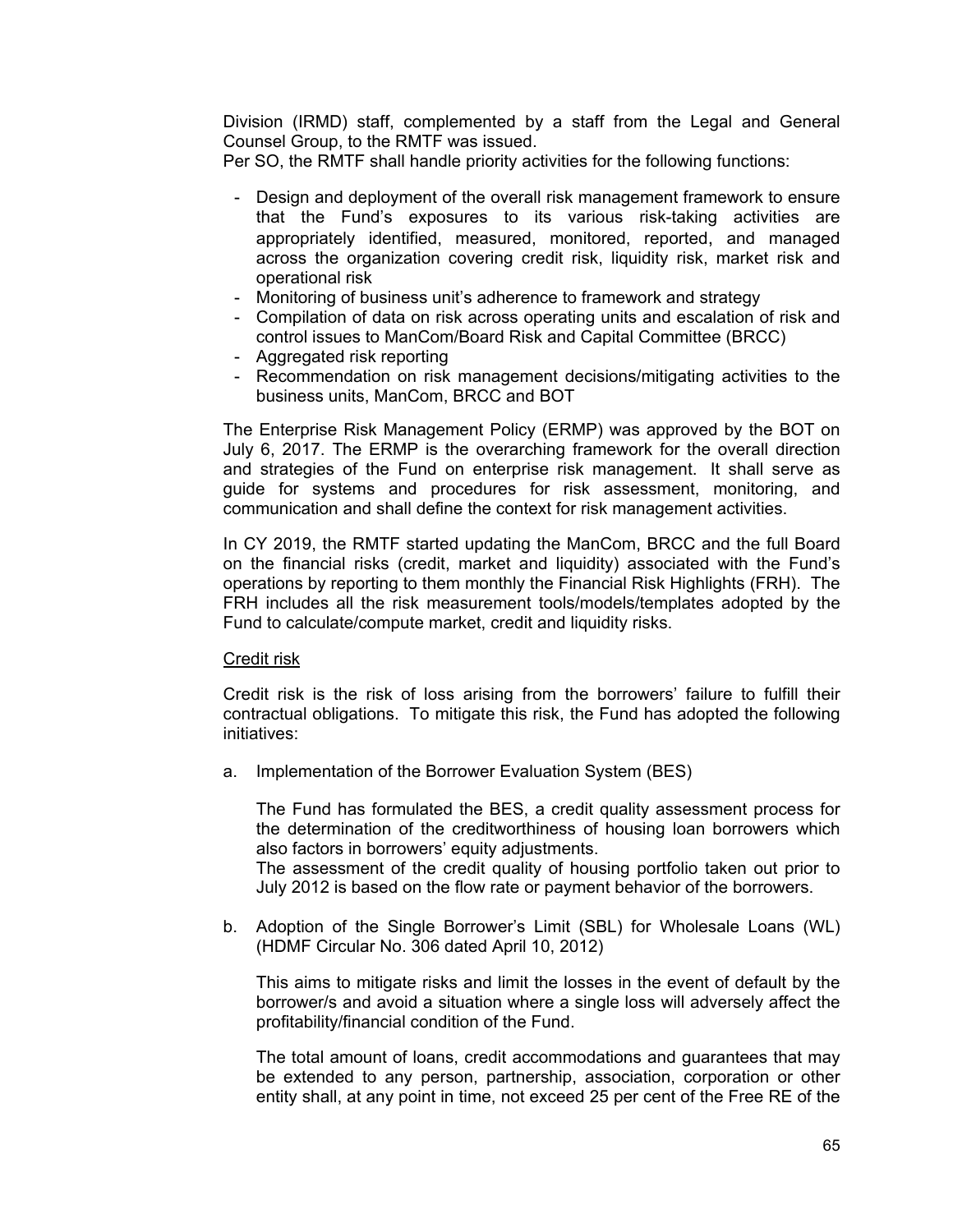Fund. Free RE refers to the RE after declaration of dividends for the preceding year and net of the total capital valuation accounts.

c. Conversion to Full Risk Based Pricing Model (HDMF Circular No. 317, dated August 8, 2012)

A pricing framework was adopted where a market based and full risk-based pricing of housing loans shall cover the Fund's costs, its risks in terms of expected loss on defaults and reasonable spread.

In support to the pricing framework, the Fund formulated models for the Probability of Default (PD) and Loss Given Default (LGD), which are components of the Expected Loss Rate (ELR). ELR is defined as the product of PD and LGD. These models will be applied to various loan programs and subjected to periodic review for the required modifications to firm-up the models.

d. Credit Risk Management Policy

The Board approved the Credit Risk Management Policy on July 6, 2017. It was patterned from pertinent provisions of BSP Circular No. 855, series of 2014, Guidelines on Sound Credit Risk Management Practices.

e. Prepayment Rate Model (PRM) for End-User

This was presented to and approved by the ManCom and BRCC last July 29, 2019 and August 30, 2019, respectively. The Model aims to determine and monitor the Prepayment Rate of the End-User Financing Portfolio. Since its approval, it has formed part of the Financial Risk Highlights, a monthly report.

f. Model Risk Management Policy

The ManCom and BRCC approved the Model Risk Management Policy (MRMP) on December 9, 2019 and December 17, 2019, respectively. The MRMP shall enable proactive assessment, prioritization, and management of Model Risks to support the Fund's vision, mission, and objectives. It is patterned from different guidelines from European and US banks. This shall be implemented by phase and will form part of the Risk Management Manual. The Model Risk Management Procedure and Forms were approved on July 23, 2021.

g. Roll Rate

The ManCom approved the Roll Rate Report on July 13, 2020.

The Roll Rate is the percentage of housing loan (HL) accounts that roll or move from one category of delinquency to the next. It monitors, for a given month, how many HL accounts remained "current", rolled or moved to "1 month in arrears" up to "12-months in arrears", or fully paid.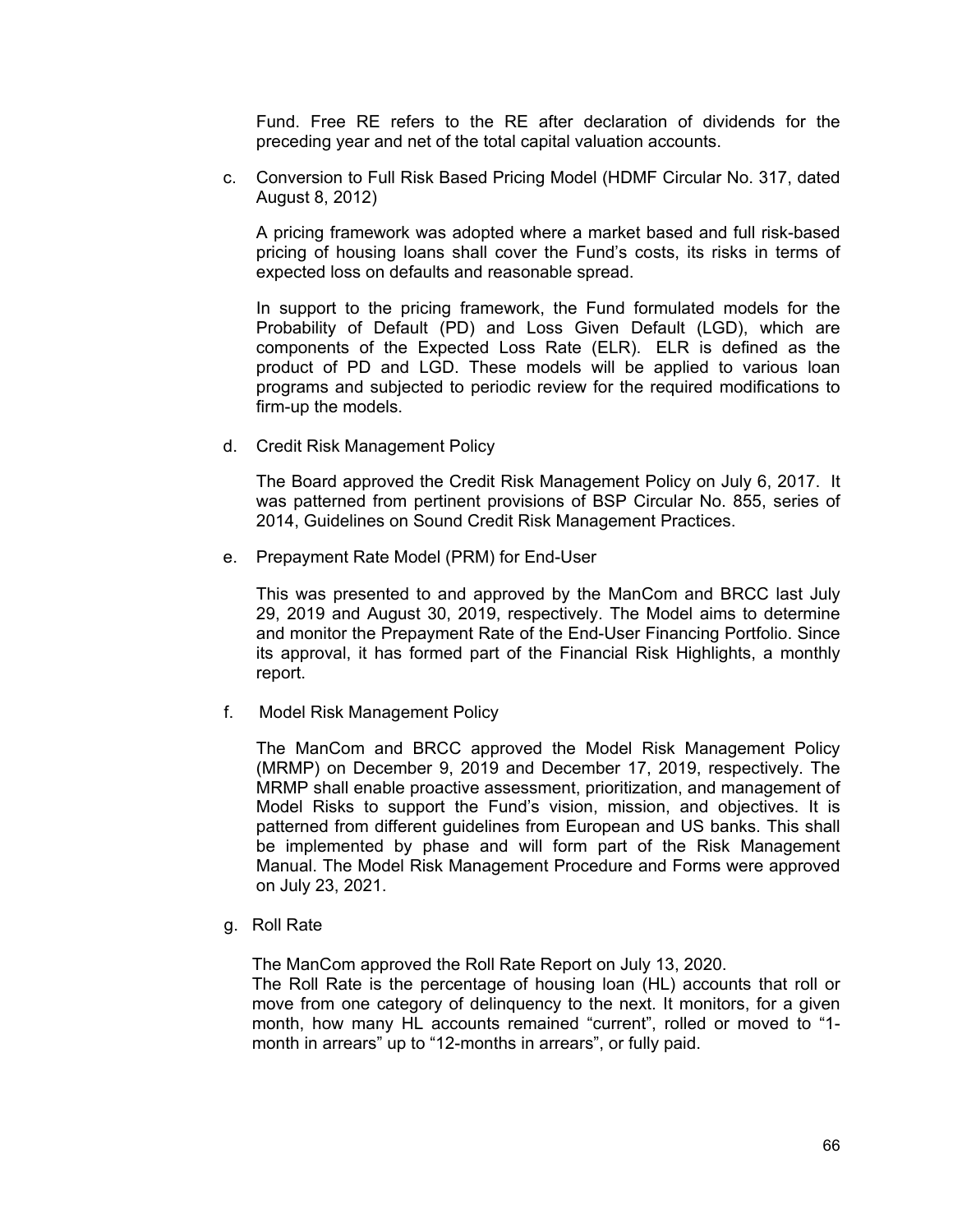h. Concentration Risk

This is a risk report approved by ManCom on November 3, 2020.

Concentration Risk. It measures the level of risk in the loan's portfolio that arises from uneven distribution of counterparties in credit or a concentration in business sector, industry/economic, region, and other variables or attributes. It arises in many contexts, such as market risk, liquidity risk, and operational risk within a financial institution.

Concentration Risk provides information if a common characteristic or common sensitivity of individual transactions in the same group makes them behave similarly, causing credit-related distress. The common characteristic may become common weaknesses, or the concentration of credit may perform like a single large exposure, thus it has the potential to pose risk to earnings and capital.

Section 1 of Bangko Sentral ng Pilipinas (BSP) Circular No. 212 Series of 1999, states that, concentration of credit as to industry or economic sector exists when total loan exposures exceeds 30% of the total loan portfolio.

### Liquidity risk

Liquidity risk is defined as the risk that the Fund will encounter difficulty in meeting obligations associated with financial liabilities. It may arise because of the possibility that the Fund may be unable to meet its payment obligations when they fall due under both normal and stress circumstances. The Liquidity Risk Management Policy (LRMP) was approved by the BOT on July 6, 2017.

The Fund ensures liquidity through a combination of active management of liabilities, a liquid asset portfolio composed substantially of deposits in government securities and securing of money market lines. The Funding and Liquidity Risk Framework (FLRF) and Contingency Funding Plan (CFP) Template were approved by the BOT on November 9, 2017.

# *Maturity Analysis*

As at December 31, 2021, the Fund has no outstanding long-term liabilities. The amounts disclosed below are the contractual undiscounted cash flows of current liabilities in respect of balances due within 12 months. These generally equal their carrying amounts in the SFP as the impact of discounting is not significant.

| Liabilities                               | On demand up<br>to three months | More than three<br>months up to 12<br>months |
|-------------------------------------------|---------------------------------|----------------------------------------------|
| Accounts payable                          | 78,348,408,859                  | 30,526,899,690                               |
| <b>Customers' Deposits Payable</b>        | 2,179,128,134                   |                                              |
| Provisions                                | 2,534,292,477                   | 0                                            |
| Lease payable                             | 1,739,915,877                   | 0                                            |
| Insurance/Reinsurance Premium Payable     | 1,028,517,942                   | 3,085,553,825                                |
| <b>Trust liabilities</b>                  | 857,728,754                     |                                              |
| <b>Guaranty/Security Deposits Payable</b> | 162,675,076                     | 0                                            |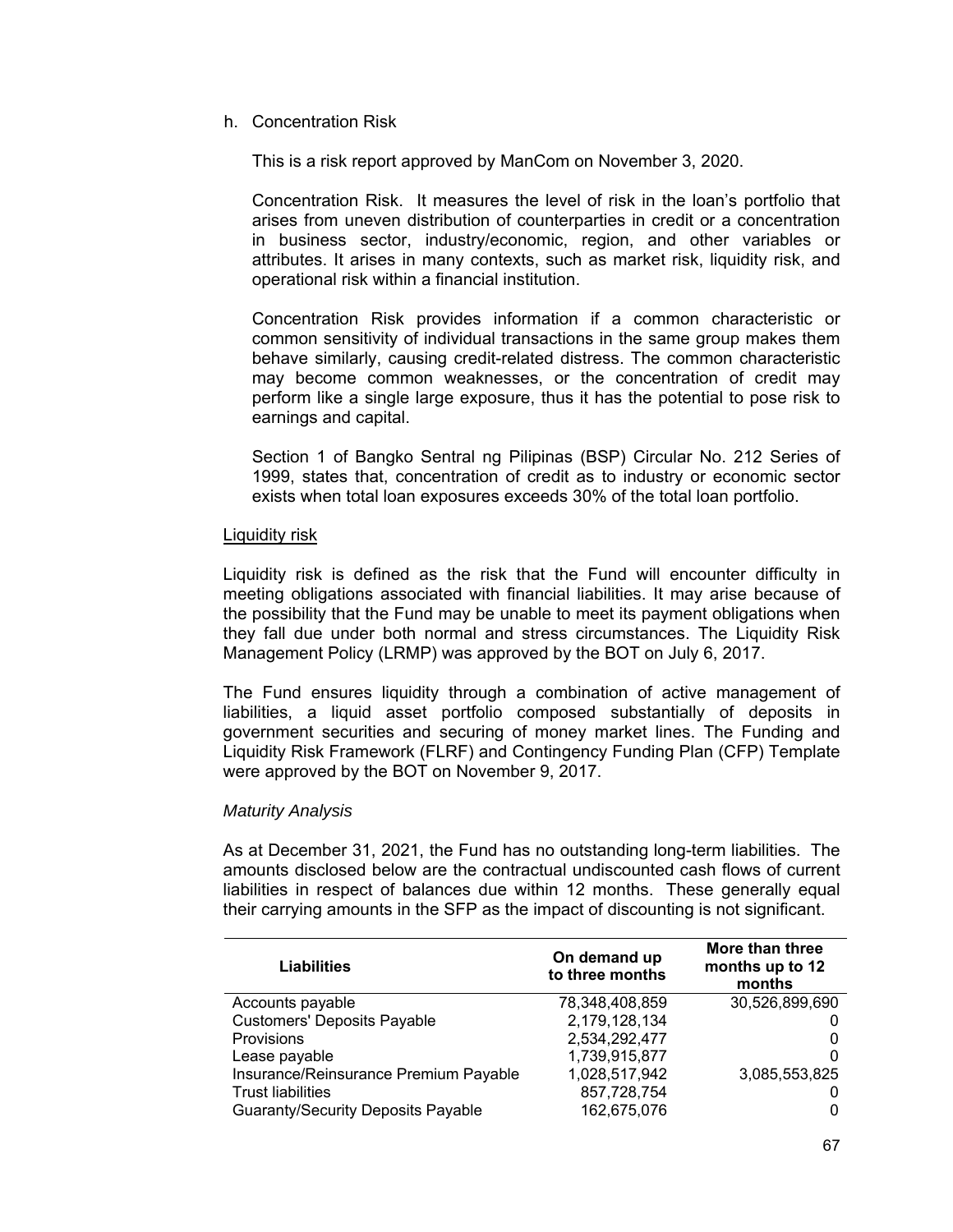| <b>Liabilities</b>            | On demand up<br>to three months | More than three<br>months up to 12<br>months |
|-------------------------------|---------------------------------|----------------------------------------------|
| Inter-agency payables         | 120, 195, 720                   |                                              |
| Due to officers and employees | 8.002.409                       |                                              |
| <b>Other Payables</b>         | 4,816,519,547                   | 14,248,393,741                               |

To meet maturing obligations, aside from cash generated from operations, the Fund earmarks funds and invests in assets readily convertible into cash, such as time/special savings deposits, treasury bills, notes, bonds, both local and foreign denominated, and equity securities. As at December 31, 2021, balances of these assets are as follows:

|                           | <b>Balance</b> |
|---------------------------|----------------|
| Cash and cash equivalents | 10,499,298,874 |
| Investments               | 68,620,980,646 |

Of the total Investments, P36.229 billion is assigned to MSRF.

### Operational risk

Operational risk refers to the risk of loss caused by inadequate or failed internal processes, people, and systems, or from external events (including legal risk). It is inherent in all activities, products and services, and cuts across multiple activities and operating units within the Fund. When controls fail to perform, operational risk can cause damage to reputation, have legal or regulatory implications, or lead to financial loss.

The Fund cannot be expected to avoid all operational risks but endeavors to manage these risks through control measures embedded in its processes. These controls, which are measures to ensure achievement of objectives, include effective segregation of duties, access-authorization, computer-generated sequential pre-numbering of documents and forms, and reconciliation procedure, staff training and assessment process, as well as activities of the Internal Audit Services Group.

The Operational Risk Management Policy (ORMP) and Reputational Risk Management Policy (RRMP) were approved by the Board on July 6, 2017. These are patterned from pertinent provisions of BSP Circular No. 900, Series of 2016, Guidelines on Operational Risk Management and "Designing Enterprise Risk Management in Organizations", an Asia Risk Management Institute (ARIMI) module, and BSP Circular No. 747, Series of 2012, Revised Guidelines on Compliance, and articles of other authorities on Reputational Risk Management.

The Social Media Risk Management Policy, adapted from BSP Circular No. 949, and Business Continuity Management Policy, adapted from BSP Circular No. 951, were both approved on March 13, 2018.

The Asia Risk Management Institute's (ARIMI's) Enterprise Value Risk Assessment (EVRA) was the basis for EVRA, the risk assessment process for the Fund's operational risks. The Fund's EVRA was approved by the ManCom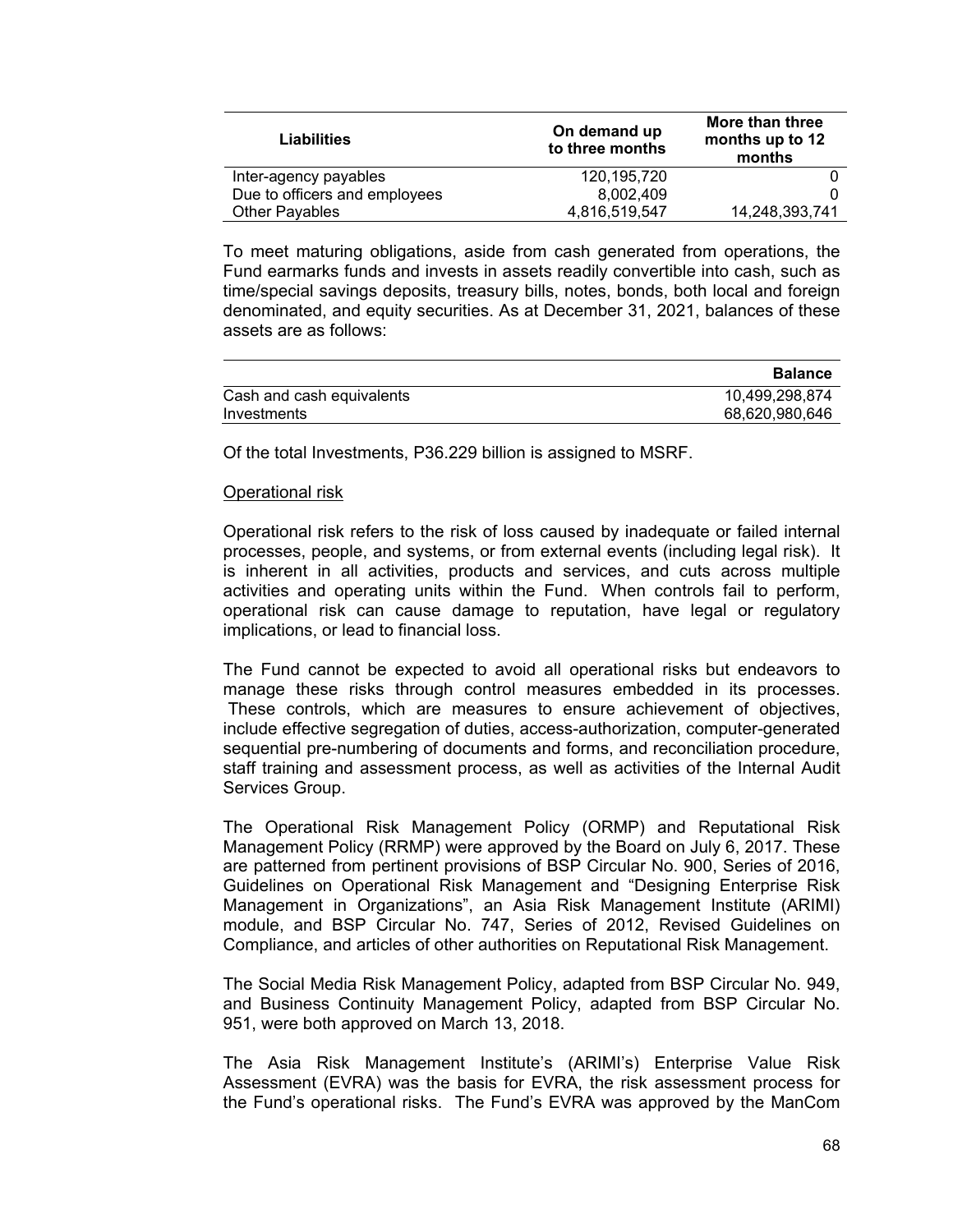on March 26, 2018 and presented to the BRCC and the full Board for information purposes on April 24 and May 18, 2018, respectively.

The typical risk control self-assessment process identifies risks directly as internal and external factors affecting the organization. This approach does not provide assurance that risks needing prioritizing are identified.

EVRA uses Organizational Context Analysis to determine the parameters within which the organization operates and can operate. Customer Analysis and Business Model Analysis identify key processes and resources critical to answering the needs of the customer in a competitive manner while making a profit and sustaining operations over time. Risk Tree Analysis identifies the causes and effects of a disruption to key processes and resources and determines crisis management and preventive measures. Only the risks that affect the key processes and resources, as well as Black Swans, or catastrophic losses, and Blue Swans, or unexpected opportunities, are identified, and measured in terms of likelihood and severity, and studied for other characteristics. Risk evaluation and treatment are based on a one-to-five scoring for risk likelihood and one-to-five scoring for risk severity.

EVRA Cascading is conducted to raise awareness for the risk assessment process and proper filling out of Risk Management forms.

It was one of the bases for the determination of the Fund's 2020 Top Operational Risks that were analyzed and presented to the ManCom, during the Strategic Planning for 2020, and to the BRCC.

Sessions of EVRA technical assistance were likewise conducted in preparation for audits and to address specific Pag-IBIG unit concerns.

The Cyber Risk Management Policy was approved in October 2020. It adopted the National Institute of Science and Technology's (NIST's) Cybersecurity Framework and identified the roles of the Board, Management, specific Pag-IBIG units and individual units.

### Market risk

Market risk is brought about by adverse movements in factors that affect the market value of instruments, products, and transactions in an institutions' overall portfolio. It arises from market marking, dealing, and position-taking in interest rate, foreign exchange and equity markets.

The Fund's adoption of the Full Risk-Based Pricing Model is also intended to provide an objective pricing model, reflective of the market.

The following market risk reports are being currently generated:

- a. Mark-to-market reports the fair value of financial instruments based on market prices.
- b. Value-at-Risk (VaR) measures the worst loss of the investment portfolio over a one-month horizon at 95 per cent confidence level.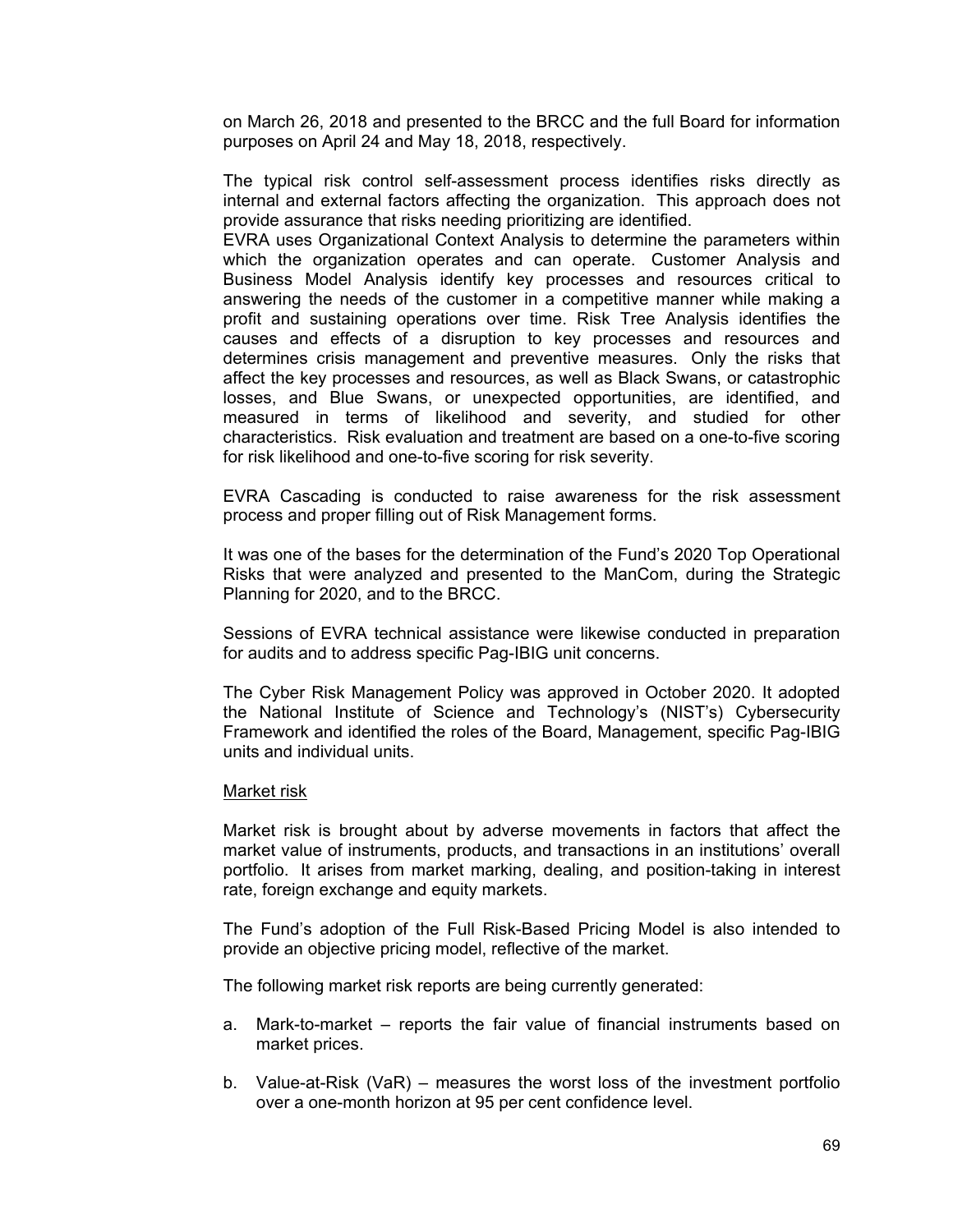- c. Liquidity report shows the cash flow from the investment portfolio grouped in different time buckets.
- d. Duration shows the percentage change in the value of the investment portfolio for a 100 basis point change in interest rates.
- e. Stress test reports the worst-case loss in the value of portfolio using scenario based on extremely probable market developments.

Market Risk Management Policy (MRMP) was approved by the Board on July 6, 2017. This is patterned from pertinent provisions of BSP Circular No. 544, series of 2006, Guidelines on Market Risk Management.

### Capital Management Policy (CMP)

The adoption of the Capital Adequacy Framework established the minimum capital requirement in determining the amount of dividends to be declared. The Fund also manages its liquidity by maintaining Capital Adequacy Ratio (CAR) of not less than 16 per cent as directed by the BOT during its December 21, 2011 Board meeting.

On December 20, 2016 Board meeting, the BOT approved the inclusion of operational risk provisions in determining CAR. This is to ensure that the Fund's level of capital is commensurate to its exposure to credit, market, and operational risks. To compute the Risk-Weighted Asset (RWA) equivalent for operational risk, the Basic Indicator Approach was approved with a modified rate of 12 per cent.

Now, the approved maintaining minimum CAR level of the Fund is at least 17.50 per cent, recommended for Systemically Important Financial Institutions (SIFIs).

To supplement the CAR, the Fund is currently developing policies to improve risk management, governance and ability to absorb shocks arising from financial and economic stress via the adoption of Liquidity Coverage Ratio (LCR) and Net Stable Funding Ratio (NSFR).

The CMP shall guide the Fund in managing its Capital 1 (Members' Contributions) and Capital 2 (Retained Earnings) using applicable provisions of Basel Accord on Capital Adequacy Ratio (CAR) – the ratio of capital to riskweighted exposures.

The Fund shall maintain a minimum of 17.50 per cent CAR based on Capital 2 and at least 100 per cent Expanded CAR based on Capital 1 and 2, as recommended for SIFIs. Formula:

 $CAR = Capital 2 / (RWA<sub>CMP</sub> + RWA<sub>ORP</sub>)$ Expanded CAR = (Capital 1 + Capital 2) / (RWA $_{\text{CMP}}$  + RWA $_{\text{ORP}}$ ) *where,* 

*RWACMP – risk-weighted assets for credit and market risk provisions RWAORP – risk-weighted assets equivalent for operational risk provision*